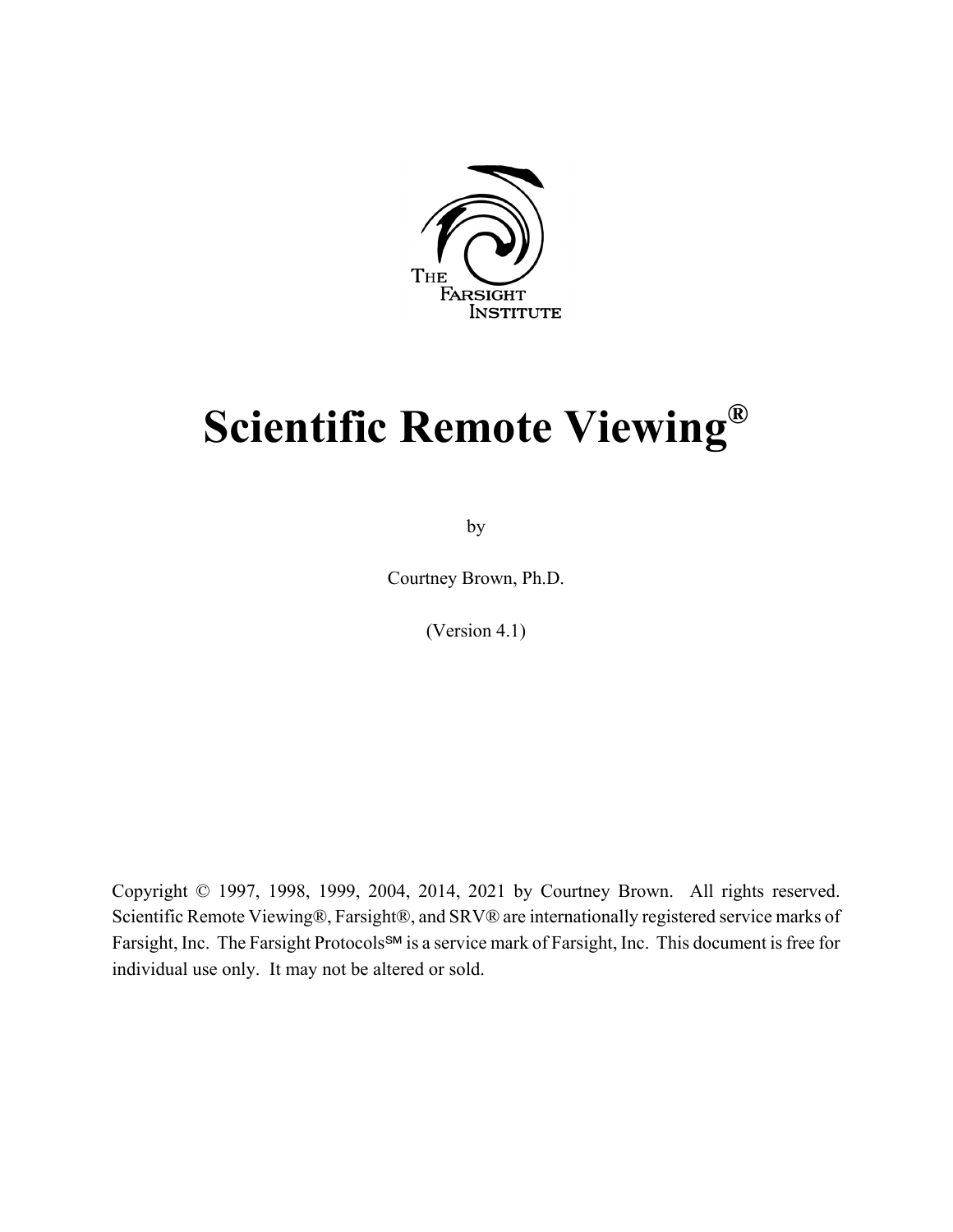#### **CONTENTS**

SCIENTIFIC REMOTE VIEWING®: AN OVERVIEW TARGET CUES PHASE 1 PHASE 2 PHASE 3 PHASE 4 PHASE 5 ENHANCED SRV®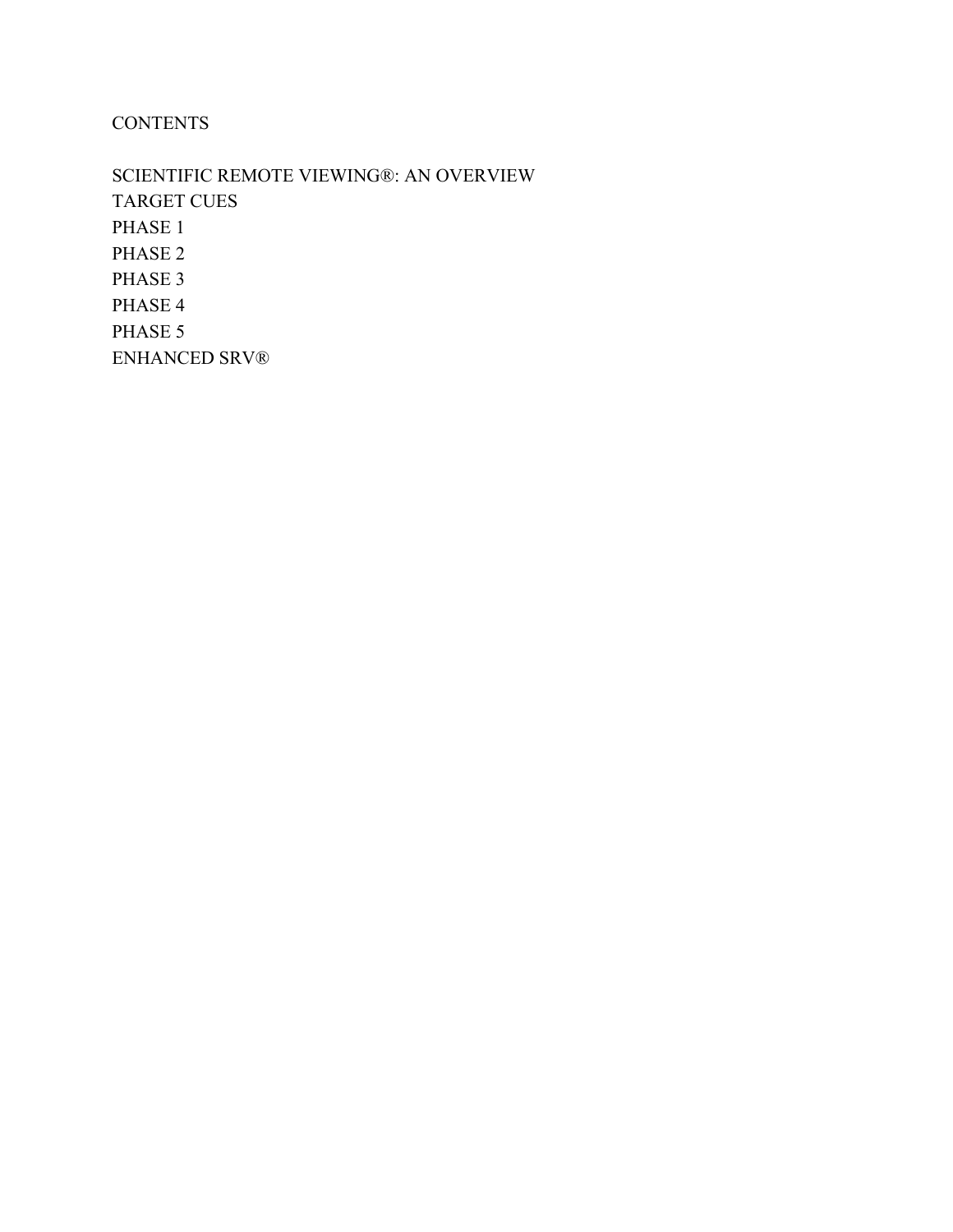# Scientific Remote Viewing<sup>®</sup> An Overview

The method of remote viewing that is the focus here began to evolve in earnest in 1996 due to research that was and continues to be conducted at The Farsight Institute. This is a nonprofit research and educational institute based in Atlanta, Georgia, that is dedicated to the continued development of the science of consciousness using remote viewing as the primary research tool. I am the director of the institute. Much of the research that is conducted is available for free on the Internet at the Institute's web site, www.farsight.org.

Underpinning all of the research is the hypothesis that all humans are composite beings. This means that we have two fundamental aspects: a soul and a body. In the current jargon of remote viewing, the soul is called the "subspace aspect" of a person. The physical realm of solid matter is both separate from and connected to subspace. Once our physical bodies expire, we are no longer composite beings, and we continue our existence as subspace entities.

While we are composite beings, physical stimuli tend to dominate our awareness. This means that our five senses (taste, touch, sight, hearing, smell) overshadow the more intuitive awareness originating from the subspace side. In practical terms, this means that most people are not aware that they even have a subspace aspect. In short, soul voices are deafened by the din of our five physical senses.

In order to break through this noise, specialized techniques are required. In general, these techniques focus on shifting a person's awareness away from the five physical senses. It is not necessary to force a shift in one's awareness toward the subspace aspect. This happens automatically once a person's awareness is no longer riveted on the physical side of life.

For this reason, I advise combining the practice of remote viewing with the practice of meditation. The form of meditation that I enjoy is Transcendental Meditation (TM), or the more advanced TM-Sidhi Program. My preference is based on the fact that TM is a mechanical procedure, and it has no belief or religious requirement associated with it. The mechanics of TM are also quite stress free and relaxing. Again, these are only my preferences. Many people who participate in other programs for the development of consciousness have also learned remote viewing.

Remote viewing is a natural process of a deeply settled mind. Remote perception works best when it is not forced in any way. I have often said that the ancient seers were our first human astronauts. While in a deeply relaxed state, they let their minds roam across the fabric of the universe, and some perceived what was there with surprising accuracy.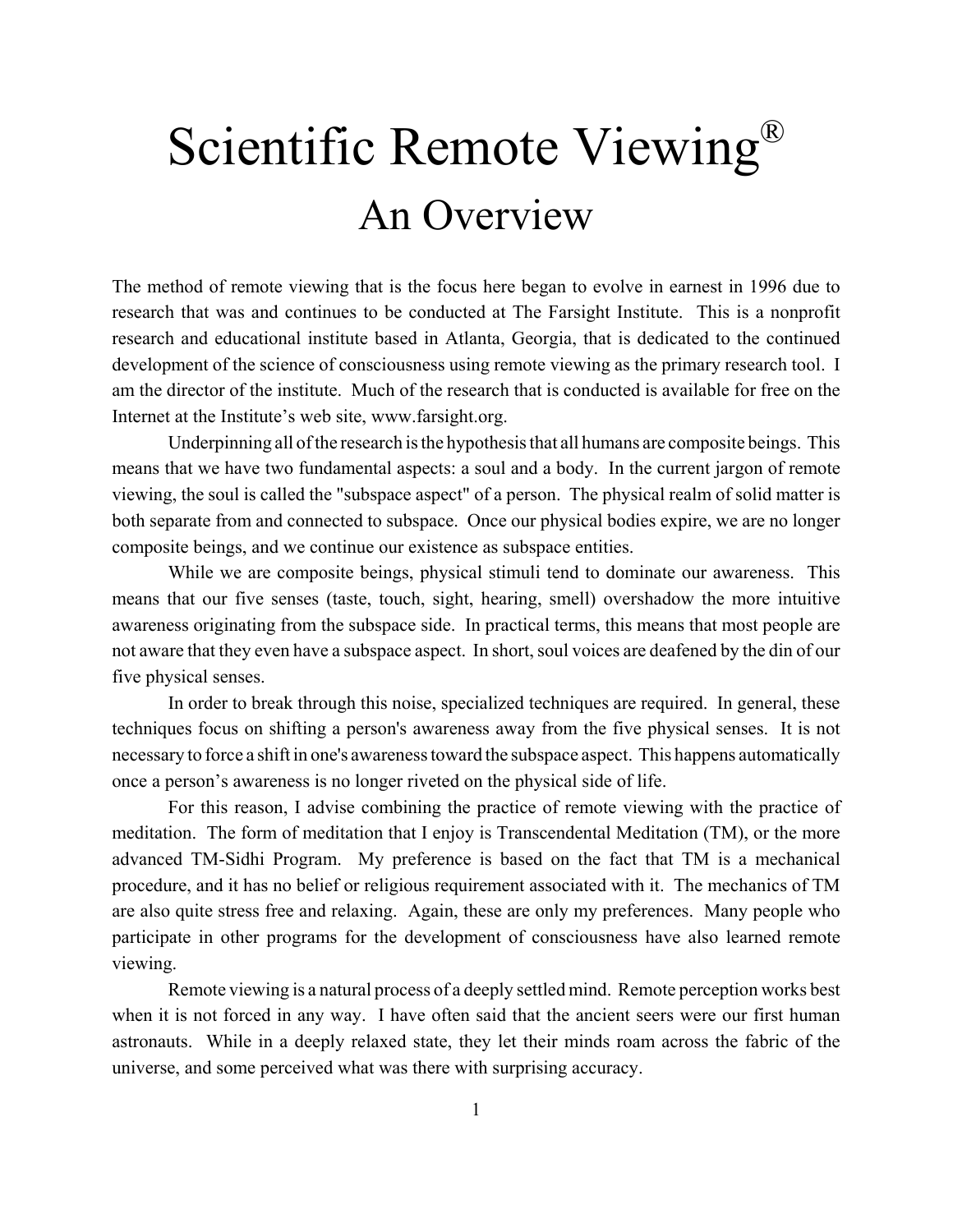The subspace mind, the intelligence of the soul, perceives and processes information differently from the physical mind. All evidence suggests that the subspace mind is omnipresent across space and time. It is everywhere at once. Using the capabilities of the subspace mind, remote viewing involves no more than shifting one's awareness from one place and time to another. You do not go anywhere when you remote view. You do not leave your physical body. You do not induce an altered state of consciousness. You merely follow a set of procedures that allows you to shift your awareness from one area of your intelligence to another.

As physical beings, though, we must translate the information perceived by our subspace aspects into physical words, pictures, and symbols so that this information can be conveyed to others within the physical realm. Scientific Remote Viewing facilitates this translation. Remote viewing would be impossible in the absence of the human soul, since it is physically impossible for an individual's conscious mind to perceive things without direct physical contact of some sort.

# COMMUNICATION WITH THE SOUL

Soul-level communication is not as easy as you might initially think. On one level, communication using the soul is as natural as breathing. While the theoretical principles underlying how this is done are quite simple, knowing with some degree of certainty that the communication is accurate is more difficult.

Subspace information has a mental flavor that is distinctly different from that obtained from the five physical senses. It is much more subtle and delicate. For this reason, sensory input from the five physical senses needs to be kept to a minimum both immediately prior to and during a remote-viewing session. That's why one begins with meditation or other procedures to calm the mind, and then to shift one's awareness away from the physical senses.

The five physical senses are not the only hurdles confronting the remote viewer. The thinking, judgmental, and evaluative processes of the conscious mind can also inhibit success. The conscious mind can contaminate accurately perceived information. The amount of information the conscious mind has regarding the target during the remote-viewing session has to be minimized.

Information coming from the subspace mind is typically called "intuition." This is a feeling about something which one otherwise would have no direct knowledge of on the physical level of existence. For example, many mothers say they know when one of their children is in trouble. They feel it in their bones, so to speak, even when they have not been told anything specific regarding their child's situation. SRV systematizes the reading of intuition.

Using SRV, the information from the subspace mind is recorded before the conscious mind has a chance to interfere with it using normal intellectual processes such as rationalization or imagination. With nearly all physical phenomena, a time delay exists between sequential and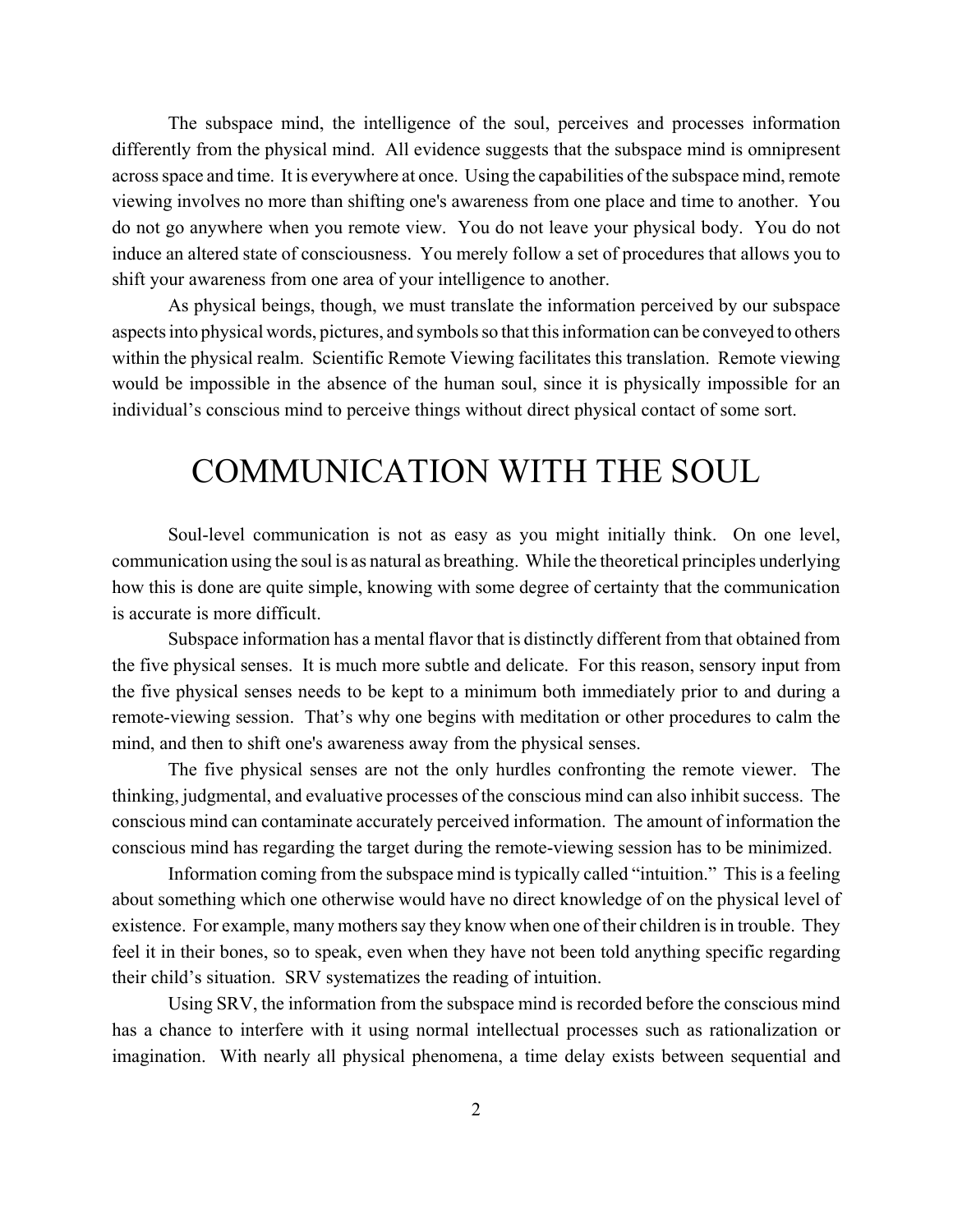causally connected events. For example, when one turns on a computer, it takes awhile for the machine to boot up. When the institute teaches remote viewing to novices, we exploit the fact that there is approximately a three-second delay between the instant the subspace mind obtains information and the moment when the conscious mind can react to this information. The subspace mind, on the other hand, apparently has instantaneous awareness of any desired piece of information. In general, the novice viewer using SRV protocols moves steadily through a list of, say, a few hundred things at basically a three-second clip for each one. The tasks carried out in the protocols are carefully designed to produce an accurate picture of much of the target by the end of the session.

It is crucial to emphasize at this point that there must be no deviation from the grammar of the protocols. This is particularly true for novices. If there is a deviation, one only has to be reminded that it is the conscious mind that designs this deviation. When this happens, the subspace mind loses control of the session, and the data from that point on in the session are often worthless.

## TARGET COORDINATES

Scientific Remote Viewing always focuses on a target. A target can be almost anything about which one desires information. Typically, targets are places, events, or people. But advanced viewers also work with more challenging targets.

An SRV session begins by executing a set of procedures using target coordinates. These are essentially two randomly generated four-digit numbers that are assigned to the target. The remote viewer does not know what target the numbers represent, yet extensive experience has demonstrated that the subspace mind instantly knows the target even if it is only given its coordinate numbers. The remote viewer is not told the target's identity until after the session is completed.

When I remote view, the only thing I am given prior to the beginning of my session is a fax or an e-mail from my "tasker" telling me the target's coordinates. The tasker is someone who tasks or assigns a target. For example, if the target was the Taj Mahal, I would not be told to remote-view the Taj Mahal, since this would activate all of the information held by my conscious mind regarding this structure, meaning that I would have a difficult time differentiating the remote-viewing data from memories or imagination. Instead, the tasker would tell me that the numbers were, say, 1234/5678. My conscious mind would not know what target is associated with these numbers, but my subspace mind would know the target immediately. A productive session would then include good sketches of the structure, or at least aspects of the structure, together with written descriptive data of the building and its surroundings, including people who may be in or near the building.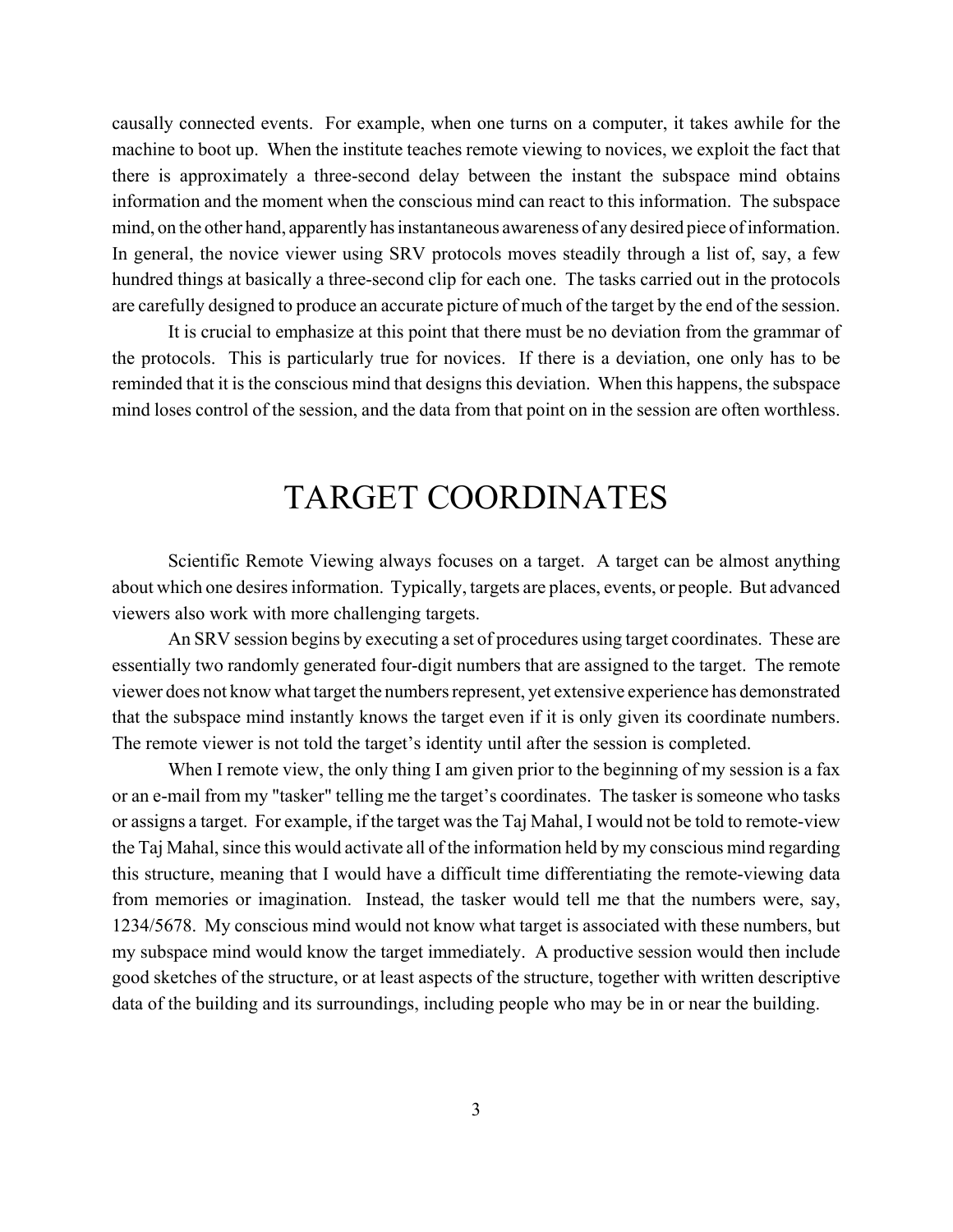# THE SRV PROTOCOLS

Scientific Remote Viewing has five distinct phases, which follow one after the other during an SRV session. In each phase the viewer is brought into either a closer or an altered association with the target. SRV is performed by writing, on pieces of plain white paper with a pen, sketches and symbols that represent aspects of the target. The viewer then probes these marks with the pen to sense any intuitive ideas. Since the subspace mind perceives all aspects at once, probing a mark is a way of focusing attention on the desired aspect.

The five phases of the SRV process are as follows:

- Phase 1. This establishes initial contact with the target. It also sets up a pattern of data acquisition and exploration that is continued in later phases. This is the only phase that directly uses the target coordinates. Once initial contact is established, the coordinates are no longer needed. Phase 1 essentially involves the drawing and decoding of what is called an "ideogram" in order to determine primitive descriptive characteristics of the target.
- Phase 2. This phase increases viewer contact with the site. Information obtained in this phase employs all of the five senses: hearing, touch, sight, taste, and smell. This phase also obtains initial magnitudes that are related to the target's dimensions.
- Phase 3. This phase is a sketch of the target.
- Phase 4. Target contact in this phase is more detailed. The subspace mind is allowed significant control in solving the remote-viewing problem by permitting it to direct the flow of information to the conscious mind.
- ! Phase 5. In this phase the remote viewer can conduct some guided explorations of the target that would be potentially too leading to be allowed in Phase 4. Phase 5 includes specialized procedures that can dramatically add to the productivity of a session. For example, one Phase 5 procedure is a locational sketch in which the viewer locates a target in relation to some geographically defined area, such as the United States.

# Categories of Remote-Viewing Data

Remote-viewing data can be obtained under a variety of conditions, and the nature of these conditions produces different types of data. There are six different types of remote-viewing data, and there are three distinguishing characteristics of the various types of data. The first distinguishing characteristic is the amount of information the viewer has about the target prior to the beginning of the remote-viewing session. The second is whether or not the viewer is working with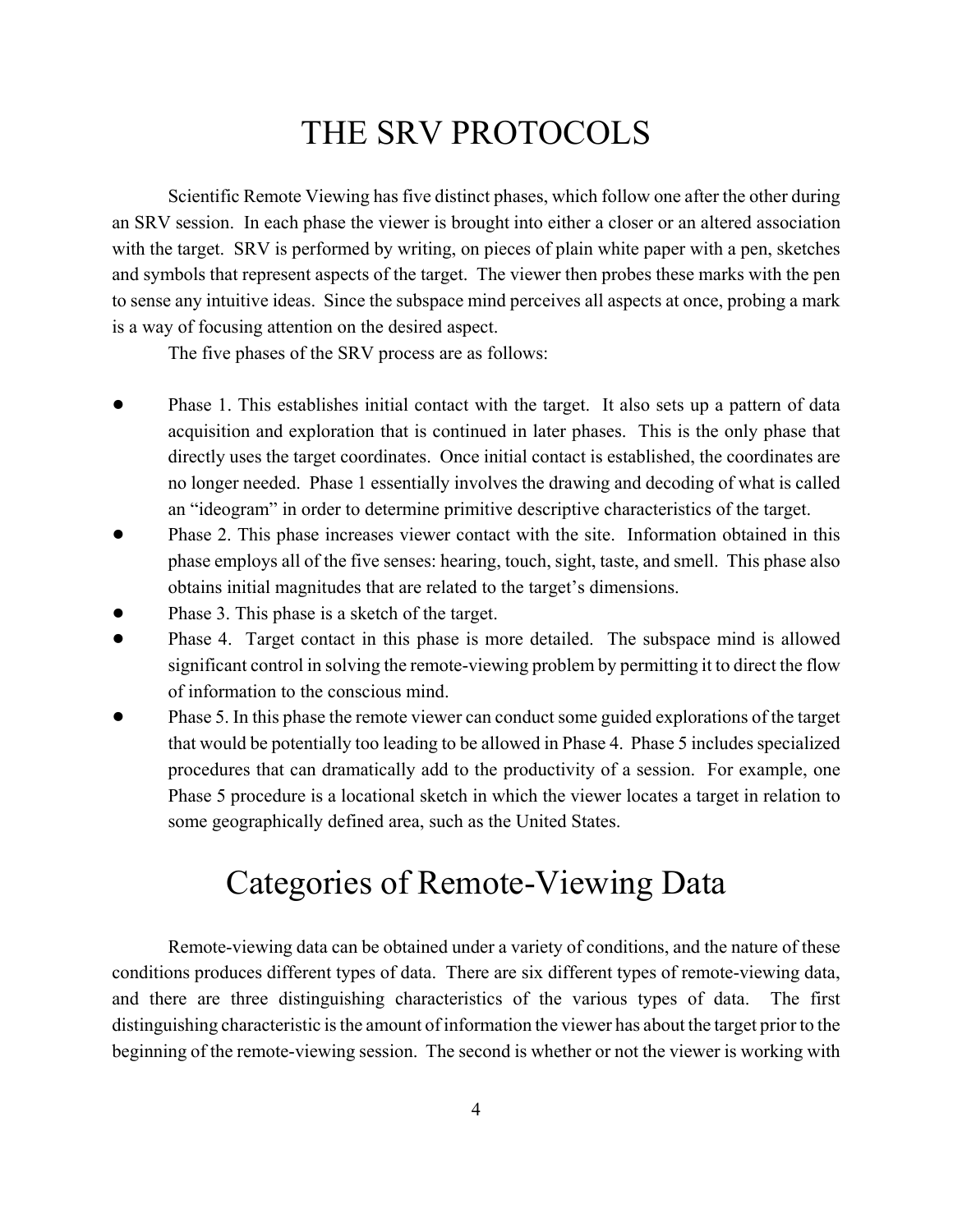a person called a "monitor," explained below. The third is determined by how the target is chosen.

#### Type 1 Data

When a remote viewer conducts a session alone, the conditions of data collection are referred to as "*solo*." When the session is solo and the remote viewer picks the target (and thus has prior knowledge of the target), the data are called Type 1 data.

Knowing the target in advance is called "*front loading*." Front loading is rarely necessary and should be avoided in general, but sometimes a viewer simply needs to know something about a known target and has no alternative. Such sessions are very difficult to conduct from a practical point of view. The viewer's conscious mind can more easily contaminate these data, since the viewer may have preconceived notions of the target. Rarely do even advanced viewers attempt such sessions. Any findings are considered suspect, and attempts are made to corroborate the data with other data obtained under blind conditions (see Type 2 data).

### Type 2 Data

When the target is selected at random from a predetermined list of targets, the data are called "Type 2" data. For this, a computer (or a human intermediary) normally supplies the viewer with only the coordinates for the target. Even if the viewer knows the list of targets, since sometimes the viewer has been involved in designing the list, only the computer knows which coordinate numbers are associated with each target. It is said that the viewer is conducting the session blind, which means without prior knowledge of the target.

#### Type 3 Data

Another type of solo, blind session is used to collect Type 3 data. In this case the target is determined by someone (a tasker). During training, viewers may (rarely) receive some limited information regarding the target—perhaps whether the target is a place or an event. Advanced viewers are normally not told anything other than the target coordinates.

Solo sessions can yield valuable information about a target, but trainees often find that more in-depth information can be obtained when someone else is doing the navigation. This other person is called a "monitor," and monitored sessions can be spectacularly interesting events for the new remote viewer.

Type 4 Data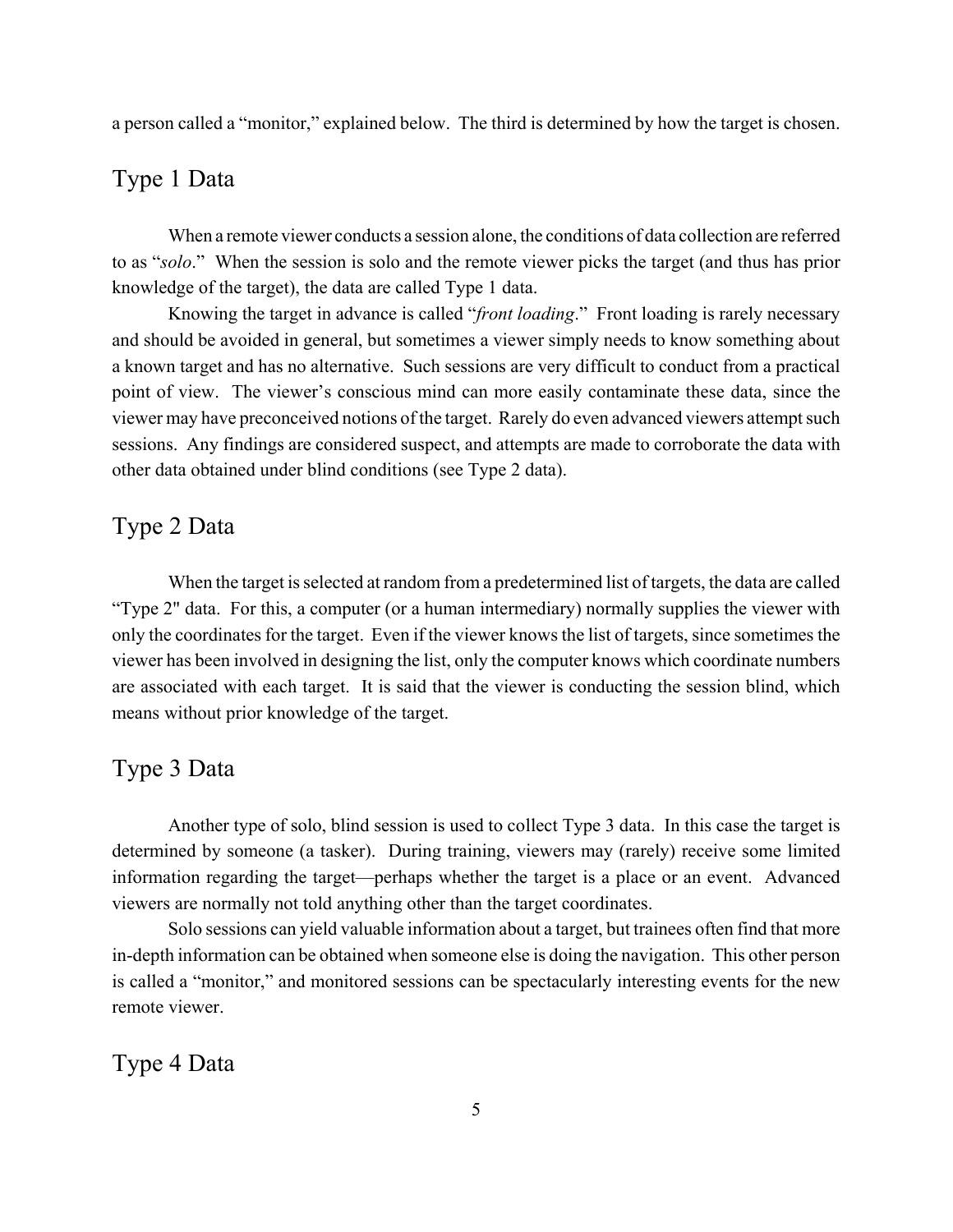There are three types of monitored SRV sessions. When the monitor knows the target but communicates only the target's coordinates to the viewer, this generates Type 4 data. These types of monitored sessions are often used in training. Type 4 data can also be very useful from a research perspective, since the monitor has the maximum amount of information with which to direct the viewer. In these sessions, the monitor tells the viewer what to do, where to look, and where to go. This allows the viewer to almost totally disengage his or her analytic mental resources while the monitor does all of the analysis.

One of the troubles with Type 4 data for advanced practitioners is that their telepathic capabilities become so sensitive that they can be led during the sessions by the thoughts of the monitors. Even slight grunts, changes in breathing, or any other signal, however slight, can be interpreted as a subtle form of leading by the monitor, which in turn could contaminate the data. To eliminate these problems, advanced monitored sessions are normally conducted under double-blind conditions, yielding Type 5 data.

#### Type 5 Data

For this level both the viewer and the monitor are blind, and the target either comes from an outside agency or it is pulled by a computer program from a list of targets. Sessions conducted under these conditions by proficient viewers tend to be highly reliable. The disadvantages are that such sessions do not allow the monitor to sort out the most useful information during the session. To address this limitation, scripts are often given to the monitor in advance of the session. These scripts contain no target identifying information, but they do give clear instructions as to which procedures and movement exercises need to be executed (and in what order).

### Type 6 Data

These data come from sessions in which both the monitor and the viewer are front loaded with target information. This type of session was occasionally used when there were very few professionally trained viewers and monitors, information needed to be obtained quickly, and there was no one else available to task with the session. Type 6 data are rarely if ever collected these days.

## THE REMOTE VIEWING EXPERIENCE

When at peace inwardly, and generally stress free, beginners perceive a target with a clarity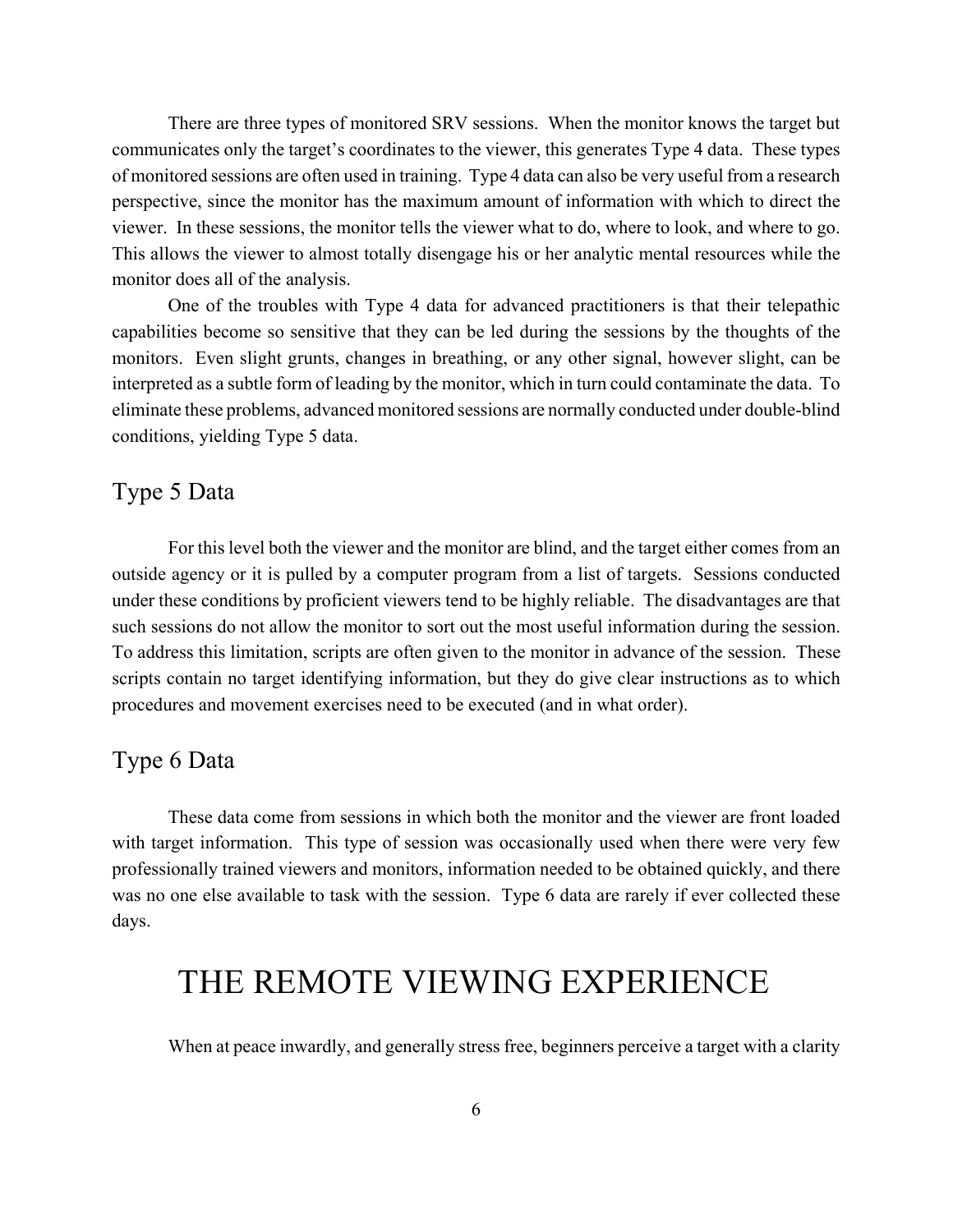characteristic of, say, a light on a misty night. While there may be difficulty discerning the precise meaning and distance of a light under such conditions, there is nonetheless no doubt that a light is perceived. With experience and skill, a remote viewer can perceive all sorts of details relating to a target, just as an experienced yachtsman, upon seeing the light, can soon discern the outline of the nearby coast, and the identity of the lighthouse from which the shrouded beacon shines.

Learning how to remote view from a book is not optimal. The primary reason for presenting these methods here is not to teach Scientific Remote Viewing, but to explain it to people who want to understand and interpret remote-viewing data. Students of remote viewing must understand that the effectiveness of any procedures depends not only on the procedures themselves, but also on how well they are executed. This, in turn, depends on the quality of instruction and feedback. In a classroom, regular instructions are directed at a student's work while the initial learning process is under way (and before counterproductive habits are formed). These instructions help obtain the highest level of performance. Nonetheless, many students can achieve a minimal level of effectiveness by systematically studying the procedures presented here without the assistance of classroom instruction.

The term "remote viewing" is actually not entirely appropriate. The experience is not limited to visual pictures. All of the senses—hearing, touch, sight, taste, and smell—are active during the remote-viewing process. More accurate is the term "remote perception." Nonetheless, since "remote viewing" has been widely adopted in the scientific as well as the popular literature, it makes sense simply to continue using the current term.

When one looks at an object, the light reflected off that object enters the eye, and an electrochemical signal is generated that is transmitted along the optic nerve to the brain. Scientific studies have demonstrated that this signal is "displayed" on a layer of cells in the brain, the way an image is projected from a movie projector onto a movie screen. The brain then interprets this image to determine what is being seen. When someone remembers an object, the remembered image of the object is also projected onto that same layer of cells in the brain.<sup>1</sup>

When remote viewing, one also perceives an image, but it is different from the remembered image or the ocular image. The remote-viewing image is dimmer, foggier, and fuzzier. Indeed, one

<sup>&</sup>lt;sup>1</sup> If one remembers an object and visualizes it while the eyes are open and looking at something else, then the same layer of cells in the brain contains two separate projected images. The image originating from the open eyes is the brightest, whereas the remembered image is relatively dim and somewhat translucent, since one can see through the translucent image to perceive the ocular originating image. For those readers who would like to read an accessible but more in-depth treatment of the physiology of visual and remembered images, I strongly recommend an article in *The New York Times* by Sandra Blakeslee titled, "Seeing and Imagining: Clues to the Workings of the Mind's Eye" (*The New York Times*, 31 August 1993, pp. B5N & B6N).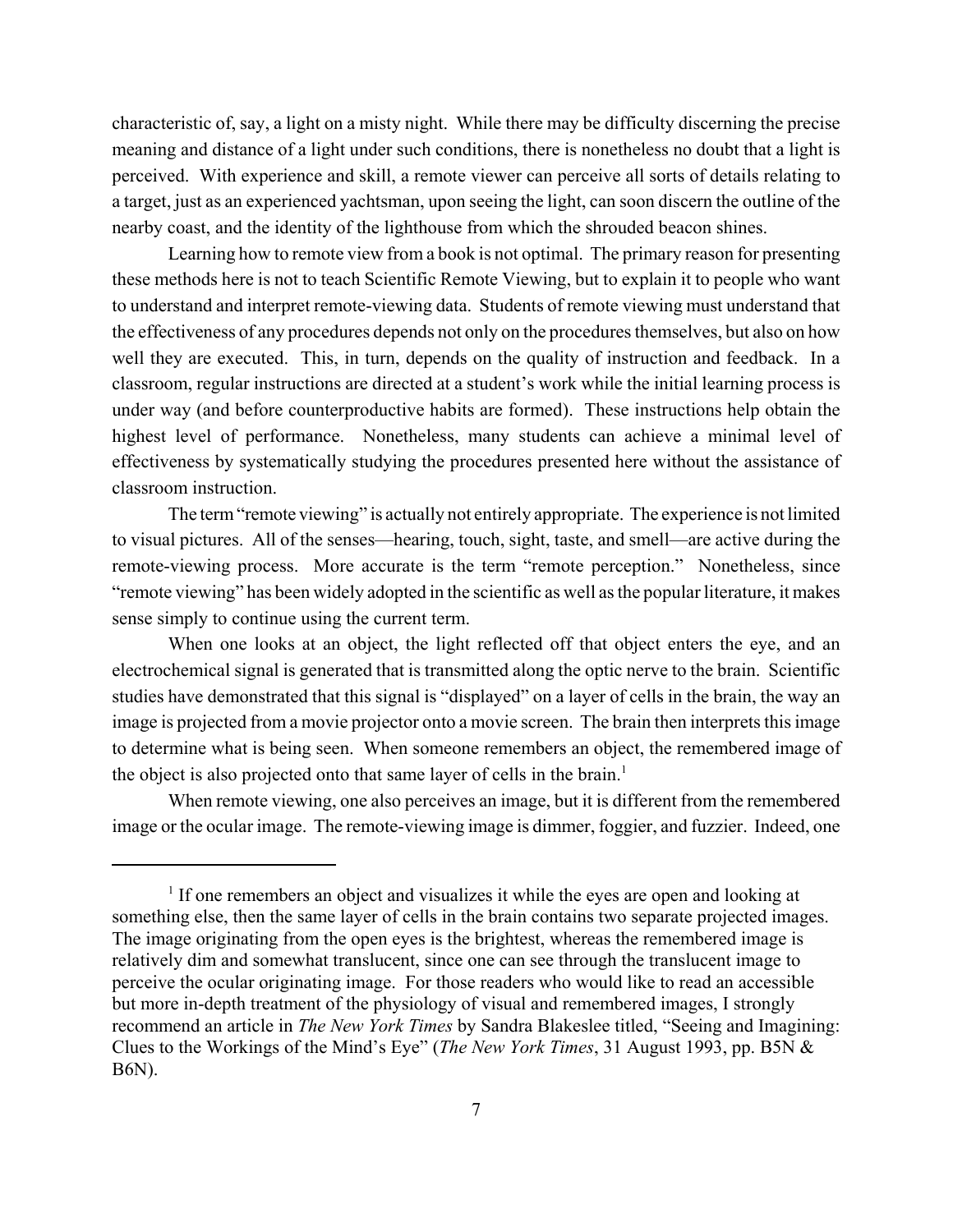tends to "feel" the image as much as one visualizes it. The human subspace mind does not transmit bright, high-resolution images to the brain, and this fact is useful in the training process for SRV. If a student states that he or she perceives a clear image of a target, this image almost certainly originates from the viewer's imagination rather than from subspace.

This does not mean that the relatively low-resolution remote-viewing experience is inferior to a visual experience based on eyesight. Remember that all of the five senses—plus the sense of the subspace realm—operate during the remote-viewing process. Thus, it is actually possible to obtain a much higher-quality collection of diverse and penetrating data. The remote-viewing experience is simply different from, not superior or inferior to, physical experience of observation.

A remote viewer's contact with a target can be so intimate that a new term, "bilocation," is used to describe the experience. Approximately halfway through a session, the viewer often begins to feel he or she is in two places at once. The rate at which data come through at this point is typically very fast, and the viewer has to record as much as possible in a relatively short period of time.

Experience has shown that each viewer is attracted to certain aspects of any particular target, and not all are attracted to the same aspects. One viewer may perceive the psychological condition of people at the target location, whereas another viewer may focus in on their physical health. Yet another viewer may concentrate on the physical attributes of the local environment of the target. For example, I once assigned a target of a bombing to a group of students. One of the students was a doctor and another a photographer. After the session was completed, I reviewed each student's work. The entire class perceived the bombing incident. But the doctor described the physical characteristics of the bombing victims closely, including all of their medical problems resulting from the bombing. On the other hand, the photographer's session read more like a detailed analysis of the physical characteristics of the event, including an accurate description of the geographical terrain where the bombing took place.

Thus, remote viewers go into a session with what they already have—their own personalities. Advanced remote viewers balance these attractions because their training is designed to extract a comprehensive collection of data. But even under the best of circumstances, some level of individual focusing is inevitable for each viewer. For this reason, we use a number of advanced remote viewers for any given project. Each viewer will contribute something unique to the overall results, and a good analyst can put the pieces of the puzzle together to obtain the fullest analysis of the target.

So, you may ask, who should remote view?

In this field there is a distinction between natural and trained remote viewers. Natural remote viewers are generally referred to as "psychics," or when the context is clear, simply "naturals." Naturals typically use no formal means of data acquisition. They simply "feel" the target, and their accuracy depends on how well they can do this. Because naturals may not understand the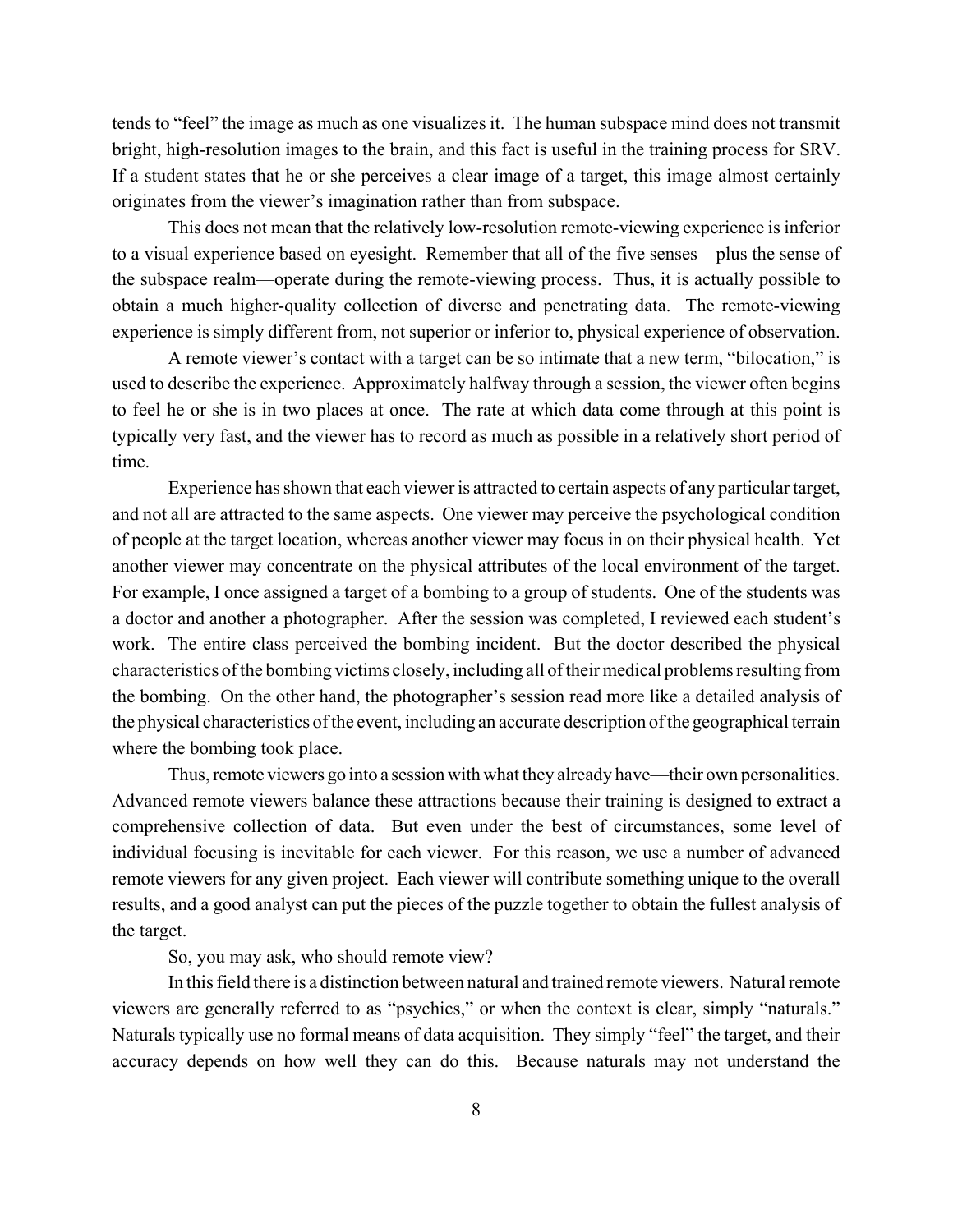mechanism by which their talents are achieved, their dependency on the "feel" of the data can cause problems of accuracy. A person's conscious mind can disguise information to make it feel right, when in fact it is not correct at all. Furthermore, since it is difficult to accurately evaluate the "flavor" of psychic data while it is being collected, most naturals have very uneven success histories.

By the end of 1997, The Farsight Institute had trained a large number of people in the basics of Scientific Remote Viewing. With this teaching experience as background, we have identified a clear pattern. Any person of average or better intelligence apparently can be trained to remote view with considerable accuracy. Certain life experiences and educational backgrounds sometimes assist in the process. In week-long introductory classes taught at The Farsight Institute, all or nearly all students have successful remote-viewing experiences, and the instructors generally expect that most sessions conducted after the third day contain some obviously target-related material.

Part of the training process is helping participants identify and interpret subspace-accessed data with increasing precision. All aspects of all targets have a particular "feel." The novice viewers are just beginning to learn what these aspects feel like on an intuitive level.

In addition, Farsight Institute trainees who practice meditation already have a good intuitive sense of subspace. Their initial training moves quickly from learning the mechanics of SRV to the advanced discrimination between complex target characteristics. Meditators often discern new things and have more penetrating and profound remote-viewing experiences more quickly than those who do not meditate. Of course, there are exceptions: many remote-viewing trainees are very good from the start even if they have never meditated.

With this general discussion of Scientific Remote Viewing complete, we are now ready to explain the mechanics of the process and how it works. We begin this in the next chapter by explaining how we identify a target using what is called a "target cue."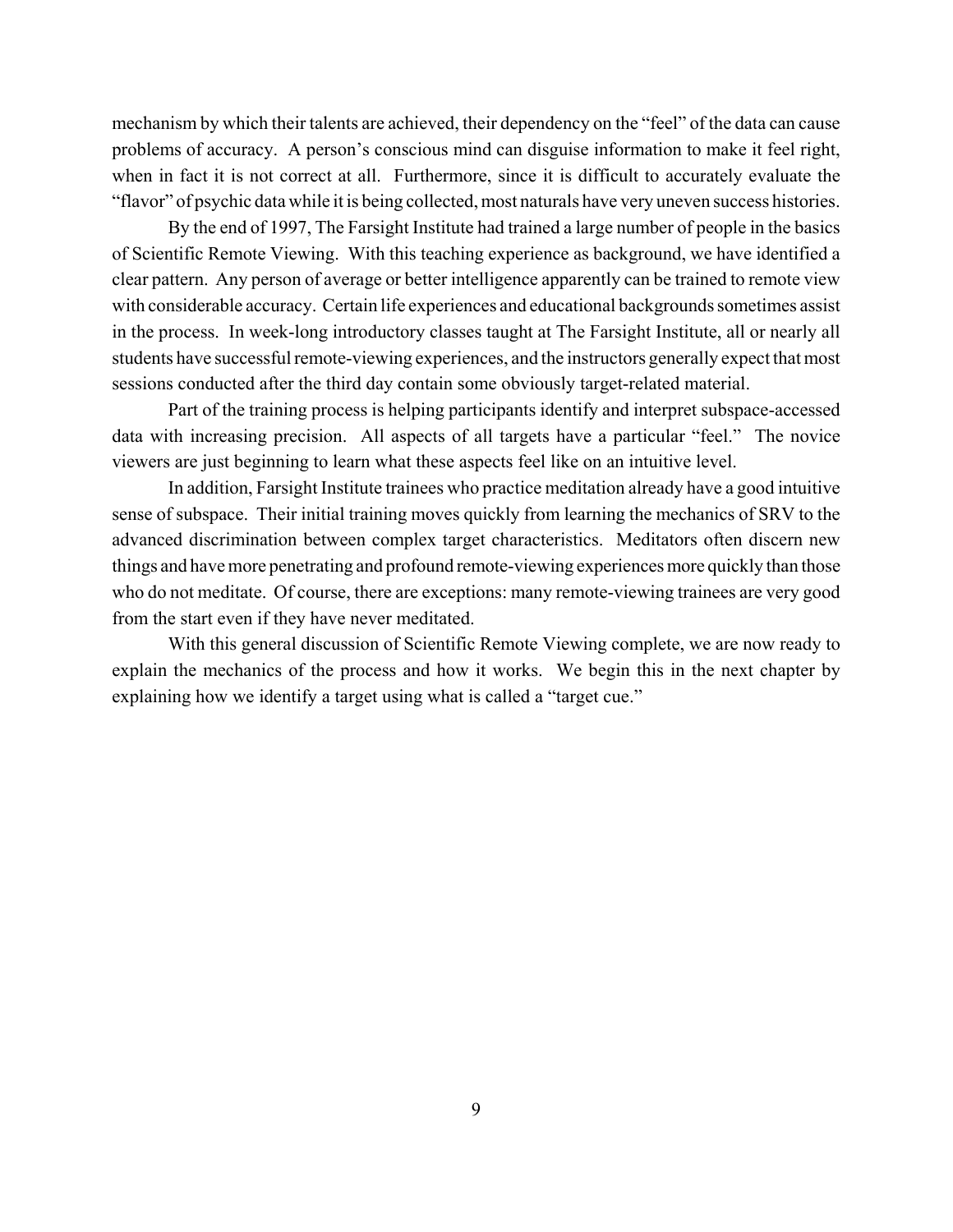# TARGET CUES

Writing an effective target cue is one of the most important criteria in remote viewing. The target cue identifies the target. It is the actual event, person, object, or whatever, that is the focus for a remote viewing session. Normally, the remote viewer is not told the target cue until after the session is completed. With Type 5 data (double-blind), the monitor also is not told the target cue until after the session is completed.

The target initial cue is given through the target coordinates. Typically, the person who tasks the session has a piece of paper on which the target coordinates and the target cue are both written. In Type 5 data situations, the tasker gives the monitor the target coordinates (normally over phone or fax), and nothing more. Experience has clearly demonstrated that the viewer's subspace mind has instantaneous awareness of the meaning of the target coordinates, and a typical session begins immediately by obtaining information directly related to the target cue.

Humans perceive and process remote-viewing data differently. For example, if someone was told to go into a room and to see what was there, they would need little additional instruction. The request to go into the room and observe is vague, yet most people would not feel uncomfortable with the request, knowing that they would probably be able to sort things out once they got into the room. When they start looking around, they could make an inventory of the room's contents. Their conscious minds would be fully engaged as they entered the room, and most people would perform satisfactorily in this regard even if they had no prior expectations regarding the contents of the room.

With remote viewing, the viewer has minimal help from the conscious mind. The viewer cannot scan everything, evaluate the importance of all that is perceived, make logical choices as to which are the important things to observe, and rank them in order. The remote-viewing experience is more passive; the viewer perceives what is there, but the viewer has only limited evaluative capabilities. Thus, for remote viewing to be most successful, it is necessary to compensate for the relative lack of input from the conscious mind. To do this, one makes the target cue very specific with regard to what is desired from the subspace mind of the viewer.

At The Farsight Institute, we avoid excessively vague cues. For example, if one tasks a target cue of a person (say, just the person's name), then a viewer would be completely accurate if the observed data were anything that related to this person at any time in his or her life. Even a fantasy that the person had during a lunch break would qualify as accurate data. In such a situation, the choice of what to perceive is being determined by the personal preferences of the viewer's subspace mind. To avoid this problem of subjectivity, the instructions in the cue have to eliminate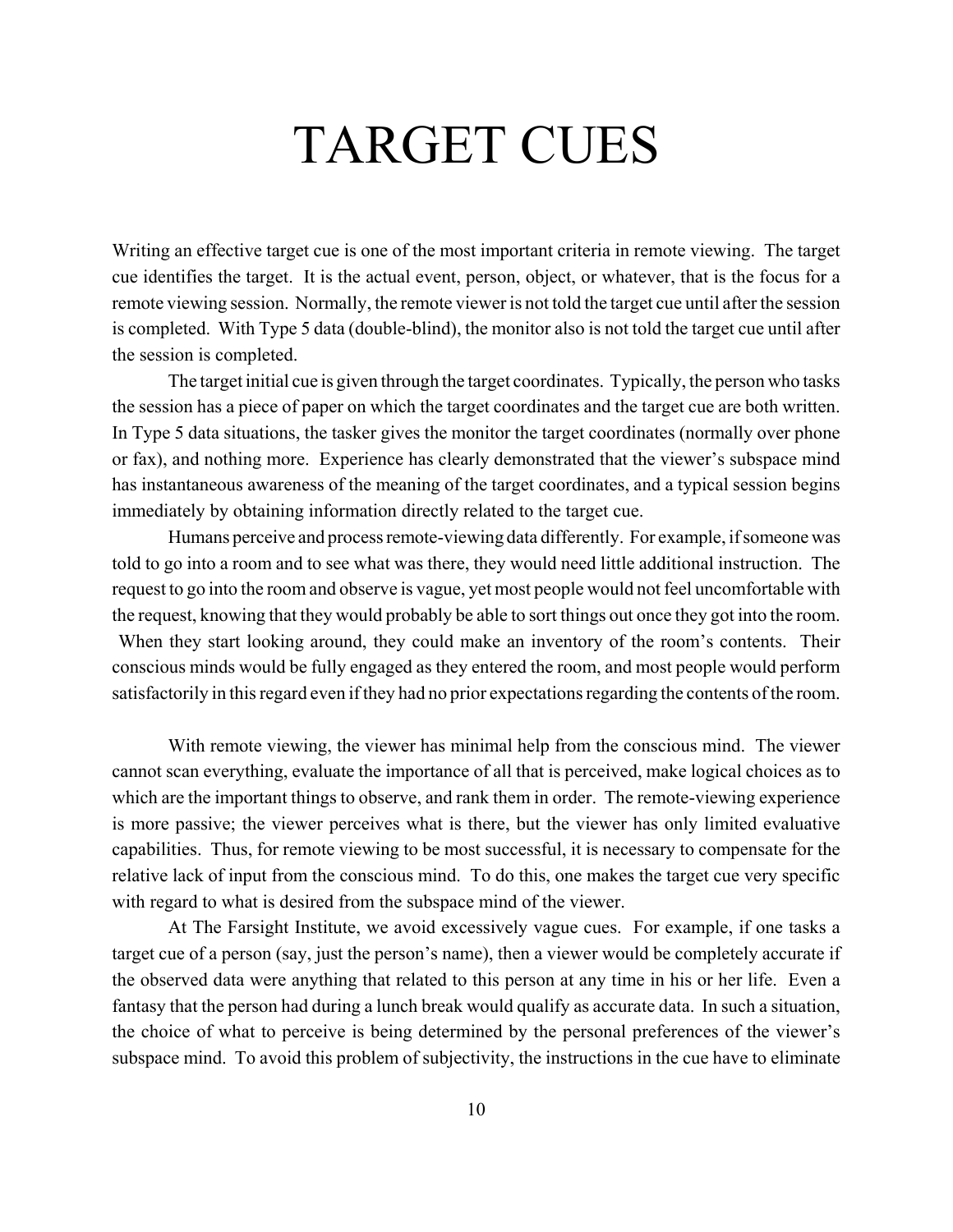as much ambiguity as possible.

Here I will present one of the more modern forms of cuing that is used at The Farsight Institute. Other cuing forms are also used, depending on the needs for the session. Neither are better or worse; they just do different things.

To task a target, one needs a "target definition." A complete target definition has a variety of parts, but they are basically broken down into (1) viewing parameters, (2) the essential cue, and (3) a list of qualifiers.

## VIEWING PARAMETERS

Viewing parameters may contain a variety of components. They typically begin with a declaration of the target coordinates. Following this is the essential cue, as it is described below. The target coordinates and the essential cue are placed at the top of the cue so that analysts who sort through large stacks of targets can identify a target by glancing at the top of the page.

Following the essential cue are two primary viewing parameters. The first is the target range. This gives general instructions as to the type of information that is permissible in the session. For example, the range typically limits the target data to only tangibles and intangibles that exist in the target. At first this may seem obvious. However, all targets bleed into other areas, and it is easy for the subspace mind to follow these smears in the data boundaries. For example, the target may be a specific person on a beach on the equator at a given point in time. But that person may be thinking about an Eskimo hunting a polar bear in the Arctic. If a viewer pursues this perception, the viewer may describe polar bears on the beach.

Then comes the second viewing parameter. This specifies the time frame of the target. Many experiments have verified that there is a complete continuum of existence with an infinite number of time lines, both past, present, and future. The subspace mind is equally capable of perceiving all of these. Thus, it is necessary to request the subspace mind to locate targets as they may exist in time frames and realities that are closely connected to our present. Following the second viewing parameter is the target cue, which includes the essential cue and the qualifiers.

## THE ESSENTIAL CUE

The essential cue is normally a simple statement or sentence that describes the basic core of the target. The essential cue is both simple and direct. Sometimes a segmented structure is used in writing the essential cue. The cue has multiple parts, with each being separated by a slash (/). The first part of the essential cue is called the "primary cue." The primary cue is the major identifier of the target. Everything that follows is a refinement of this primary identifier. Thus, if the target is a known place or person, the first part must be the name of the place or person. The primary cue is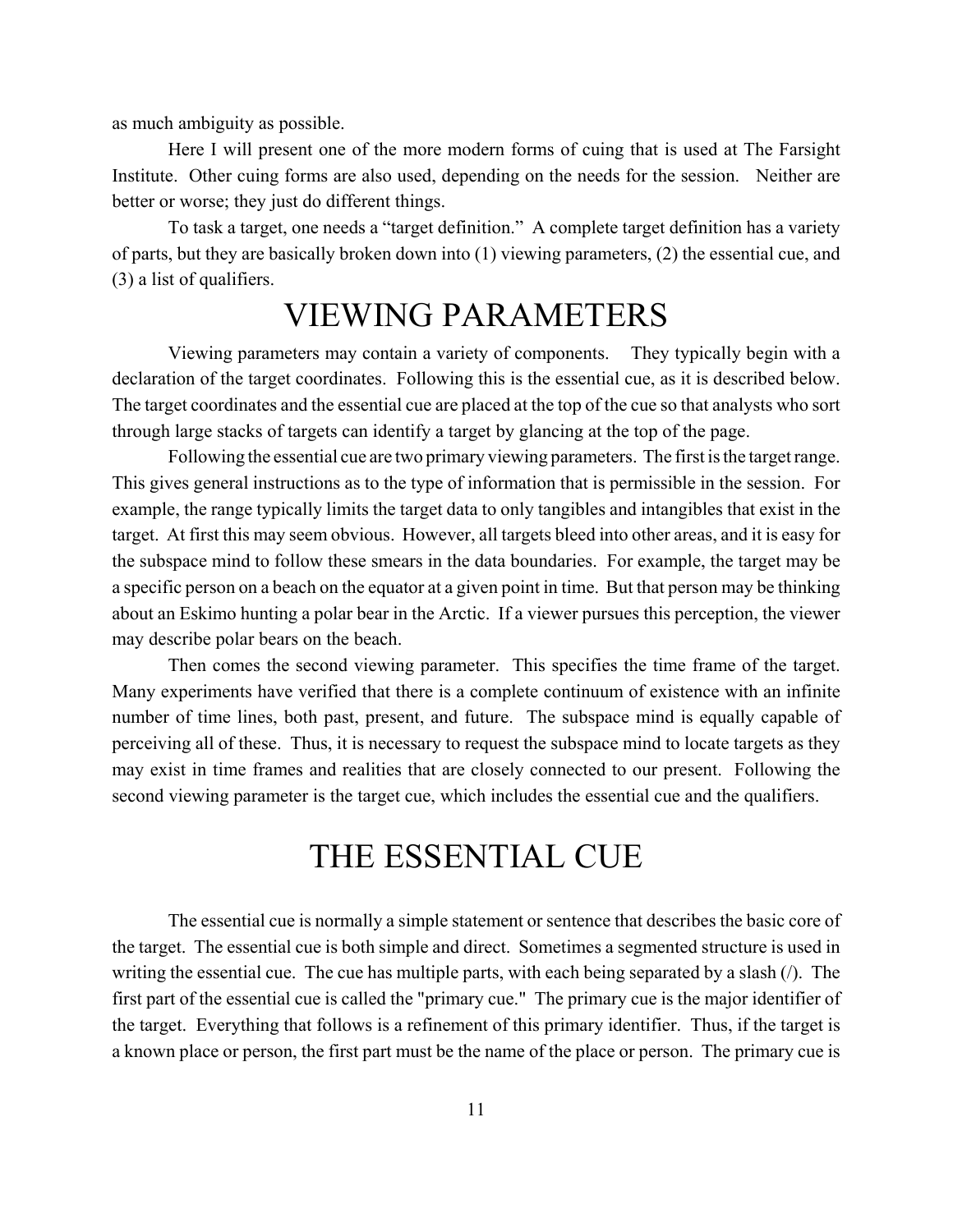then followed by a slash and one or more secondary cues (each separated by a slash) if greater refinement of the target is required. The cue "event" is sometimes used as the *final* secondary cue to focus a remote viewer on activity at the target. Specific temporal identifiers follow the primary and secondary cues and are placed in parentheses. As a general rule, each target must have one primary cue, and nearly all targets have at least one secondary cue (as needed) as well as a temporal identifier. The format of the essential target cue is as follows:

#### *Primary Cue* / *First Secondary Cue* / *Second Secondary Cue* (*Temporal Identifier*)

The following are some examples of essential target cues that follow the segmented format.

Example 1 Napoleon Bonaparte / Battle of Waterloo / event (1815)

Example 2 John F. Kennedy assassination / event (22 November 1963)

Example 3 Nagasaki / nuclear destruction / event (9 August 1945)

Effective essential cues must begin with a known, not a conclusion. Errors in cue construction usually result from placing an analytical conclusion in the cue itself. The purpose of a remote viewing session is to gather data for known events so that conclusions can be made during the subsequent analysis of the data. For example, a poorly written essential cue that contains a conclusion would be: "John F. Kennedy assassination / conspiracy." In this cue, one is assuming that there is a conspiracy in the assassination. With remote viewing, one must construct a case for a conclusion based on observable data. If there was a conspiracy in the J.F.K. assassination, this must be established from the data of events and people, not by cuing on the idea of conspiracy.

Since remote viewing always obtains descriptive information about people, things, and events, the conscious mind must later make conclusions based on information supplied by remoteviewing data. For example, a remote viewer could be tasked the J.F.K. assassination (that is, the event itself). The viewer could then be given various movement exercises and cues to obtain as complete a collection of data as possible. In the analysis that follows the remote-viewing session, the analyst can then examine the data for any evidence of a conspiracy. For instance, the data may show more than one source of bullets in the event. But one cannot go into a session assuming that there will be more than one source of bullets. That would bias the data-collection process. Restating this important principle, data are collected using neutral target cues, and all analytical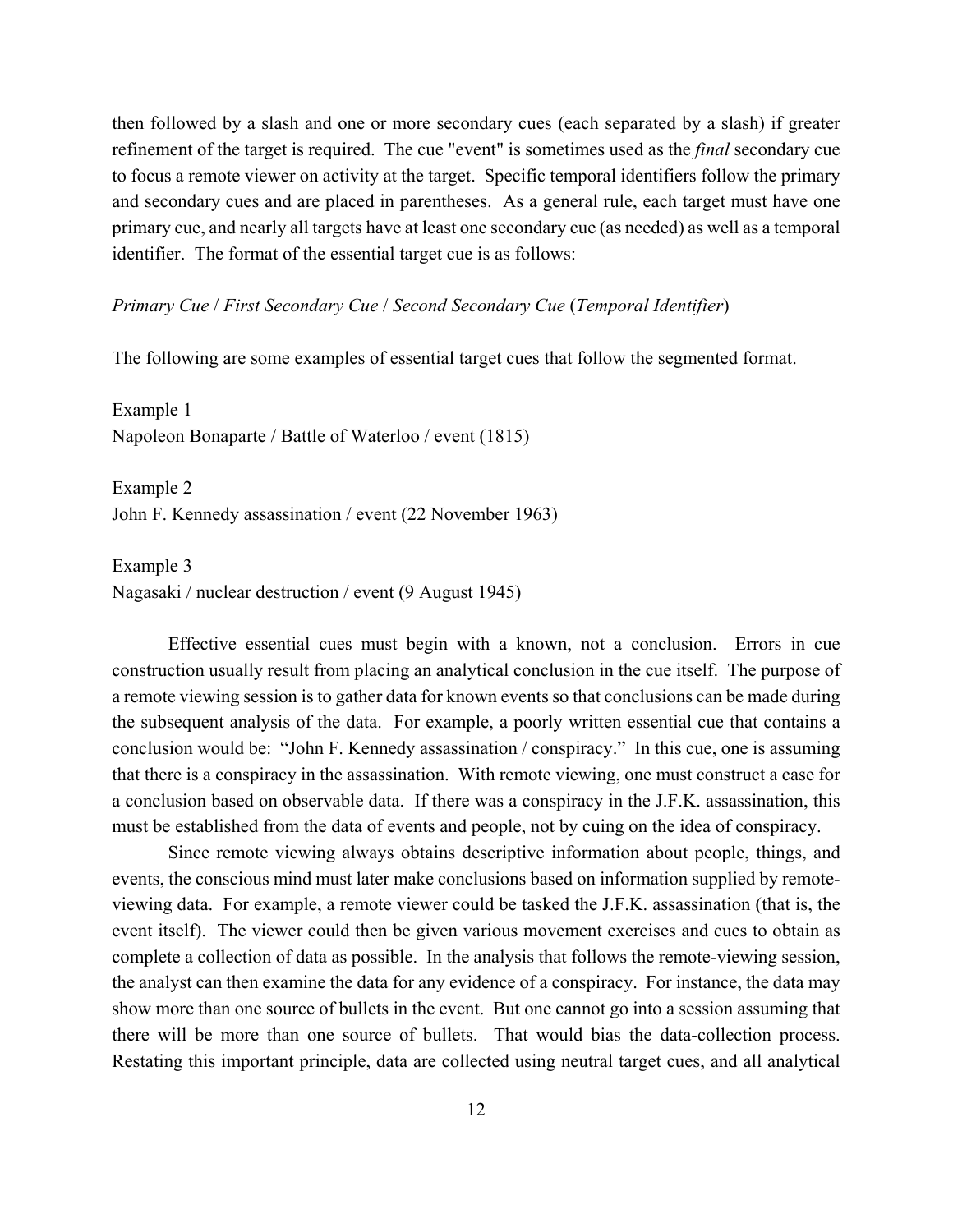conclusions must be made after the data collection process is completed.

Another example of a poorly written essential cue is: "How to live happily with friendly extraterrestrial neighbors." Many people think that remote viewing can be used to resolve such targets directly. Yet it must begin with a known person, place, thing, or event. A cue about extraterrestrial neighbors would assume the existence of extraterrestrials. At best, one would have to begin with a known, such as an actual sighting of an unidentified flying object, perhaps one documented with a photograph. The remote viewer would then be able to target the object, move inside the object, and observe extraterrestrials flying the craft. The viewer would also be able to move into the minds of the extraterrestrials to find out if they are friendly toward humans. With this information, an analyst would have at least something to work with regarding the possibility of friendly coexistence for humans and extraterrestrials.

In general, remote viewing is descriptive. It does not label things, analyze situations, make conclusions, nor does it employ logic or reasoning during the session. For example, if the target is a checkers game, the remote viewer would describe the board, perhaps even drawing the checkerboard pattern in a sketch. The viewer may even correctly place some pieces on the board, and identify the colors of the pieces. But the viewer may not realize during the session that the target is a checkers game. After the session is completed, the analyst can examine the data and conclude that the data seem to correspond with a checkers game. The target cue has to focus on these descriptive capabilities of remote viewing.

## THE QUALIFIERS

Following the essential cue is a list of qualifiers, usually marked with bullets. The qualifiers are written in phrase or sentence format, and they are clear descriptions of specific things that the viewer is supposed to observe and describe. The qualifiers must address the primary goals of the cue, including instructions to observe activity that may be taking place at the target location. Target qualifiers are not as effective as numbered target aspects in helping the remote viewer focus on particular components of a target (see SRV vocabulary).

For example, if the cue is a military battle, the qualifiers should explicitly state that the viewer is to observe the battle itself. Otherwise a viewer may perceive what amounts to an inventory list of things and people that are at the scene of the battle, but miss the actual fighting, the sounds of the passing cannonballs, the thunder of the bombs, the shouts of the soldiers, etc. Readers are encouraged to closely examine the qualifiers for the example target cues listed below to obtain a solid sense of what's required. Versions of some of these targets have been used in the actual training of many advanced viewers at The Farsight Institute.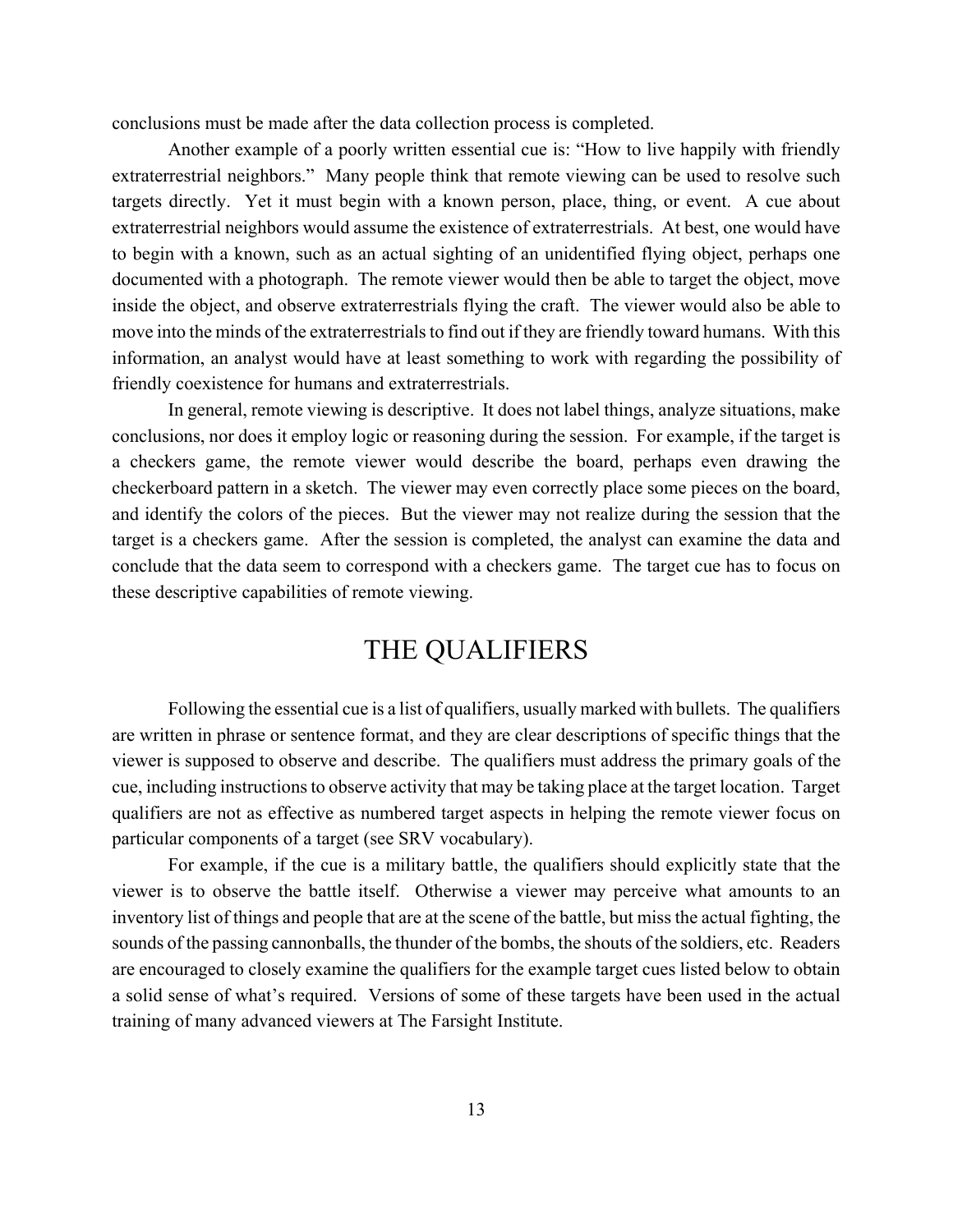# One Complete Example

\* \* \* \*

#### TARGET DEFINITION FOR TARGET **3292/9537**

ESSENTIAL CUE (AND VIEWING PROTOCOLS): Mike Tyson - Evander Holyfield Championship Boxing Match (28 June 1997). (ESRV)

#### VIEWING PARAMETER 1: TARGET RANGE

The viewer perceives only the intended target as it is specified by this complete target definition. The viewer describes only tangibles and intangibles that exist in this target.

#### VIEWING PARAMETER 2: TARGET LINKS

If the target resides outside of a past, present, or future connection to the temporal and/or spatial reality of the current tasking time frame, then the viewer remote views the target as it exists in its own reality.

If the target time is the moment of tasking, then the viewer remote views the target as it exists in the same temporal and spatial reality of the tasker at the moment of tasking.

If the target time is prior to the moment of tasking, then the viewer remote views the target as it exists in the temporal and spatial reality of the time stream that directly evolves into the temporal and spatial reality of the tasker at the moment of tasking.

If the target time is in the future of the moment of tasking, then the viewer remote views the target as it exists in the most highly probable temporal and spatial reality as it may evolve from the temporal and spatial reality of the tasker at the moment of tasking, given both the existing conditions of the tasker's reality at the moment of tasking, as well as directions for extrapolation into the future if such are specified in the target cue.

#### TARGET 3292/9537

Protocols used for this target: Enhanced SRV

The Mike Tyson - Evander Holyfield Championship Boxing Match (28 June 1997). In addition to the relevant aspects of the general target as defined by the essential cue, the viewer perceives and describes the following target aspects: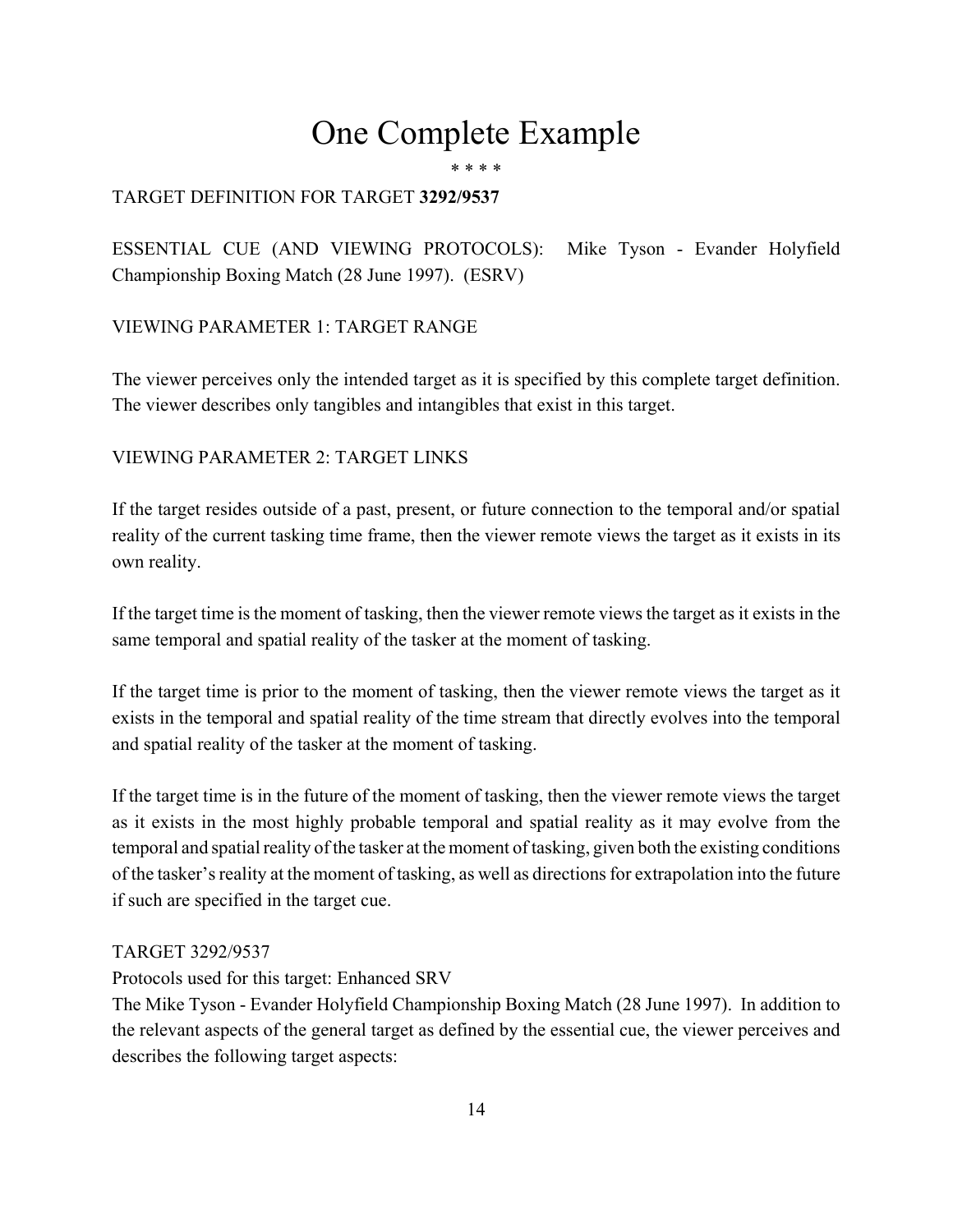- Mike Tyson and Evander Holyfield
- the target activity in the boxing ring
- the activity surrounding the boxing ring
- the building within which the target is located
- the thoughts of the people watching the fight inside the building where the match occurs

\* \* \* \*

# Examples of Essential Cues with Qualifiers

## Target 9148/5716

Madeleine Murray O'Hare / current location. In addition to the relevant aspects of the general target as defined by the essential cue, the viewer perceives and describes the following target aspects:

- the current physical characteristics of Madeleine Murray O'Hare
- ! the current physical condition of Madeleine Murray O'Hare
- the surrounding environment and current location of Madeleine Murray O'Hare's physical body

## Target 3985/3159

The Apollo 11 landing on the Moon / event (20 July 1969). In addition to the relevant aspects of the general target as defined by the essential cue, the viewer perceives and describes the following target aspects:

- the actual landing event in which the lander contacts the lunar surface
- the activity of Neil Armstrong as he emerges from the lunar lander and walks on the lunar surface for the first time
- Neil Armstrong planting the U.S. flag on the lunar surface

# Target 6459/3395

Ted Bundy's execution / event. In addition to the relevant aspects of the general target as defined by the essential cue, the viewer perceives and describes the following target aspects:

- Ted Bundy during the execution event
- Ted Bundy's surroundings during the moment of execution
- the people near him during the execution
- ! the emotions of Ted Bundy as well as the emotions of the people near him who are watching the execution
- the method by which the execution is performed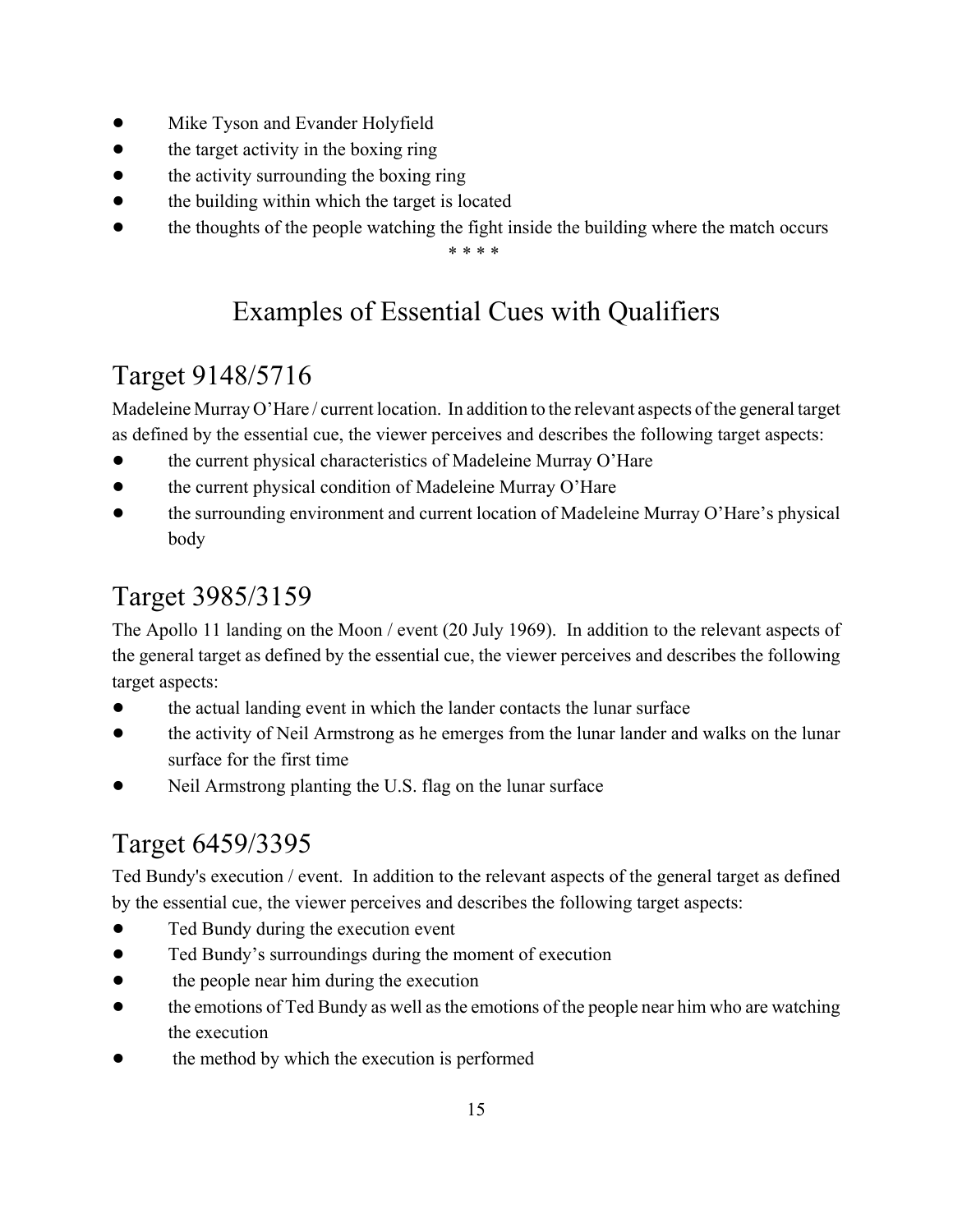Here is an esoteric target. Before giving an esoteric target with an extensive list of qualifiers, the tasker must have some information strongly suggesting that such a target in fact exists. Such information can come from more open-ended cues.

## Target 3292/9537

The living physical subjects and their facilities that are currently located on Mars (at the time of tasking). In addition to the relevant aspects of the general target as defined by the essential cue, the viewer perceives and describes the following target aspects:

- the physical environment of the subjects' living conditions
- the age and gender variations among the subjects
- the emotional state of the subjects
- ! the dominant groups among the subjects, including any governmental organizations
- the primary thoughts of the collective consciousness of the subjects
- the level of technology available to the subjects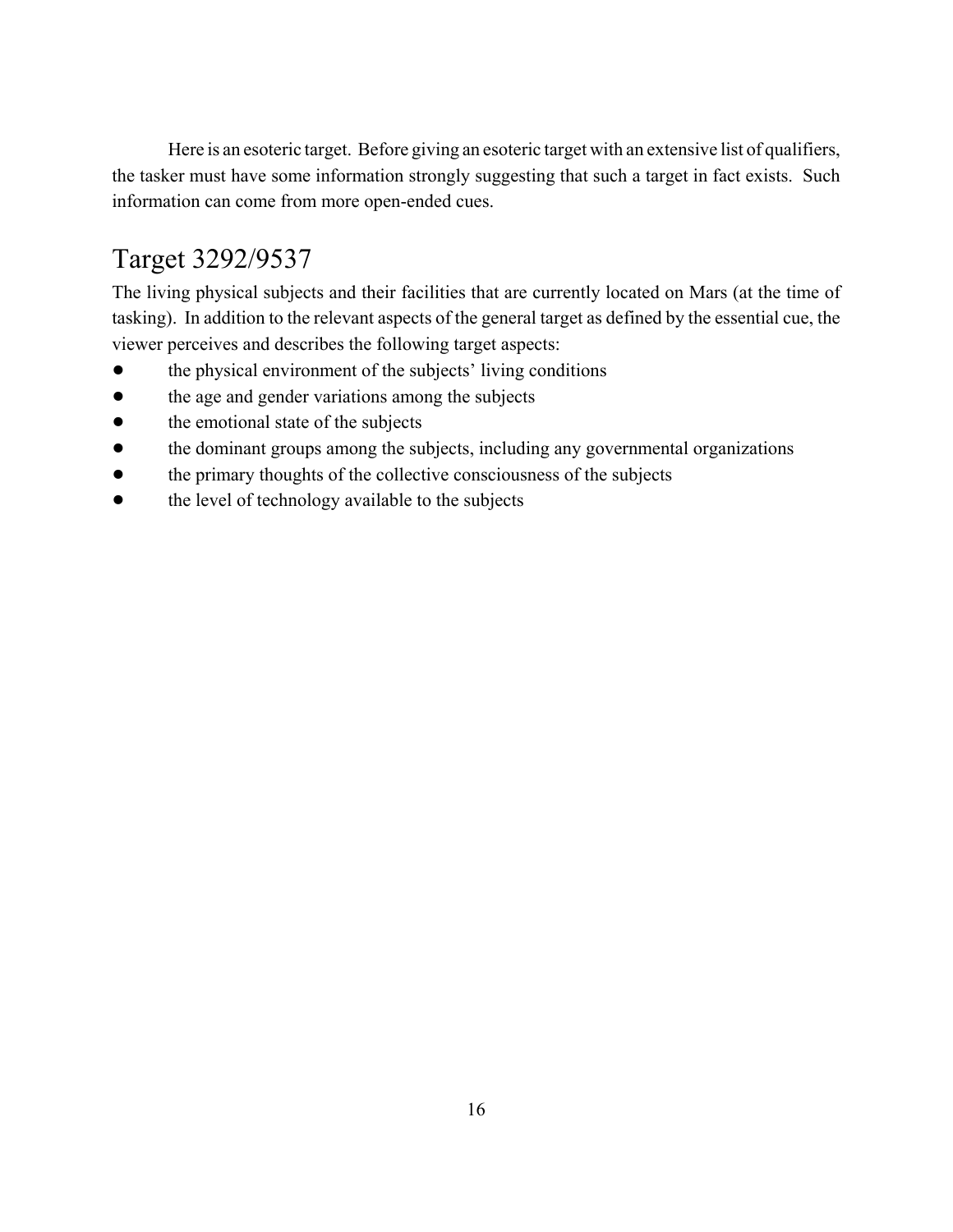# PHASE 1

## THE PRELIMINARIES

#### **1. Consciousness-Settling Procedure**

The single most important step needed to obtain a profound remote-viewing experience is a deeply settled mind. For this reason I recommend that remote viewers meditate regularly. While I personally practice Transcendental Meditation (TM), other forms of meditation may be useful as well. Additionally, since a settled mind is so essential to deep target penetration, the practice of SRV begins with a procedure that helps to settle the mind in an appropriate fashion. This practice is called the SRV "Consciousness-Settling Procedure" (or CSP), and it is composed of a few simple techniques commonly practiced in a number of meditation traditions.

CSP must be done immediately prior to each SRV session by both the viewer and the monitor. CSP takes approximately 15 minutes total. In Type 4 and Type 5 settings, monitors and viewers need to communicate 15 minutes before each session to coordinate the precise timing of the beginning of the SRV session. Here are the steps for CSP:

- 1. Sit comfortably in silence with the eyes closed for 30 seconds.
- 2. Perform a brief body massage. (Some meditation traditions recommend that the massage be executed slightly differently for men and women, and I describe these recommendations here. I am not clear as to why these gender-related differences exist, or if the need for the differences is real.) The massage begins by gently pressing the hands against the face, then upward on the top of the head, back down the neck, and toward the heart. (All massage elements move toward and finish at the heart.) Then men continue by gently using the left hand to press and massage first the right hand, and then up the arm, and back down toward the heart. Again, this is all done with the left hand. Women do the same, but they begin by massaging the left hand and arm (back toward the heart) with the right hand. Then both men and women switch arms and massage the other hand and arm, again, back toward the heart. Then men continue by massaging the right foot and leg, upward toward the heart. This is done with both hands pressing gently. Then massage the left foot and leg, again, upward toward the heart. Women do the same, but they begin with the left foot and leg, upward toward the heart, before repeating the process for the right foot and leg. This is best done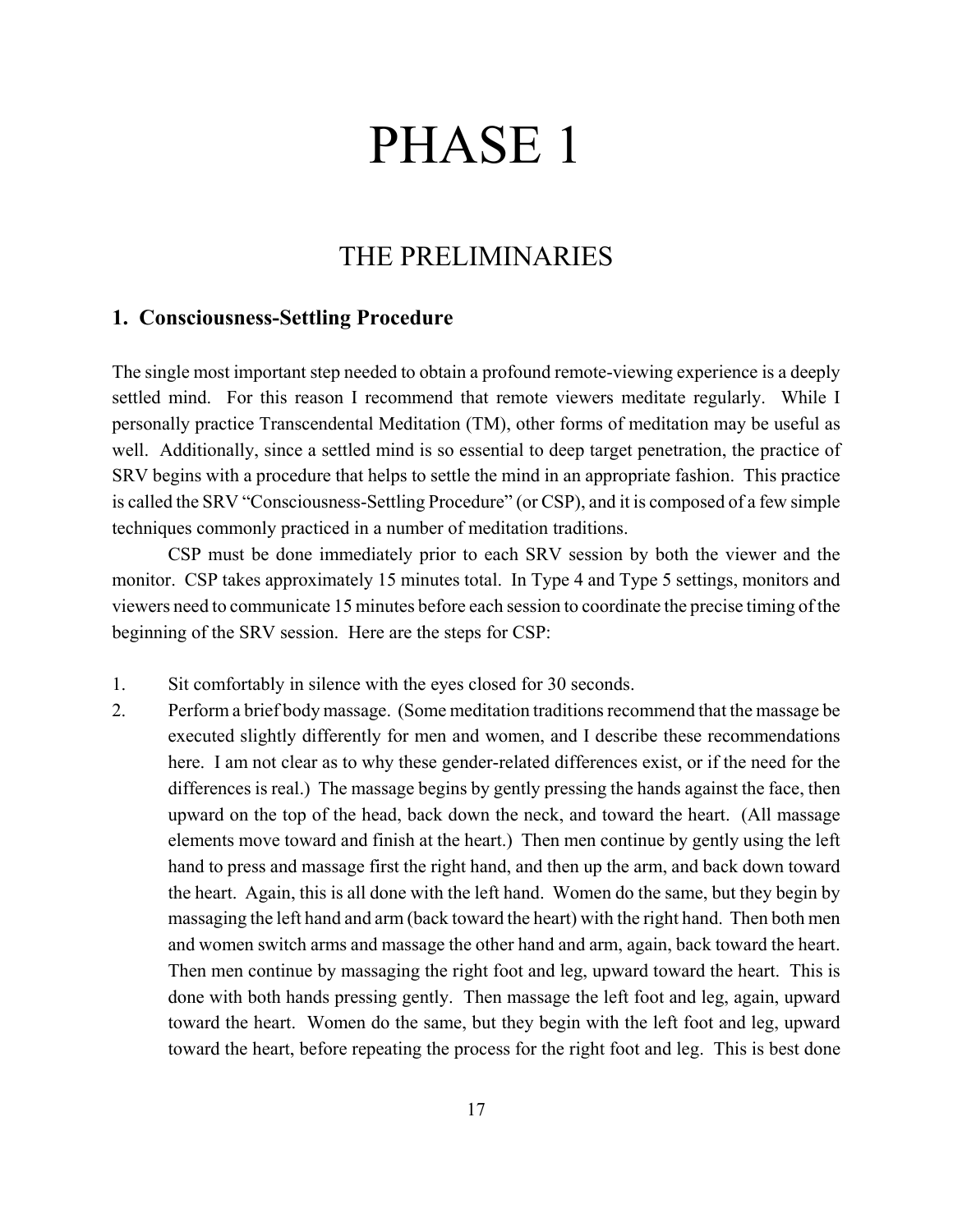with the eyes closed. Total time for the massage is about a minute.

- 3. While sitting comfortably with the back straight, perform a breathing technique that is called "pranayama." Begin with 10 seconds of fast pranayama. This is done using very short, gentle breaths, closing one nostril at a time after each outward and inward breath. Close the nostrils (one at a time) with the thumb and the middle fingers (alternately) of one hand. Men use their right hand to do this while women use their left. The mechanics of the procedure are similar to slow pranayama (see below), except that the breaths are very short and rapid (although still gentle). This is best done with the eyes closed. The procedure should be effortless and easy, and if someone is experiencing any problems like dizziness or hyperventilation, it is being performed incorrectly and its practice should be discontinued until getting personal instruction in this technique.
- 4. While sitting comfortably with the back straight, perform 9 to 10 minutes of slow pranayama. This is done similarly as with the fast pranayama, but using normal breaths (not short or long ones), closing one nostril at a time after each outward and inward breath. Be sure to complete both the outward and inward breath before switching nostrils. On the exhaling breath, let the breath flow out naturally, not forcing it. The inhaling breath should take about half the time as the exhaling breath. Hold the breath after inhaling for a brief moment (a second or two) while alternatively closing the other nostril with the other finger, and prepare to exhale. The entire procedure should be effortless and gentle. If you feel you need more air, simply take deeper breaths, but do not hyperventilate. You should be breathing normally, just alternating nostrils after exhaling and inhaling. This is best done with the eyes closed.
- 5. Sit quietly and comfortably for 5 minutes with the eyes closed.
- 6. Open your eyes, and immediately begin the SRV session.

#### **2. Physical Considerations to Beginning the SRV Session**

A remote-viewing session begins with a viewer sitting at a clean desk. Ideally, the only items that should be on the desk are a pen and a thin stack of white paper. We use a ballpoint pen with liquid black ink. The pen's point should ideally range from between .2 mm to .4 mm. A good quality pen that does not produce much friction when writing is best. Traditional ball point pens that use gummy ink require too much downward pressure when writing to be optimal.

The ideal training room is neutral in color. Light gray, powder blue, or light brown are suitable colors. It is probably not a good idea to use, say, a child's playroom that has lots of primary colors on the walls. The idea is to minimize the strong stimuli that come in through the senses, such as bright visual colors.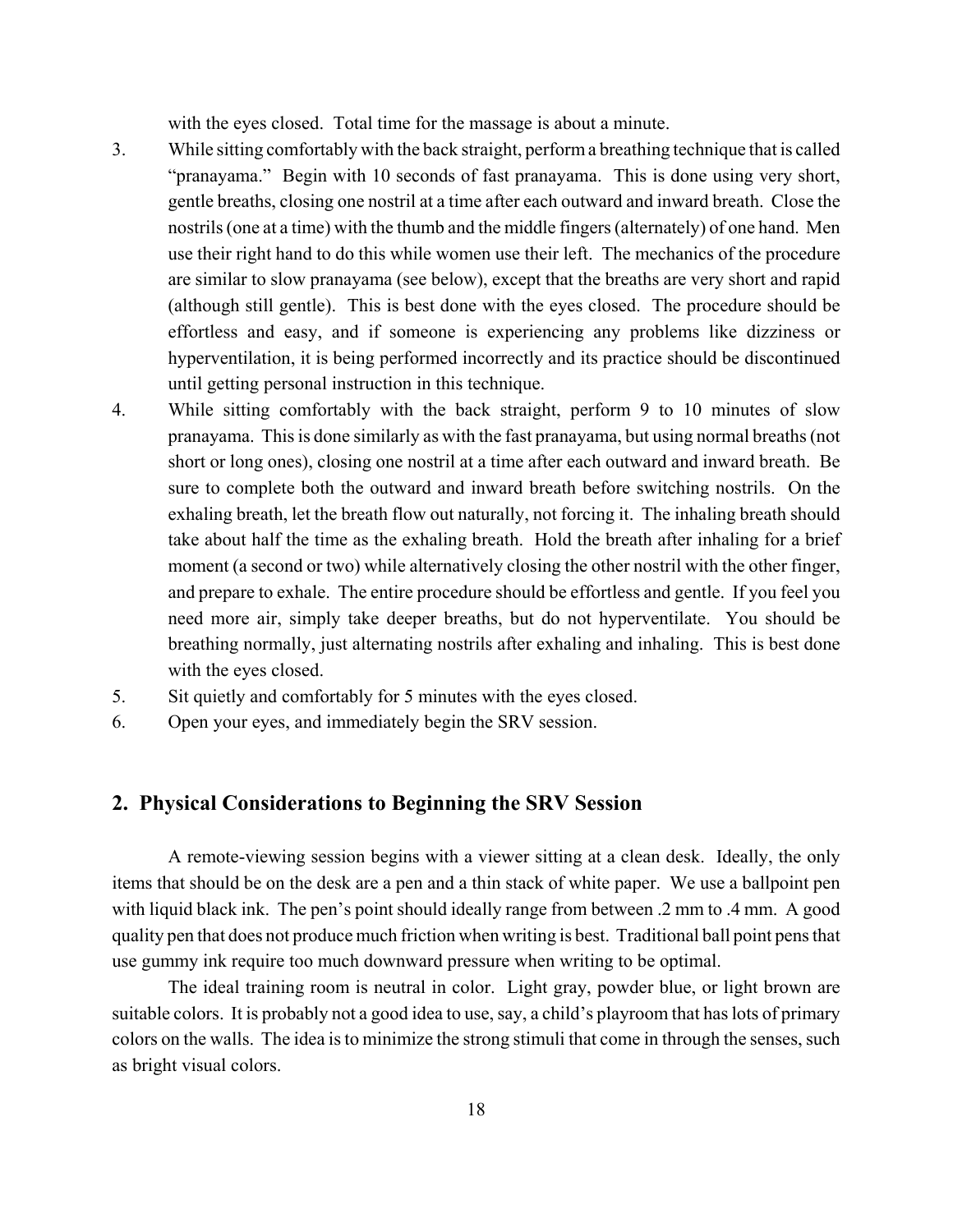Before remote viewing, a person should be well rested. This cannot be emphasized enough. Tiredness dulls the conscious mind, and a tired conscious mind has difficulty perceiving information originating from the subspace mind. A good night's sleep is ideal for a morning remote viewing session, and a midday 15 to 30-minute rest often refreshes one sufficiently for an afternoon session.

One should be comfortably fed before remote viewing. This means that one should not be hungry, and one should also not be overfed. Hunger and feeling stuffed produce physical stimuli that are difficult for the conscious mind to ignore. Remember that the subspace mind yields a relatively weak informational signal to the conscious mind. Try to minimize any physiological stimuli that could swamp the subspace signal.

Remote view in a quiet environment. If possible, close the windows and doors of the remoteviewing room. Also turn off the ringer of the phone for the time that it takes to complete the session. Turn off any radios or televisions that may be audible nearby.

Avoid wearing any perfume, cologne, aftershave, or other strong scents. This is particularly important when training in a group environment. If a viewer is a smoker, it would be best if this viewer wore freshly washed clothes during the session that do not smell of smoke.

People who use recreational drugs, or any other drugs with psychoactive qualities, should not remote view at all. These drugs tend to release any controls that the conscious mind has over the imagination, which is exactly opposite that which is required for successful remote viewing. With respect to drugs of any type, one should try to be as drug free as possible. Individuals who use doctor-prescribed antidepressants should probably not spend much effort trying to remote view. Such antidepressants suppress the nervous system to such a degree that accuracy in remote viewing is highly compromised. Yet individuals using any drugs prescribed by their doctors should not discontinue their use unless directed to do so by their doctor. Learning how to remote view is not as important as maintaining one's health and mental balance.

Before beginning the session, you should sit comfortably on a chair at your desk with both feet on the floor. The legs should not be crossed. You should sit up straight, not off to one side, or sitting on one foot in a lotus position. The hands should be relaxed, with the pen held over a single clean sheet of paper. The paper is positioned in portrait mode (vertically). The stack of paper should be on the viewer's right side of the desk.

## THE SRV AFFIRMATION

The SRV Affirmation is normally read aloud with a soft voice, even in solo sessions. The affirmation produces a subtle shift in the sensitivities of the mind that helps to connect the awareness of the conscious mind to the perceptive capabilities of the subspace mind. The SRV Affirmation is designed to closely approximate the way sequential, connected thoughts are felt telepathically,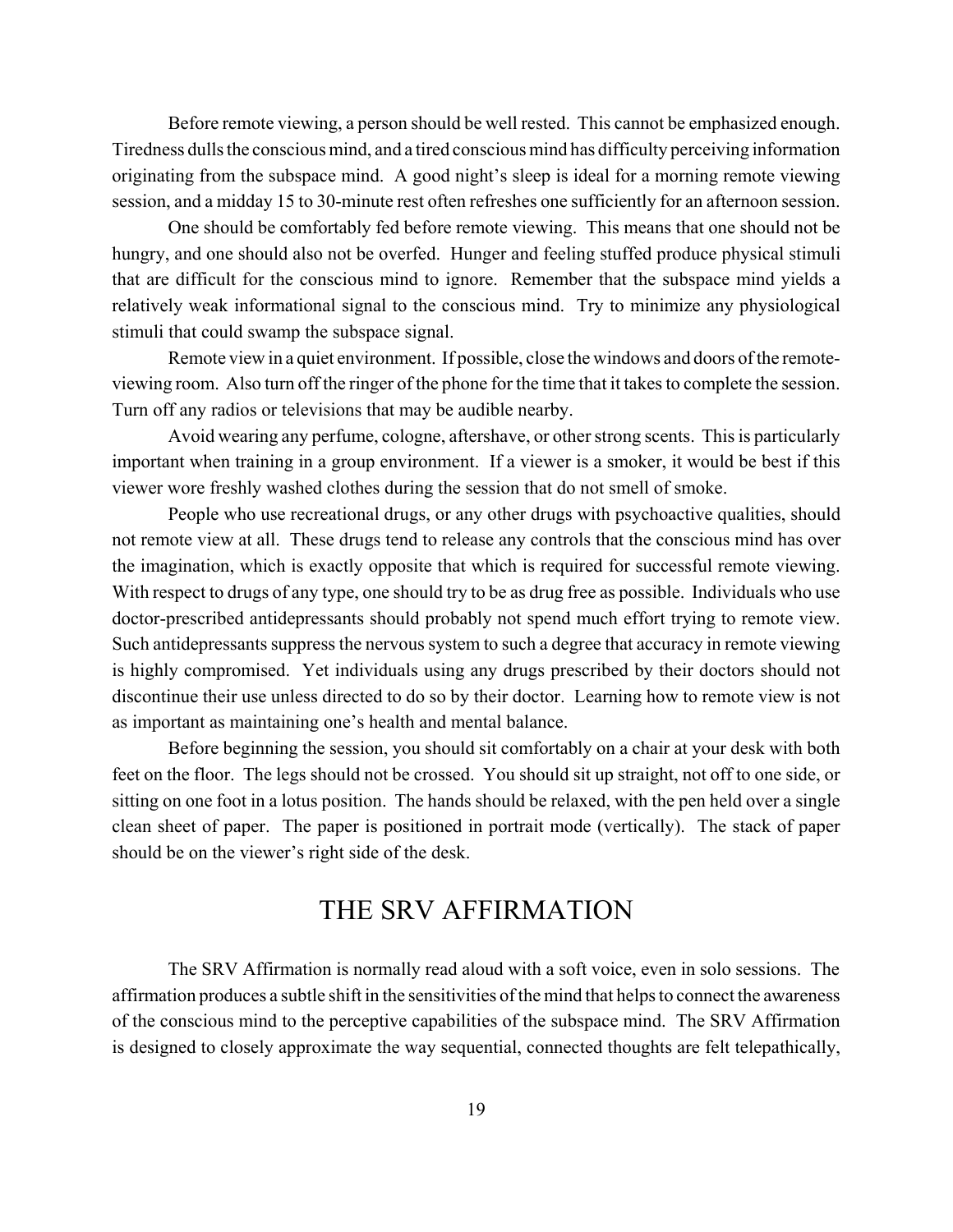piece by piece, one "thought-ball" at a time. Viewers should read the affirmation slowly, pausing briefly after each comma or period. Here is the SRV affirmation:

## *SRV Affirmation*

*I am a spiritual being. Because I am a spiritual being, I am able to perceive beyond all boundaries of time and space. My consciousness is ever present with all that is, with all that ever was, and with all that ever will be. It is in my nature, as a human, to be able to perceive, and thus to know, all that there is to know. Everywhere, at all times, I seek to learn, and thus to evolve. To further my own personal growth, and to assist others in their growth, I direct my attention to a chosen point of existence. I observe what is there. I study it carefully. I record what I find.* 

### THE HEADER

Next, write the SRV identifying header on the top of the first piece of paper. The viewers declare the condition of their physical state (PS), their emotional state (ES), or any advanced perceptuals (AP) centered at the top of the first page. Declaring PS and ES let the conscious mind account for your physical and emotional states, thereby releasing any psychological pressure that could be present. These declarations can be positive, neutral, or negative. Positive declarations include, "I really have a happy glow this morning," or anything else that is upbeat. Negative declarations include having a sore foot, or being upset with the quality of lunch. Unusually strong PS or ES declarations, such as just having had a fight with a spouse, may suggest that the session might be postponed until later. Similarly, if one is in significant pain due to, say, severe arthritis, it might be better to delay the session until the pain abates.

In some ways it is useful to compare the conscious mind to the mentality of a small child. When the conscious mind is experiencing something, it likes to be heard. Declaring the PS and the ES satisfies this need. This helps the conscious mind relax, circumventing its natural desire to force the issue of having its needs recognized later in the session, potentially corrupting the integrity of the data.

Often a viewer begins a session thinking that he or she has an idea as to what the target is. Such ideas are advanced perceptuals, and any thoughts along these lines need to be declared at the outset, or they will build in pressure in the conscious mind during the session, and are likely to emerge in some form during the actual data flow. Declaring these APs in advance again relaxes the conscious mind by satisfying its desire to be heard, thereby minimizing the risk of contaminating the data.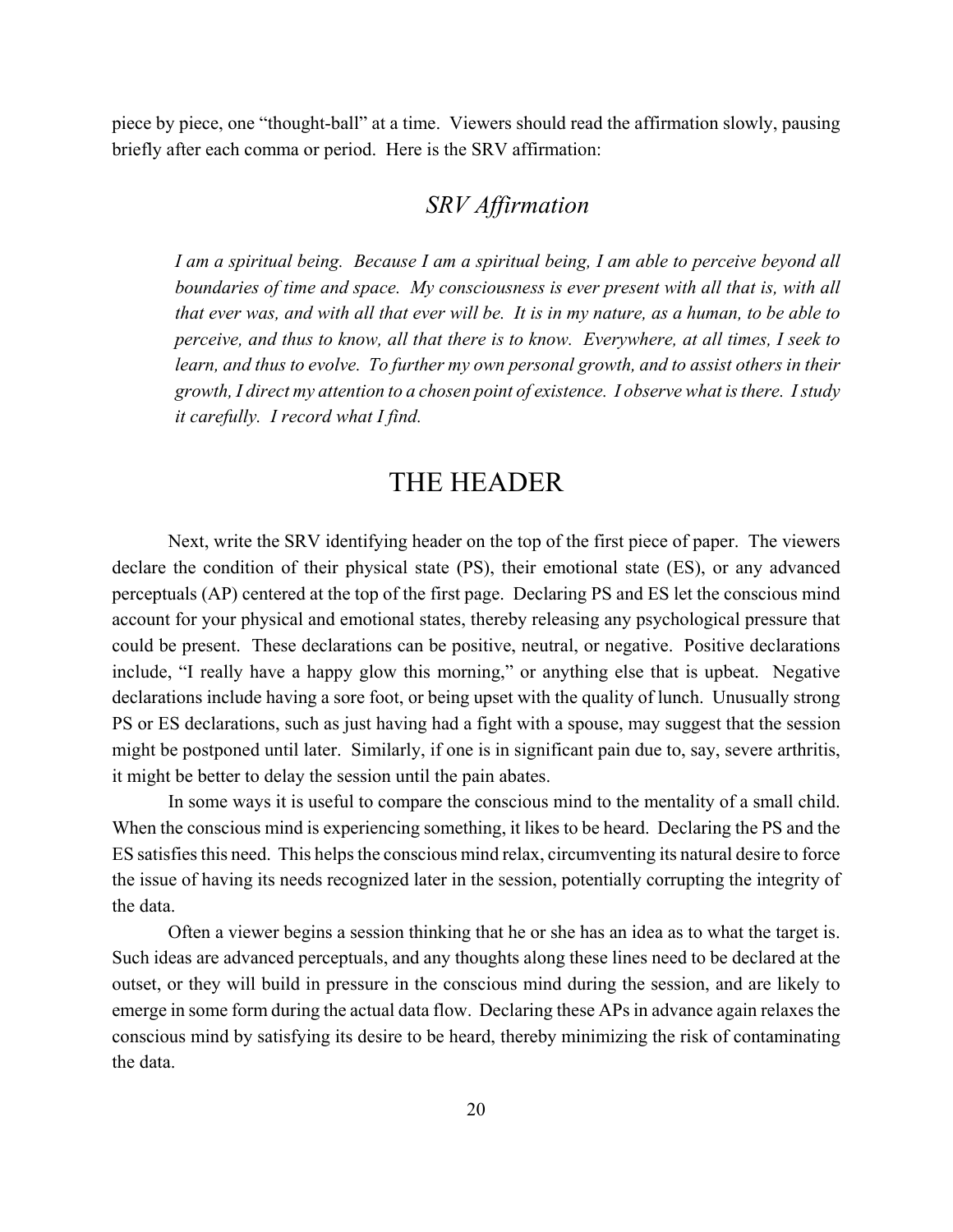To the right of the PS, ES, and AP is the identifier of the remote viewer. At The Farsight Institute we use a code called a viewer identification number (VIN), but a name would do just as well. Below the name or viewer identifier is the date written in the U.S. military or European format (day/month/year). Below this is the beginning time of the remote-viewing session.

To the left of the page is the data type, and below that is written the monitor's name or identification number (MIN—if the session has a monitor). To summarize, the format of the initial header is as follows:

| Type 4     | PS—I feel fine.     | VIN              |
|------------|---------------------|------------------|
| <b>MIN</b> | ES—OK, very settled | 7 September 1995 |
|            | $AP$ —None          | $11:33$ a.m.     |
|            |                     |                  |

Readers are encouraged not to perceive this initial header as a frivolous formality. Everything is carefully structured in SRV. Following these details from the outset of the session focuses the attention of the conscious mind on the structure of the page. Further, trainee viewers should follow all of the seemingly petty structural details of these protocols, including formatting issues involving indentations, dashes, and colons. Once a remote-viewing session is proceeding at a fast speed, the conscious mind can do little else but keep track of these structural details. This frees the informational conduit of the subspace mind from the controlling influence of the conscious mind. Figuratively, this ties the hands of the conscious mind with activity, allowing the subspace mind to slip the data past the conscious mind with minimal interference.

### THE IDEOGRAM

After saying the SRV affirmation, the viewer receives the target coordinates from the monitor. The monitor must speak deliberately and clearly so that all the numbers can be heard. The target coordinates are two four-digit random numbers, and the monitor places a slight pause between the two groups of numbers. On the left side of the page, the viewer writes the first four-digit number, then the second four digit number directly under the first.

After writing the target coordinates, the viewer immediately places the point of the pen on the paper to the right of the coordinates. At this point an ideogram is drawn. An ideogram is a spontaneous drawing that takes only a moment to complete. The pen does not leave the surface of the paper until the ideogram is completed. Ideograms normally are simple, but complex ideograms can occur. In general, each ideogram should represent one (and only one) aspect or "gestalt" related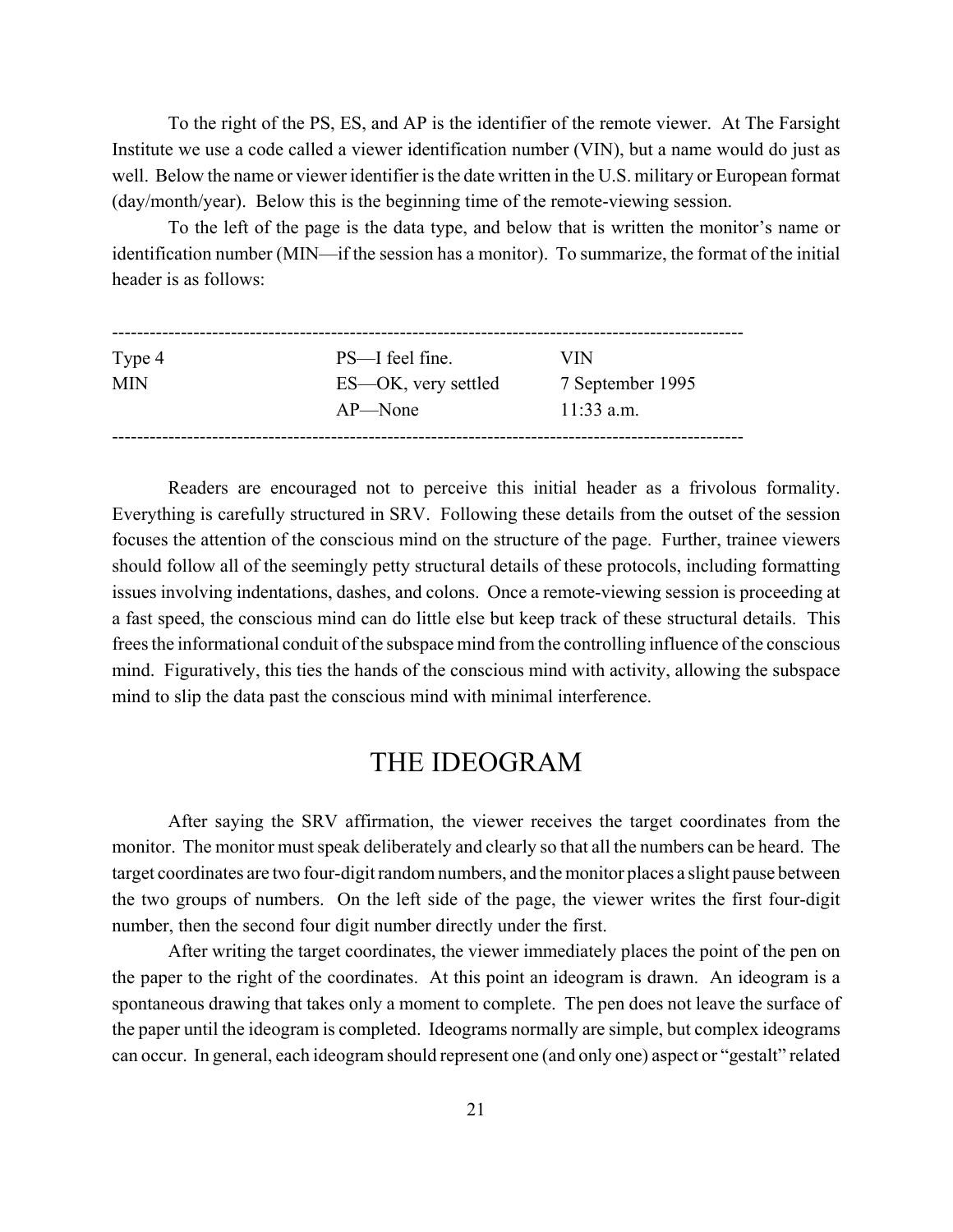to the target. For example, if the target is near a body of water, an ideogram could represent water. If there is an artificial structure at the target site, another ideogram could represent this structure, and so on.

Only one ideogram is written for each recitation of the target coordinates. In Phase 1, the monitor usually recites the target coordinate numbers three to five times, enabling the viewer to draw and decode a few ideograms, thereby obtaining information relating to different target gestalts. Each time the viewer writes down the target coordinates, it is said that he or she is "taking" or "receiving" these coordinates.

After drawing the first ideogram, the viewer then writes the capital letter "A" followed by a colon to the right of the ideogram. The viewer then describes the movement of the pen while writing the ideogram, writing this all down after the "A:." The description must describe the process of the pen's movement without the use of labels. The following words are generally acceptable in this regard: vertical upward, vertical downward, diagonal upward, diagonal downward, sloping (upward or downward), curving (upward or downward), moving (upward, downward, or across), slanting (upward or downward), curving over, curving under, horizontal flat across, horizontal flat along, angle. Words ending in "ing" or "ward" are generally preferred. Labels such as "a circle," "a loop," or "a square" are to be avoided. Labeling adds conceptual meaning to data in remote viewing, and that is conscious-mind analysis. All of remote viewing is built upon perceptions that begin at the lowest level of conceptual abstraction and gradually move to higher levels of abstraction. In the beginning of Phase 1, the lowest level of conceptual analysis is required.

### PROBING THE IDEOGRAM

This is a delicate matter. The viewer places the point of the pen on the ideogram itself and gently (but firmly) pushes the pen downward (into the table). The novice viewer can probe one or more times but should avoid more than four attempts. Each probe lasts between one and two seconds (no longer than three seconds). While the pen is in contact with the line, the viewer normally perceives some feeling about the target. Too brief a contact does not allow the nervous system to register the impression sufficiently to allow for accurate decoding. Too long a contact allows the conscious mind to intervene in the process and distort or fabricate the data. After the probe, the pen is removed from the ideogram, and the viewer searches for a word to describe the sensation that was perceived during the probe.

The first time that the viewer probes the ideogram, the attempt is made to discern what is called a "primitive descriptor," of which there are six possible choices, with one exception. These are: hard, soft, semi-hard, semi-soft, wet, or mushy. While probing the ideogram, the viewer will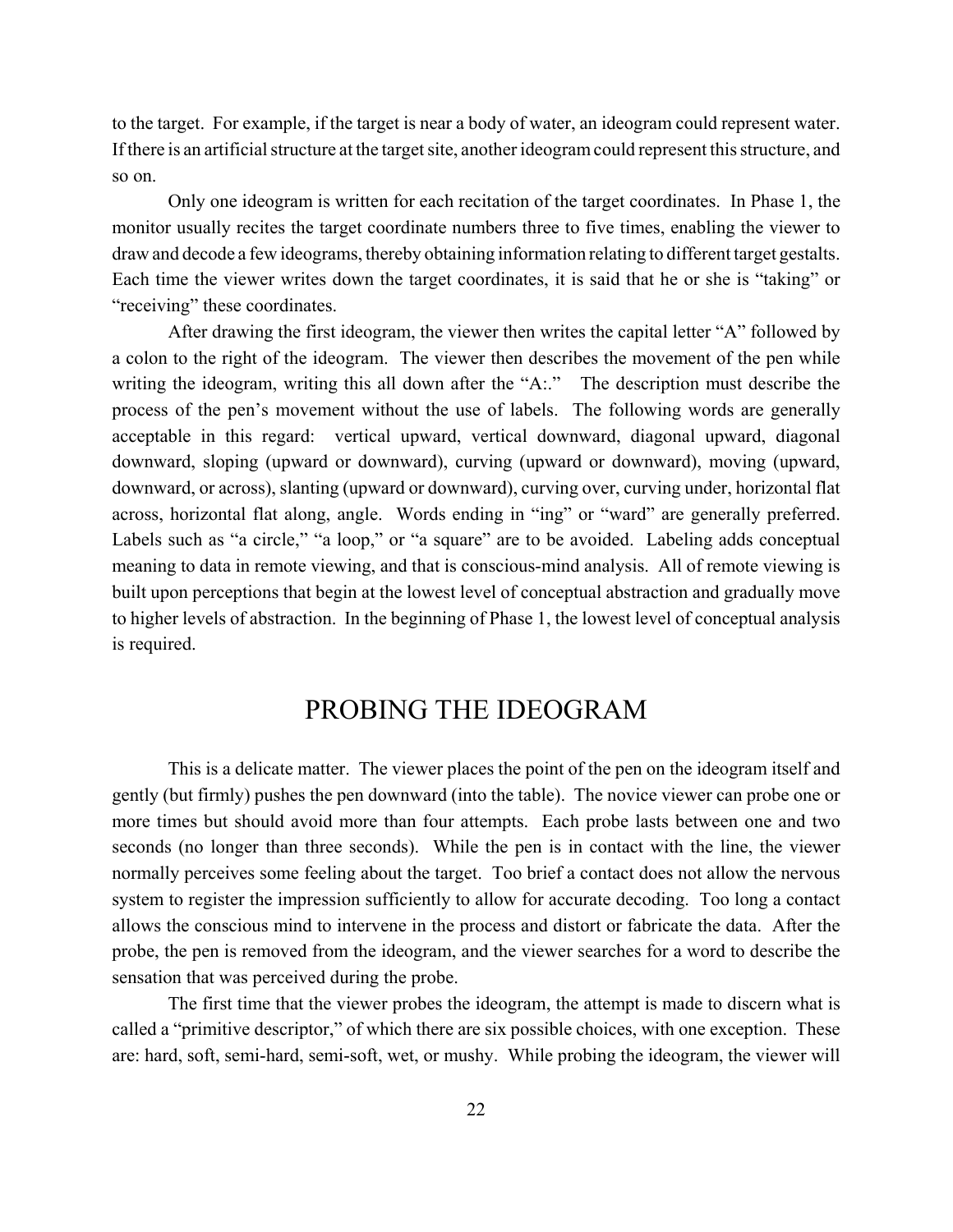actually sense the pen moving into the paper and table if the target is soft, wet, or mushy. Although this seems logically impossible due to the firmness of the writing surface, it nonetheless is consistently perceived by viewers. When gently pushing the pen into the paper, it will also feel wet if the target has water. The viewer must choose only one of the six possible descriptive options given above. No substitutions should be made, since this would invite the conscious mind to enter the process more fully. The choice of primitive descriptors is then written under the written description of the movement of the pen.

The one exception to picking one of the six primitive descriptors is if the viewer perceives movement or energetics in the ideogram. If this occurs, the viewer may or may not also perceive one of the six primitive descriptors. If the viewer does, then the chosen descriptor is declared and the viewer proceeds with the next step. However, if you perceive only movement or energetics, abandon the attempt to perceive a primitive descriptor and move directly to declaring an advanced descriptor.

After obtaining a primitive descriptor, the viewer probes the ideogram again to obtain what is called an "advanced descriptor." There are five choices, and the viewer must use only one of these choices. These are: natural, man-made, artificial, movement, energetics. After probing the ideogram, the viewer writes the advanced descriptor under the primitive descriptor.

Readers should note that there is a difference between "man-made" and "artificial." While everything that is man-made is artificial, not everything artificial is man-made. For example, a beaver dam is artificial, but it is not man-made. Note also that energetics refers to a feeling that the target is associated with some significant quantity of energy. This energy can be in any form: kinetic, radiant, explosive, etc. While movement can also indicate an expenditure of energy, the movement of a snail or a slowly driven car might not be perceived as energetics.

Underneath part A, the viewer writes "B" followed by a colon. The viewer then declares what he or she perceives the ideogram to represent. The most common declaration is "No-B." While you must have one primitive descriptor and one advanced descriptor per ideogram, you do not have to declare a substantive B. However, the viewer must at least write "No-B."

For B, there is no fixed list of possible declarations. To assist students, however, we offer a list during the first few days. The list is: No-B, structure, water, dry land, wet land, motion, subject, mountain, city, sand, ice, swamp.

Note that these declarations are at a higher level of abstraction than when describing the movement of the pen when drawing the ideogram. The entire process in Phase 1 moves from lower to higher levels of abstraction as follows: describing the movement of the pen, primitive descriptors, advanced descriptors, and an interpretive declaration of the meaning of the gestalt. Yet the viewer must remember that the declaration that is made in part B is still very low-level. For example, a viewer could not declare that the gestalt represents an automobile, a computer, a skyscraper, or a spaceship, since these declarations would be far too high-level, involving conscious-mind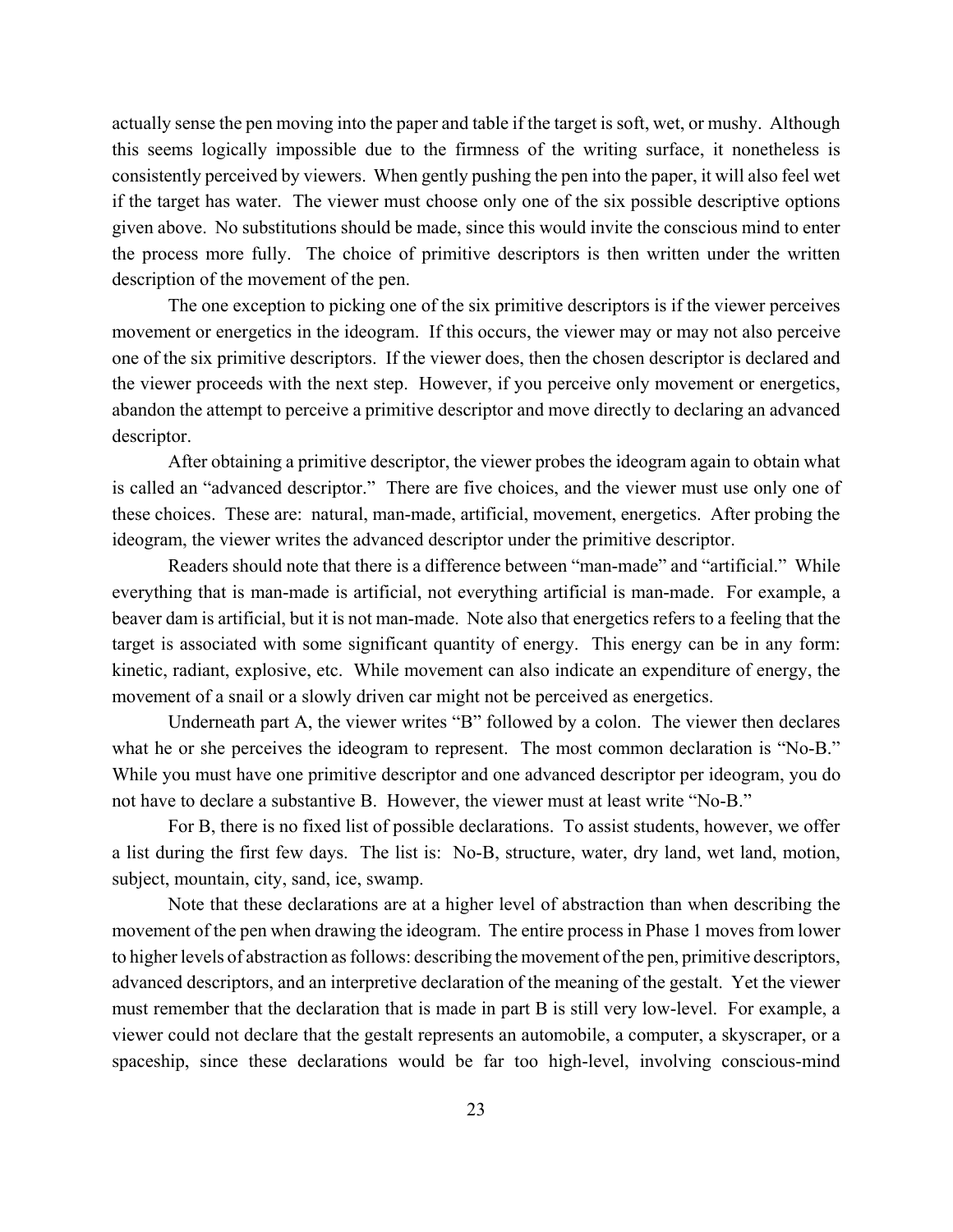interpretations that greatly exceed the quality and quantity of data that are available at this point in the session. For example, if the target really is a skyscraper, then the best that could be determined at this point is that the target is associated with a structure.

Following the declaration of B, the viewer writes "C:" followed by the viewer's intuitive perceptions about what the ideogram feels like. This is usually just a word or two that describes very low-level perceptions relating to the ideogram. Examples of such perceptions are colors or textures (such as rough, smooth, polished, etc.). The viewer may also feel the perception of size, such as big or small, short or tall, wide or narrow. A viewer may also write "No-C" if the previously declared data capture all of the ideogram's nuances.

To summarize, the Phase 1 procedures are (1) take or receive the target coordinates, (2) draw an ideogram, (3) describe the movement of the pen during the drawing of the ideogram using process terms rather than labels, (4) probe the ideogram for primitive descriptors, (5) probe the ideogram for advanced descriptors, (6) make an initial declaration of a low-level description of the target aspect that is captured by the ideogram, or simply state that there is no declaration (i.e., No-B), and (7) list other intuitive feelings regarding the ideogram, if there are any.

This entire sequence is typically done three to five times in Phase 1 (going through all seven steps each time). The idea is not to use Phase 1 to identify all of the aspects of the target, but rather to establish initial contact by describing a few of the primary target aspects only. The viewer then proceeds immediately to Phase 2.

One final note about the ideograms: if an ideogram is not decoded correctly, it is nearly always immediately repeated with the next taking of the coordinates. Thus, a self-correction factor is built into the Phase 1 procedures. If an ideogram returns subsequent to a different ideogram emerging from a different taking of the coordinates, this indicates that the initial ideogram was decoded correctly previously, and that most or all of the primary gestalts have been properly expressed. After decoding a repeating ideogram, the viewer moves on to Phase 2.

For example, let us say that the first ideogram is decoded as a structure. The second ideogram looks different, and from this we assume that the first ideogram was decoded correctly. We decode the second ideogram saying that it is hard and natural, with a B: of "land." On the third taking of the target coordinates, the second ideogram returns. This tells us that we most likely made a mistake in decoding something in the previous (second) ideogram. We probe again, this time finding that the ideogram really feels more like it is hard and man-made. We declare "No-B." We take the coordinates again and the structure ideogram returns. Now we know that we have exhausted all of the major gestalts. We then decode the final ideogram and move on to Phase 2. After the end of the session, we find out that the target was a shopping mall containing a structure and a large parking lot (that is, man-made land).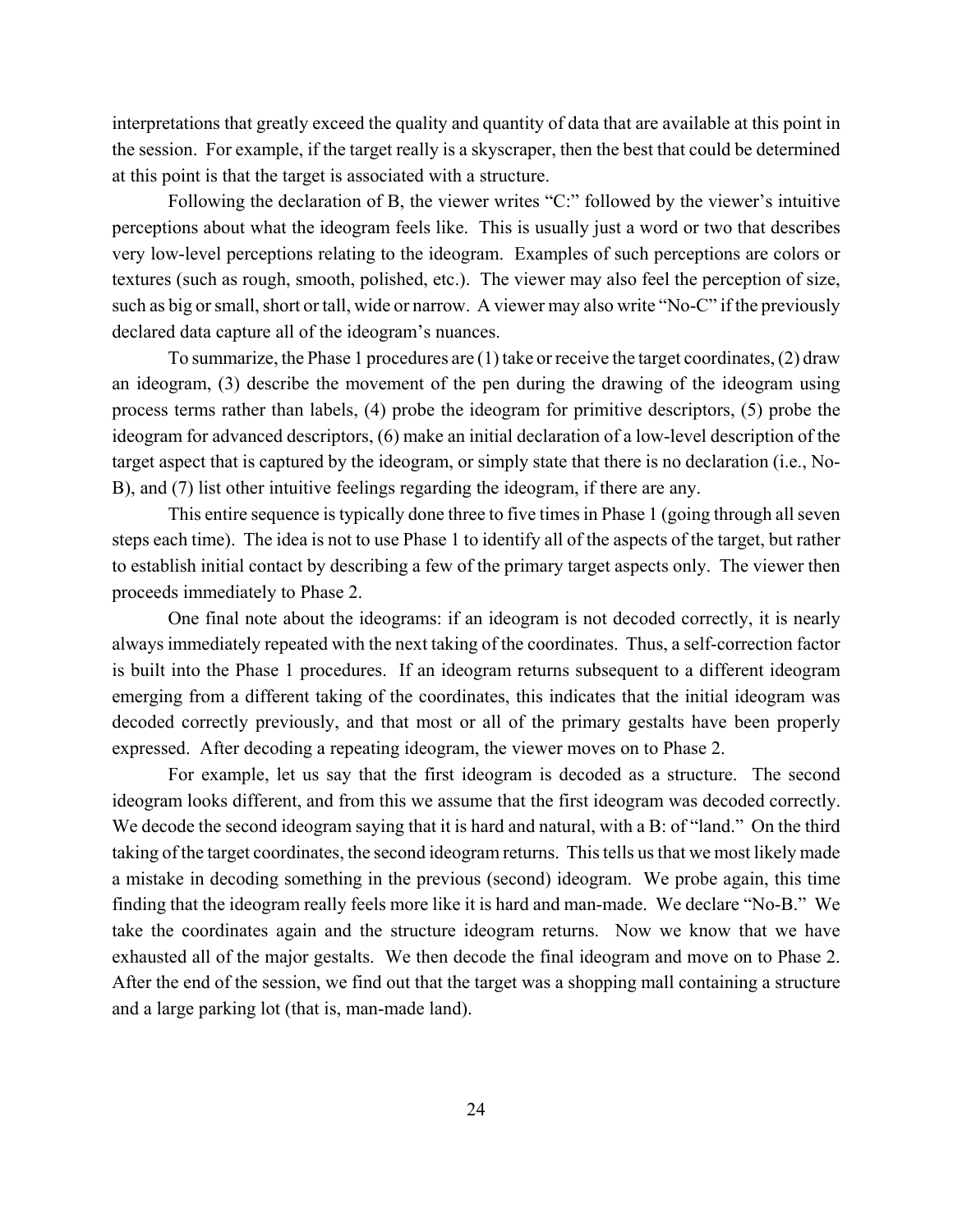## IDEOGRAM DRILLS

Students need to develop skill in drawing ideograms. Practice and some drills are required. Our students typically drill with a few standard ideograms that have established meanings. They are "established" because many viewers use these same ideograms to represent the same things. Usually seven or eight pages of drills are all that is required to set in place the initial ideogram vocabulary. In the drill, an instructor repeats words like "structure," and the student quickly draws a structure ideogram. Common ideograms that are useful for drill purposes are presented in Figure 1.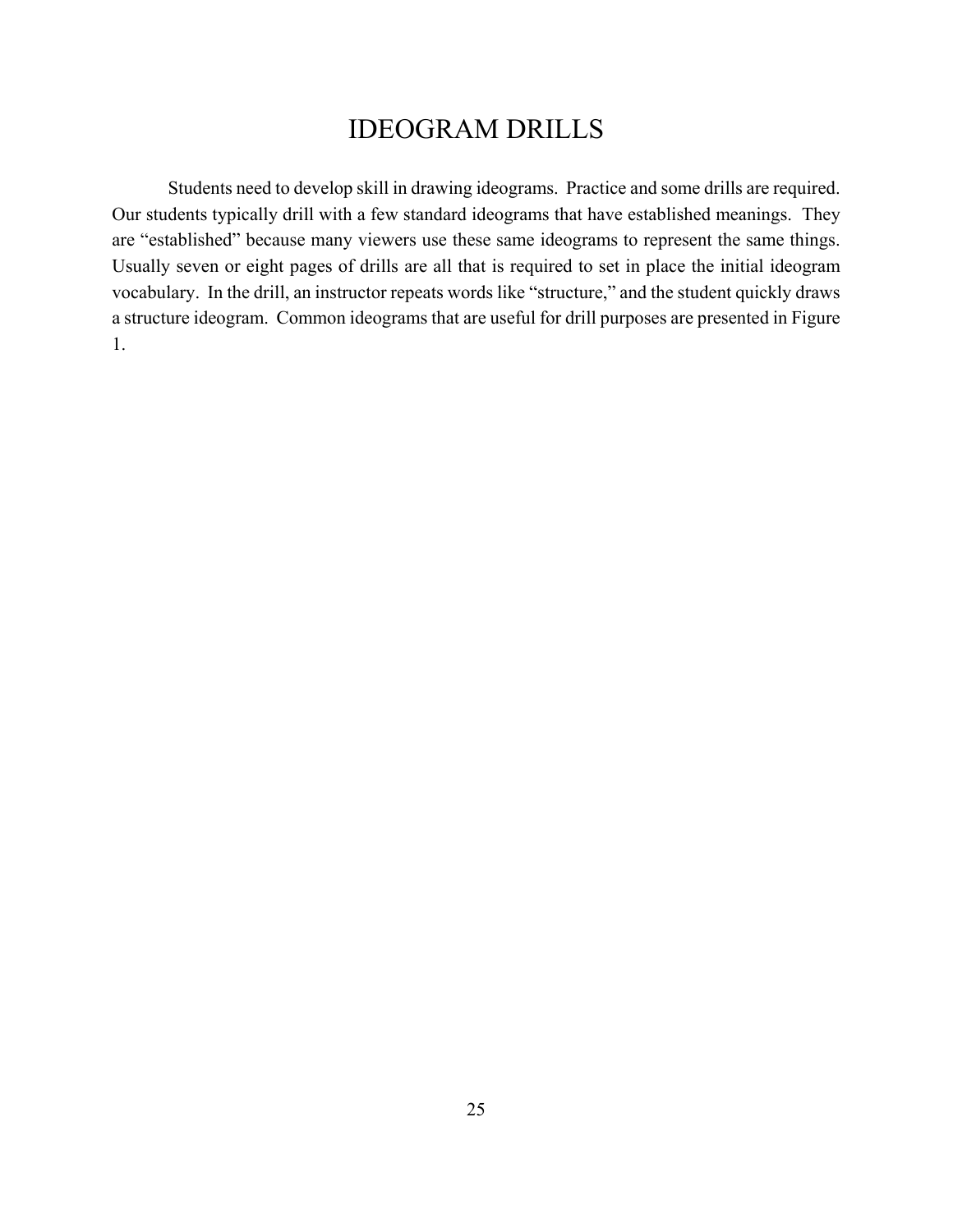

Other ideograms are developed individually for each student. Such ideograms do not have a set pattern, and may vary widely from person to person. Ideograms for such things are drilled not by telling the student what the ideogram looks like, but by just repeating the gestalt (such as the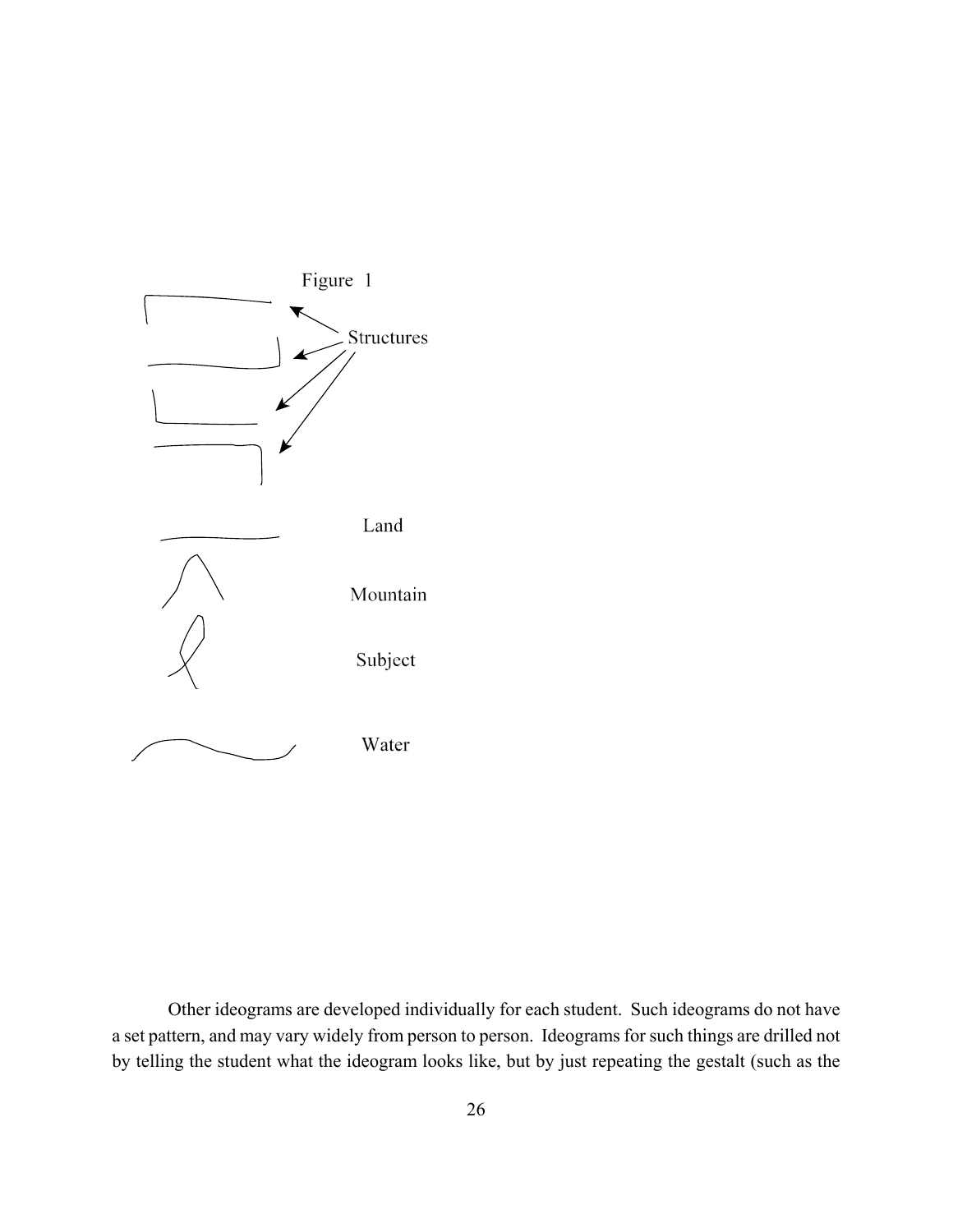word "movement"), allowing the student to draw whatever comes naturally. The ideograms typically settle down into a set pattern for each gestalt after only a few repetitions. "Person" or "subject" ideograms are often very individualistic in this regard. As a result of these drills, most students develop a minimum of five or six distinct patterns in their ideogram vocabulary. Should a student ever develop an "ideogram rut," in which all ideograms always look alike, then 10 minutes of drill using a variety of ideograms usually fixes this problem.

## DEDUCTIONS

What do you do if the conscious mind makes a high-level guess as to the identity of the target or target fragment? This is called a "deduction." A deduction has two components. First, it is a conclusion (as in "to deduce") that the conscious mind makes regarding the target. The conscious mind is basically watching the data flow between the subspace mind and the physical body (the hand holding the pen). The conscious mind needs very little information before it leaps into the process with a guess as to the meaning of the data. This conclusion may indeed be correct, but the viewer cannot know until the target identity is revealed at the end of the session. Thus it is important to remove the conclusion from the data recording process, which leads to the other half of the meaning for "deduction." A deduction is also a subtraction from the data flow. If this highlevel conclusion is removed from the data collection, it will not contaminate the remainder of the data flow.

Nearly all deductions describe some true aspect of the target, but a remote viewer doesn't know during a session what that aspect is. For example, if a target is the destruction of the Hindenburg blimp, it follows that kite, balloon, fireworks, and TWA Flight 800 could all be deductions. The idea of a kite captures the notion that the Hindenburg flew, the balloon reflects the structure of the blimp, fireworks reflect the explosion that resulted in the destruction of the Hindenburg, and TWA Flight 800 identifies the idea that an airborne vehicle carrying passengers exploded causing loss of life.

Do not worry about the inaccuracies inherent in deductions. Remember, deductions are not remote-viewing data. They are guesses made by the conscious mind, nothing more. However, deductions can be very useful when analyzing the data afterward. Deductions can convey meaning about a target that is difficult to express. For example, someone could be remote viewing a slave labor camp during the time of the Pharaohs, and give Auschwitz as a deduction. Such a deduction has many parallels with the actual target. Jews were the subjects of slavery, repression, misery, and death in both settings. But more important, the analyst may be alerted to the magnitude of the misery that was experienced in Egyptian slave labor camps through the deduction of Auschwitz. This could be useful in interpreting the remainder of the session should the viewer describe extreme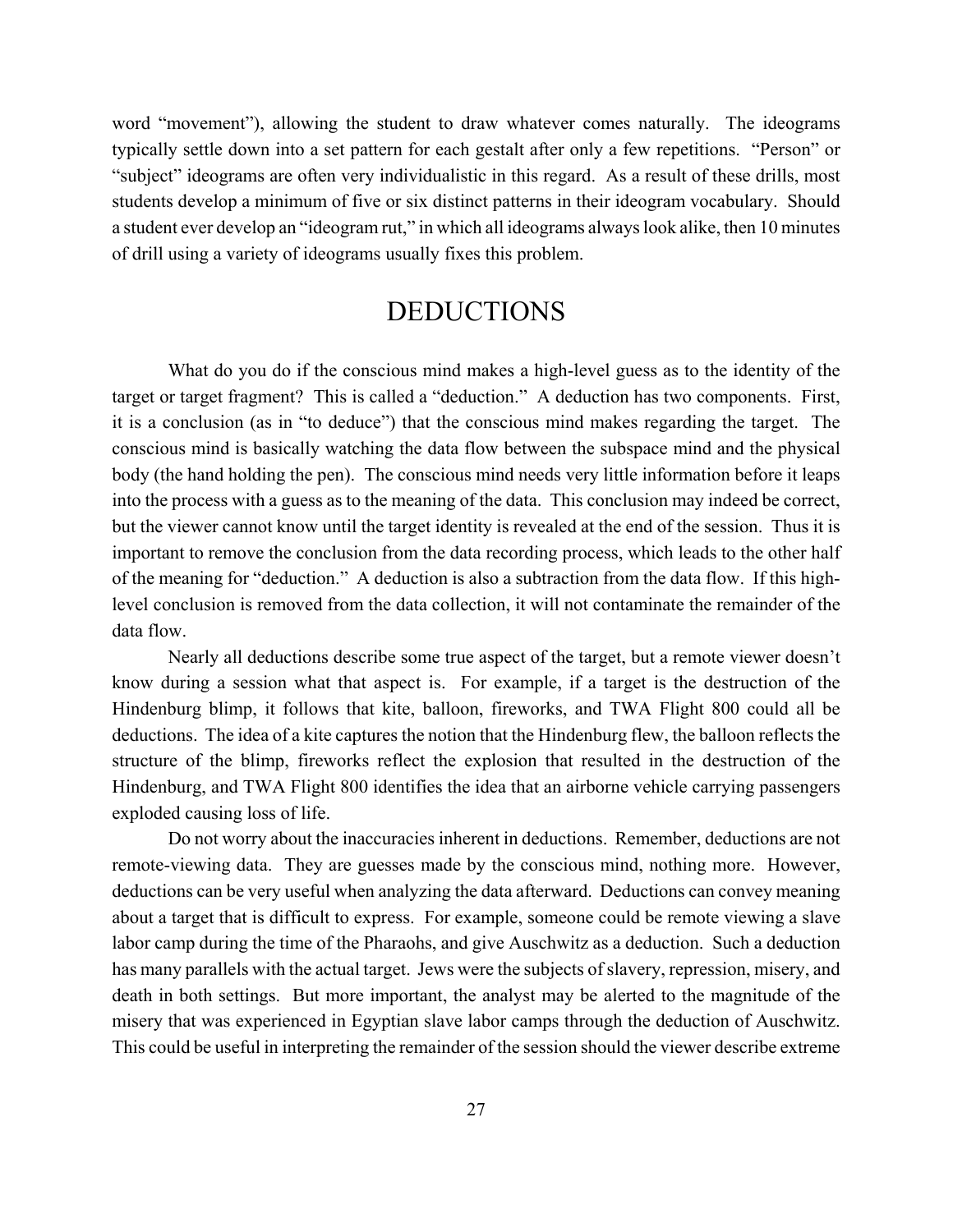levels of suffering among the actual target subjects.

Regardless of the potential accuracy of deductions, they must be eliminated from the flow of the data. To accomplish this, the viewer writes a capital letter "D" followed by a dash and the description of the deduction on the right-hand side of the paper. Thus, the deduction mentioned above would be written as "D-Auschwitz." Following this, the viewer must put the pen down on the table for one or more seconds. This action of putting the pen down breaks the flow of the data from the subspace mind, thereby allowing the impression that was made on the conscious mind to dissipate. After a few moments the viewer picks up the pen and continues with the session.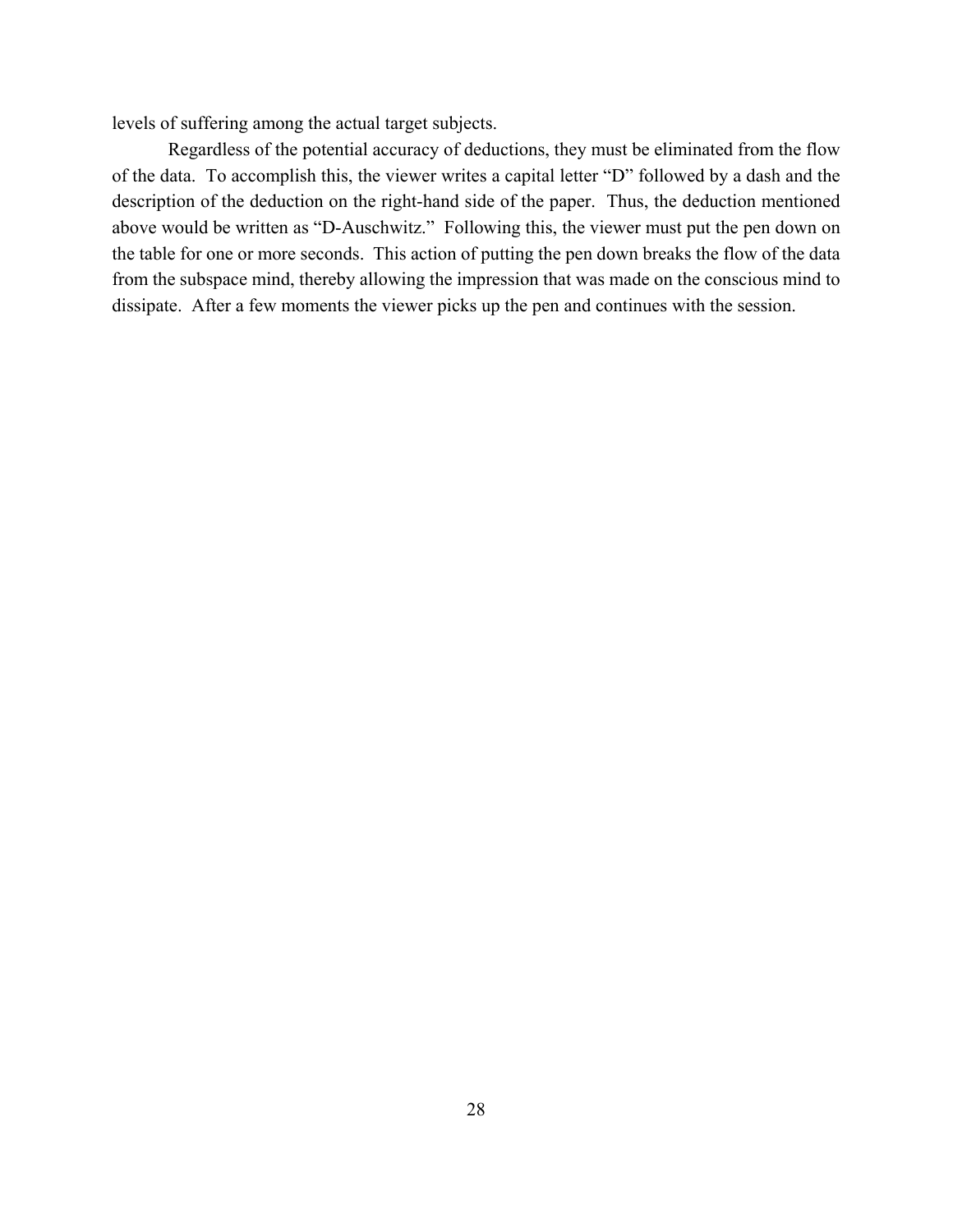# PHASE 2

Phase 1 initiates contact with the target. Phase 2 deepens that contact by systematically activating all of the five senses: hearing, touch, sight, taste, and smell. In Phase 2, viewers write down various cues as well as their initial impressions of these cues. In early training (the first three days), these steps are performed slowly so that students can commit the mechanics of the process to memory. Once this is done, the speed of these steps dramatically increases.

Phase 2 begins by writing "P2" centered at the top of a new sheet of paper. In general, all phases must begin with a new sheet of paper regardless of how much space is left on the previous piece of paper. The page number is entered on the upper right corner of the new page.

The viewer begins by writing the word "sounds" followed by a colon on the left side of the page. Immediately after writing this, the viewer normally perceives some sense of sound, although this is obviously not a physical perception. To assist the new viewer in building a vocabulary for this phase, the instructor often recites a list of sounds from which the viewer can choose one or more. This list includes the following: tapping, musical instruments, laughing, hitting, flute, whispering, rustling, whistling, horn, clanging, voices, drop drop, drums, barking, humming, beating, trumpets, vibrating, crying, whooshing, rushing, whirring. The viewer will often perceive a variety of sounds, and should record all of these perceptions as rapidly as possible.

The viewer then cues on textures that are associated with the target. This is done by writing the word "textures" on the left side of the page, followed by a colon. While writing the cue or immediately afterward, the viewer will sense certain textures and write them down after the colon. To help students during the first few days of training, the following list of textures is read: rough, smooth, shiny, polished, matted, prickly, sharp, foamy, grainy, slippery, wet.

The next sensation is temperature. The viewer writes the abbreviation "temps" on the left side of the page, followed by a colon. As before, one or more temperatures will be perceived immediately, and the viewer must write these down following the colon. The list of possible temperatures that is read to the beginning student is: hot, cold, warm, cool, frigid, sizzling.

The viewer then cues on visuals. These have three components. To begin, the viewer writes "visuals" on the left side of the page followed by a colon. Dropping down and indenting, the viewer writes "colors" followed by a dash (not a colon). The list of colors that is read to the viewer is: blue, yellow, red, white, orange, green, purple, pink, black, turquoise (and others). The viewer may write down colors from this list, or may perceive other colors. In any case, the list is no longer read after the first few days.

On the next line, also indenting as with colors, the viewer writes "lum" for luminescence.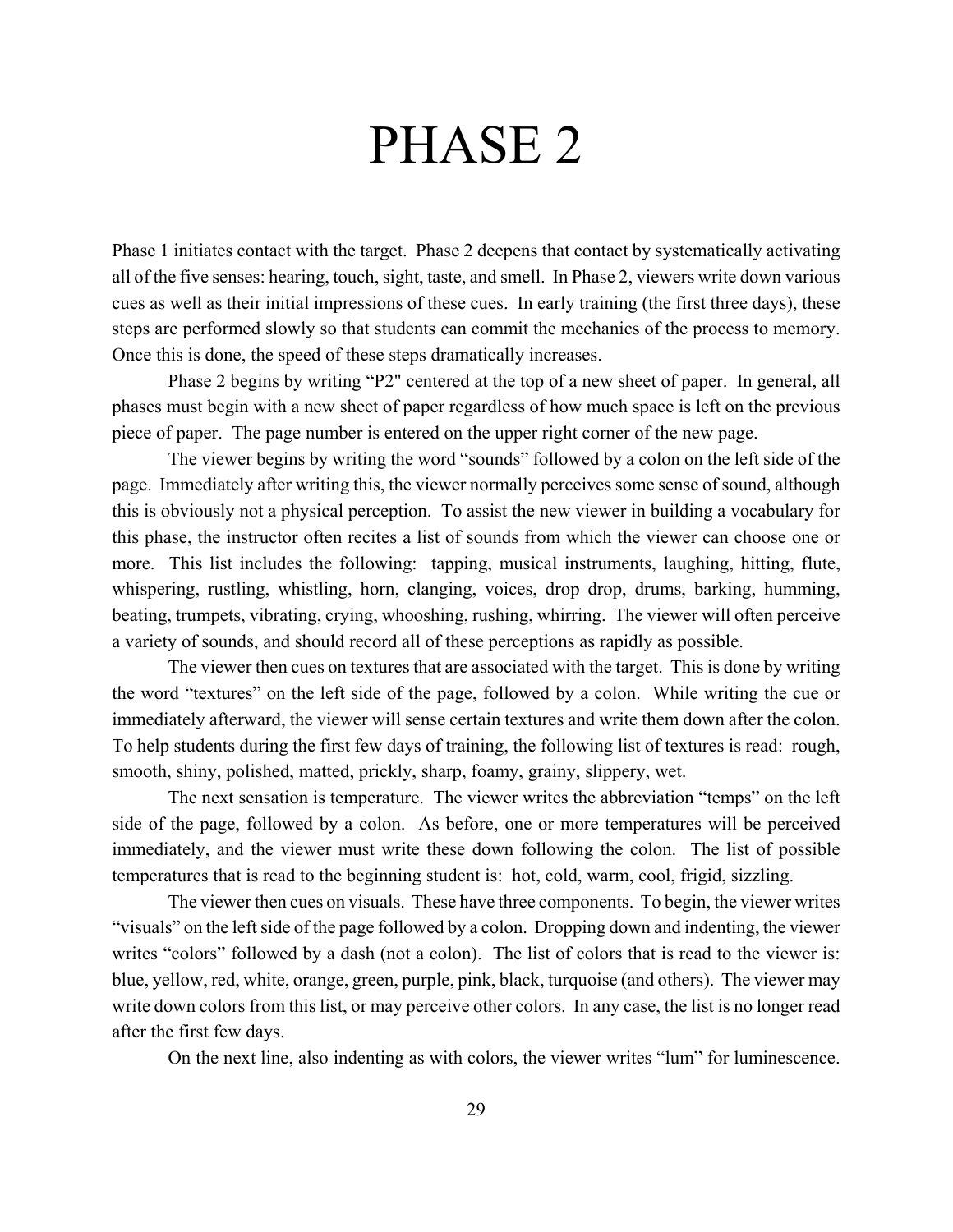As with colors, the cue is followed by a dash, not a colon. The list of possibilities is: bright, dull, dark, glowing.

The final visual is contrasts. This cue is written under "lum," and is followed by a dash. The list of possible contrasts is: high, medium, low.

Dropping down again, but now returning to the left side of the page (that is, no longer indented), the viewer cues on tastes. This is done by writing the word "tastes" followed by a colon. The list of possible tastes is: sour, sweet, bitter, pungent, salty.

The final cue for the five senses is smell. The viewer writes the cue "smells" on the left side of the page followed by a colon. As with all other cues, the viewer will immediately perceive some smells, and these must be recorded without delay. The list of possible smells is: sweet, nectar, perfume, flowers, aromatic, shit, burning, dust, soot, fishy, smoke (also cold and hot).

After recording the data from the five senses, the viewer is normally drawn much closer to the target. Evidence of this is that the viewer almost always perceives many magnitudes of the target. Most magnitudes are essentially quantities. They tend to answer the question of "How much?"

To probe for these target aspects in Phase 2, the viewer first indents on the page and writes "Mags" followed by a colon. Dropping down and indenting further, the viewer cues on the various types of magnitudes shown in the following list. The viewer should not write down the cues for the magnitudes, since these cues are long and this could dangerously slow down the recording of the data.

Here is the list of cues and a collection of possible choices. Advanced viewers typically develop a larger vocabulary of descriptive magnitudes.

[VERTICALS] high, tall, towering, deep, short, squat

[HORIZONTALS] flat, wide, long, open, thin

[DIAGONALS] oblique, diagonal, slanting, sloping

[TOPOLOGY] curved, rounded, squarish, angular, flat, pointed

[MASS, DENSITY, SPACE, VOLUME] heavy, light, hollow, solid, large, small, void, airy, huge, bulky

[ENERGETICS] humming, vibrating, pulsing, magnetic, electric, energy, penetrating, vortex, spinning, churning, fast, explosive, slow, zippy, pounding, quick, rotating

The viewer must perceive magnitude data for at least three of the six dimensions before proceeding further. If the viewer fails to perceive data for at least three, the viewer is undoubtedly editing out data.

In the beginning of training, a viewer sometimes claims not to perceive anything. This is almost always a matter of editing out data, which occurs when the conscious mind enters the remoteviewing process and makes a decision that a piece of data cannot be correct. This is usually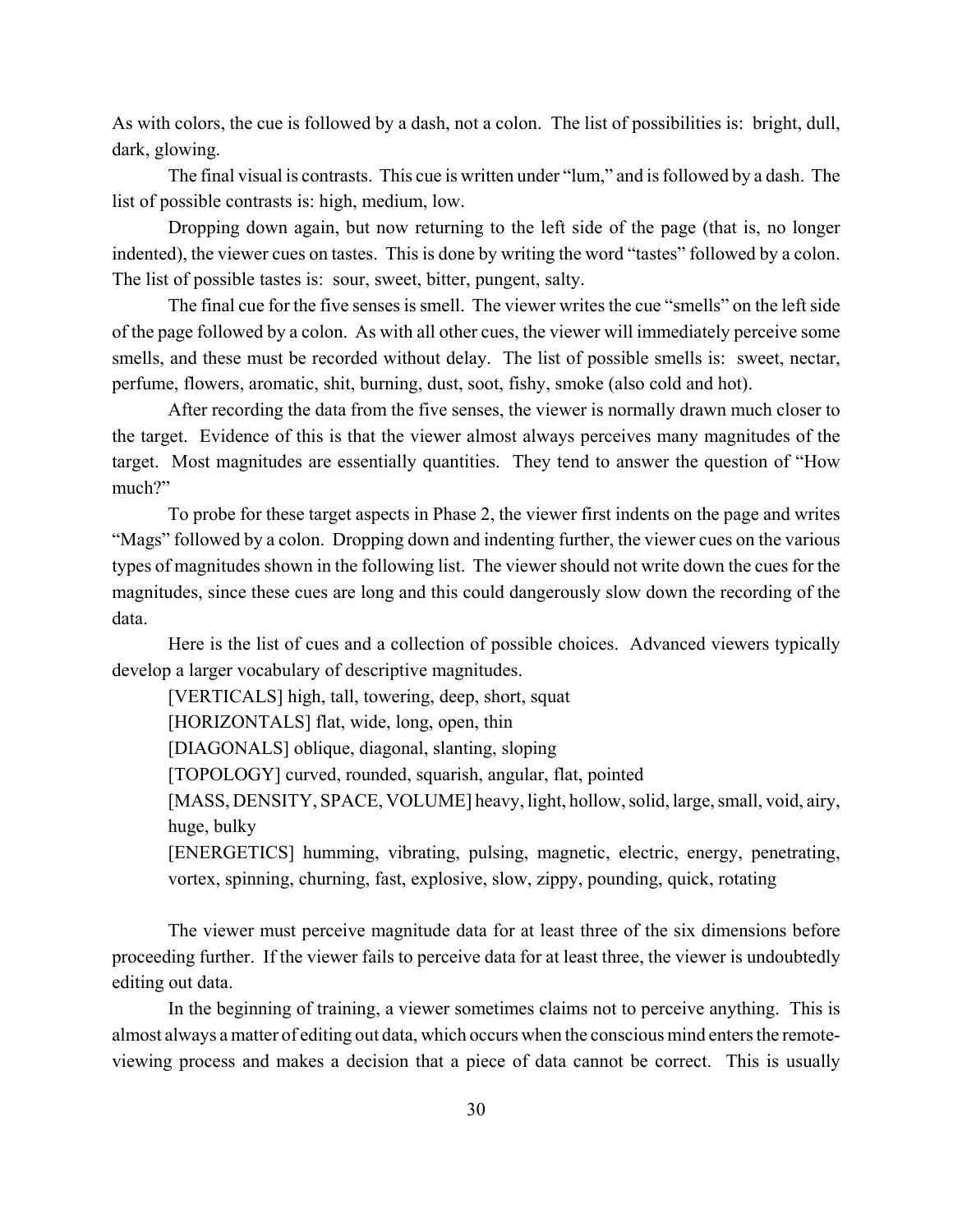perceived as doubt in the mind of the remote viewer.

To remedy this, an instructor encourages the student not to edit out anything, and to write down the data immediately. This raises an important point. It does not matter how the conscious mind is occupied as long as the viewer stays within the structure of the remote-viewing protocols. This means that the viewer need only to keep track of what is to be done next, and to mechanically perform that duty correctly.

## DECLARING THE VIEWER FEELING

At the end of recording dimensional magnitudes, the viewer begins to perceive aspects of the target very strongly. These aspects could be anything: emotional, physical, or whatever. When this happens, the viewer's conscious mind responds to the data, and this response must be declared in order to limit its ability to contaminate the data not yet collected. This response is called a "viewer feeling," and it is declared by writing the letters "VF" followed by a dash, and then the declaration of the feelings of the viewer. The viewer's feeling is *not* the viewer's perception of the target. Rather, it is the viewer's gut response to the target.

The viewer *must* have a viewer feeling at the completion of the initial pass through Phase 2, but it is not required or even desired that the viewer feeling be dramatic. The viewer's gut response can be simply, "OK," if that is how the viewer feels at that point. A list of common examples of viewer feelings is: I feel good, disgusting, I feel happy, interesting, awful, this place stinks, this is gross, I feel light and lifting, I feel spiritual, enlightening, wow! The most important thing to remember about the viewer feeling is that it is not data. It does not describe the target. It describes the viewer's emotional response to the target. By declaring the viewer feeling, we acknowledge it and remove it from the data flow.

After declaring any viewer feeling, the viewer must put the pen down momentarily, letting the feeling dissipate before picking up the pen again and continuing with the session. In this regard, a viewer feeling is treated similarly to a deduction.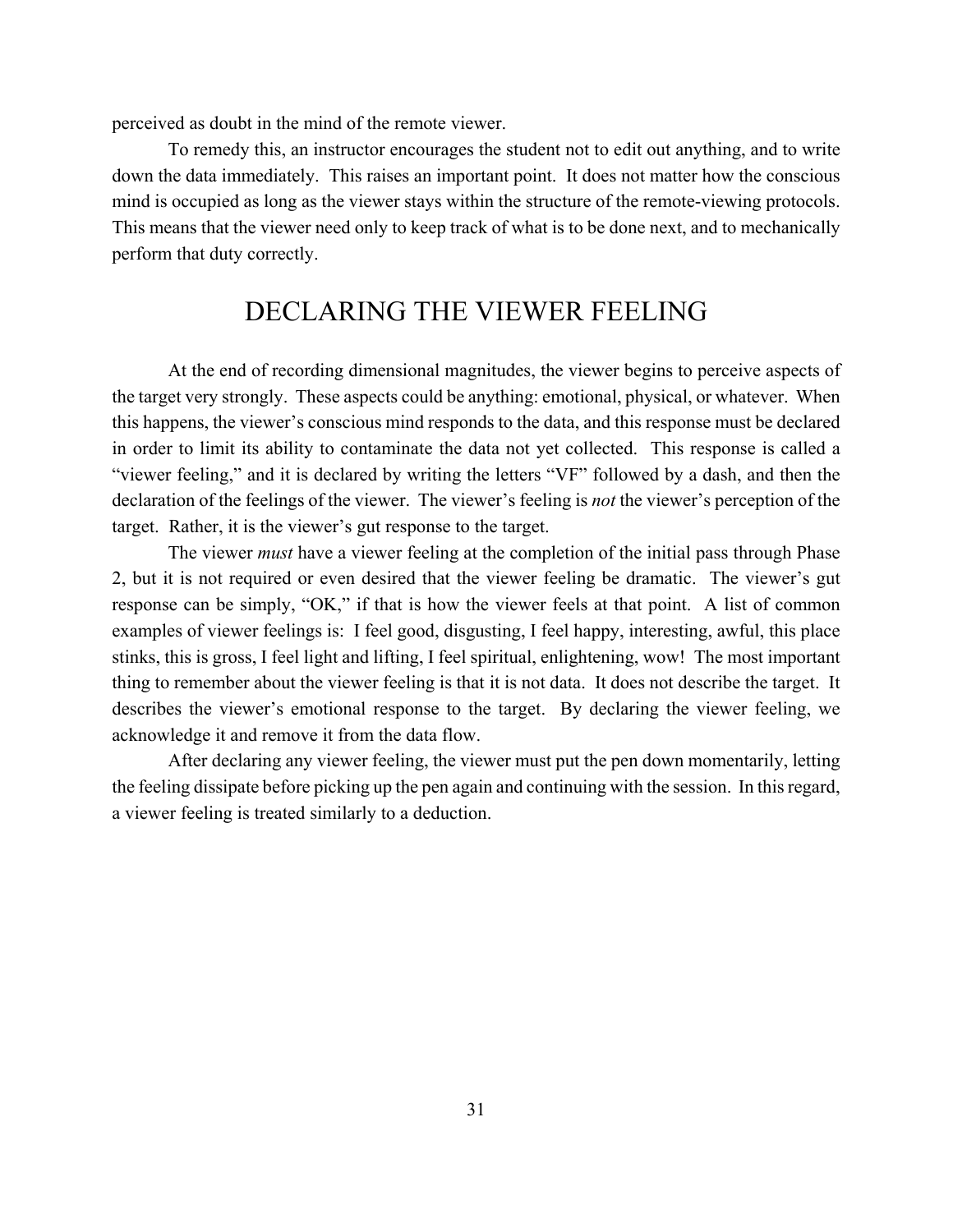# PHASE 3

Phase 3 consists of drawing a sketch guided by the intuitive feelings of the viewer. These can be spontaneous sketches of the target, but they also can be somewhat analytical, based on what was perceived earlier in the session. The sketches can sometimes be detailed, graphical representations of the target, but often they are more like pictorial symbols, partially descriptive but also symbolic of the target's complexities. Trainees are encouraged to refer back to the Phase 2 magnitudes in order to assist in the drawing of the Phase 3 sketch. Advanced viewers sometimes refer back to both Phase 1 and Phase 2 data.

To begin, the viewer obtains a new piece of paper, places the page number in the upper righthand corner of the page, and writes "P3" centered at the top of the page. The paper is normally positioned lengthwise (the long side is horizontal). The viewer then begins to draw by quickly feeling around the page. The intuitions will suggest lines or curves at various positions. The beginning viewer is told not to edit out anything, but just to draw the lines as he or she feels them to be.

I once had a student who would simply not draw anything for the Phase 3 sketch. After I repeatedly encouraged him to sketch something, he finally looked at me and declared that he knew it could not be correct, but he could not get the idea out of his mind of a circle with what appeared to be many lines originating from the center of the circle and radiating outward. He then drew the sketch in order to show me what he meant. As it turned out, the sketch was a nearly perfect representation of the roof of a circular building that was the center of the target. The picture of the building that was being used to identify the target was taken from an elevated angle, and this viewer's sketch matched the angle and perspective exactly.

With Phase 3 sketches, the viewer need not understand what the sketch represents. As a general rule, it is impossible to know exactly what it represents. You can have an idea that there are people and a structure in the sketch, but you can never be certain. At best, you can only say that you feel there are lines here, curves there, and so on. Often simple drawings of people (i.e., subjects) or their ideograms are found in Phase 3 sketches. We never assume that such things really are subjects. At this point in the session, we know only that the drawings look like ideograms or sketches representing subjects.

After drawing any initial aspects of the sketch, viewers often run their hand or pen over the paper a couple of times (without actually contacting the paper). Doing so can give viewers a feel for where other aspects of the target are located. Viewers should quickly add these additional lines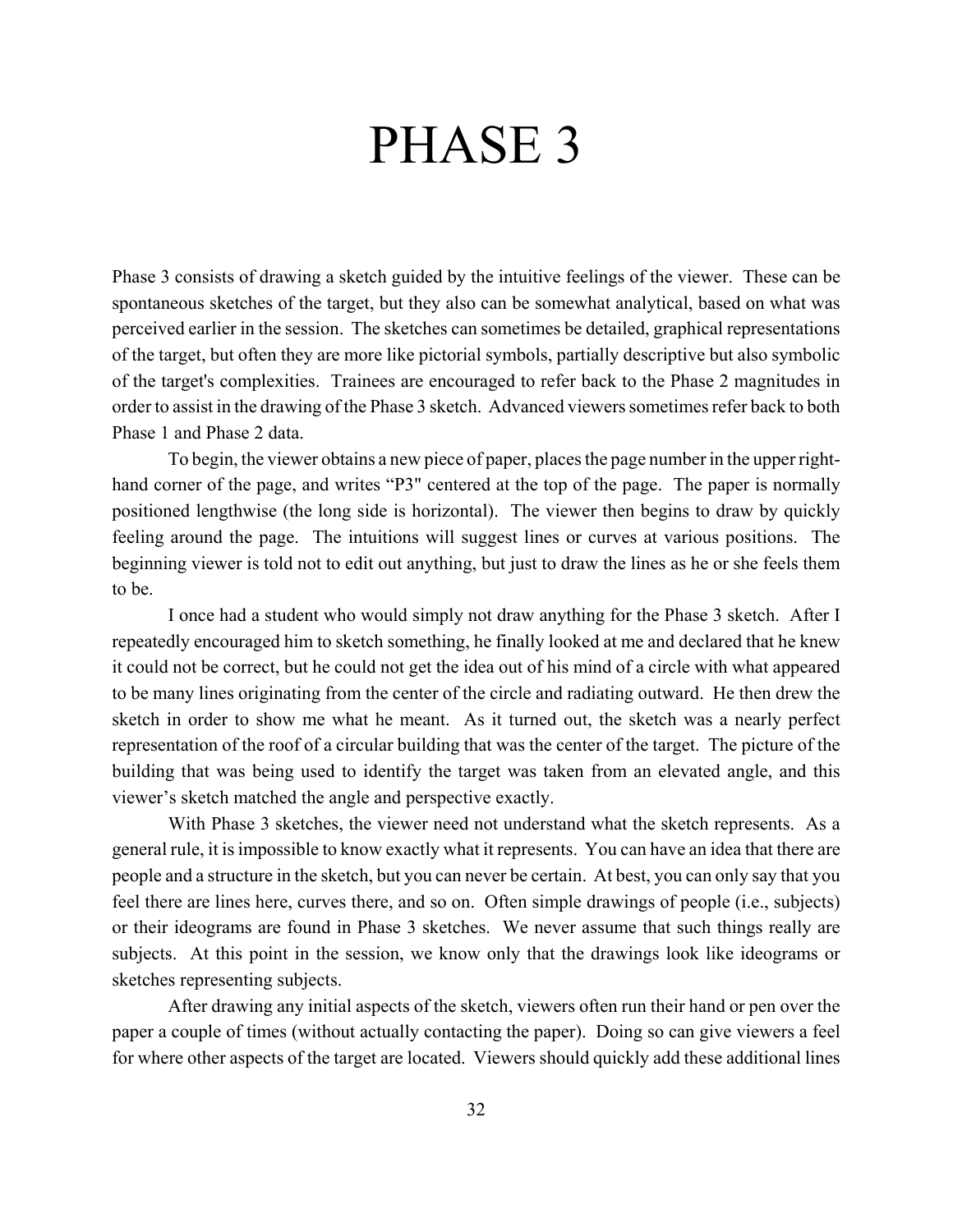to the sketch. Beginning viewers are often seen moving their hands over the paper in clear patterns without ever drawing in these patterns. This is another editing-out problem. Many beginning viewers also move their hands in front of their faces, as if feeling a target. Novices nearly always fail to record these movements on paper, and have to be encouraged to do so. For example, if the target is a mountain, many students have been observed moving their hands in front of their faces tracing out the outlines of the steeply sloped mountain, even to the point of outlining the rounded or pointed peak of the mountain.

After finishing, students should look back at the dimensional magnitudes recorded at the end of Phase 2. Sometimes a glance at these magnitudes will trigger the sense of additional areas that need to be included in the drawing. For example, sometimes a student will write "tall" or "towering" as a vertical dimensional magnitude. Checking the Phase 3 sketch, the student may then perceive where this tall or towering thing is, and include it in the drawing.

In general, Phase 3 sketches are drawn rather quickly. Later, in Phase 5 (or in advanced versions of Phase 4), it is possible to draw meticulous and extended sketches. But the Phase 3 sketch normally has a sense of rapid data transference of initial impressions, not exacting drawings of the finer details. To spend too much time with details at this early point in the session would invite the conscious mind to begin interpreting the diagrammatic data. As an approximate rule, no more than 5 minutes should be spent on a Phase 3 sketch. A good Phase 3 sketch often takes less than a minute.

In Type 4 data situations, when the monitor knows the identity of the target, the monitor should interpret at least the basic aspects of the Phase 3 sketch immediately (while the session is still in progress). Listed here are a few useful interpretive guidelines.

- ! Perpendicular and parallel lines normally represent artificial structures or aspects of such structures.
- Wavy lines often suggest movement.
- People ideograms usually represent people.
- There is no way to estimate size with a Phase 3 sketch. For example, a circle could represent a golf ball or a planet.
- Some lines tend to represent land/water interfaces (where land and water meet, as on a coastline).
- Some lines tend to represent air/water or air/land interfaces.

Again, these interpretive guidelines are for the monitor's use during the session. Viewers should not try to use these guidelines to interpret a Phase 3 sketch on the spot. Viewers must concentrate only on recording the lines that represent or reflect the various aspects or parts of the target. After the session is completed, the viewer can spend as much time as needed interpreting the data in the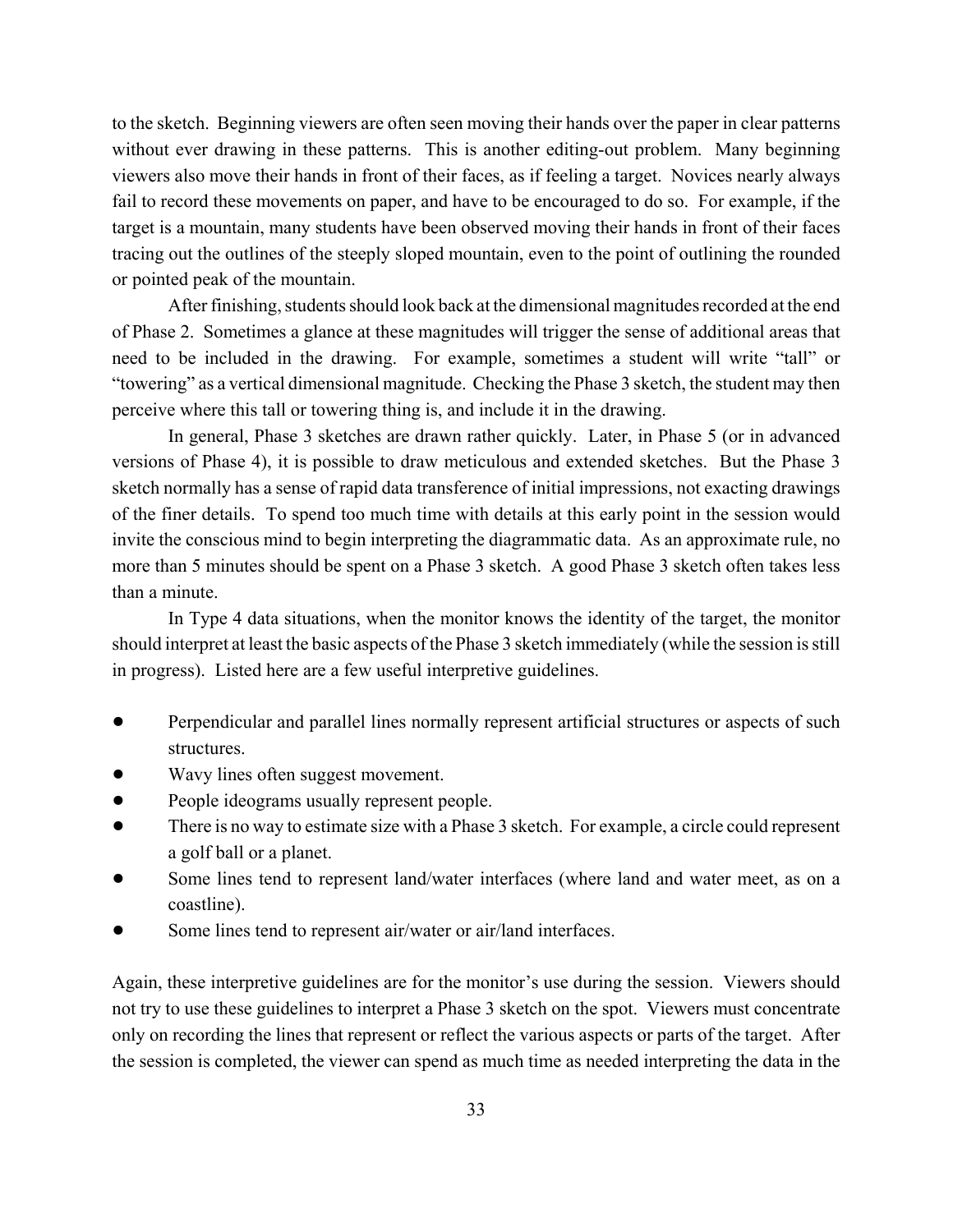sketches and elsewhere.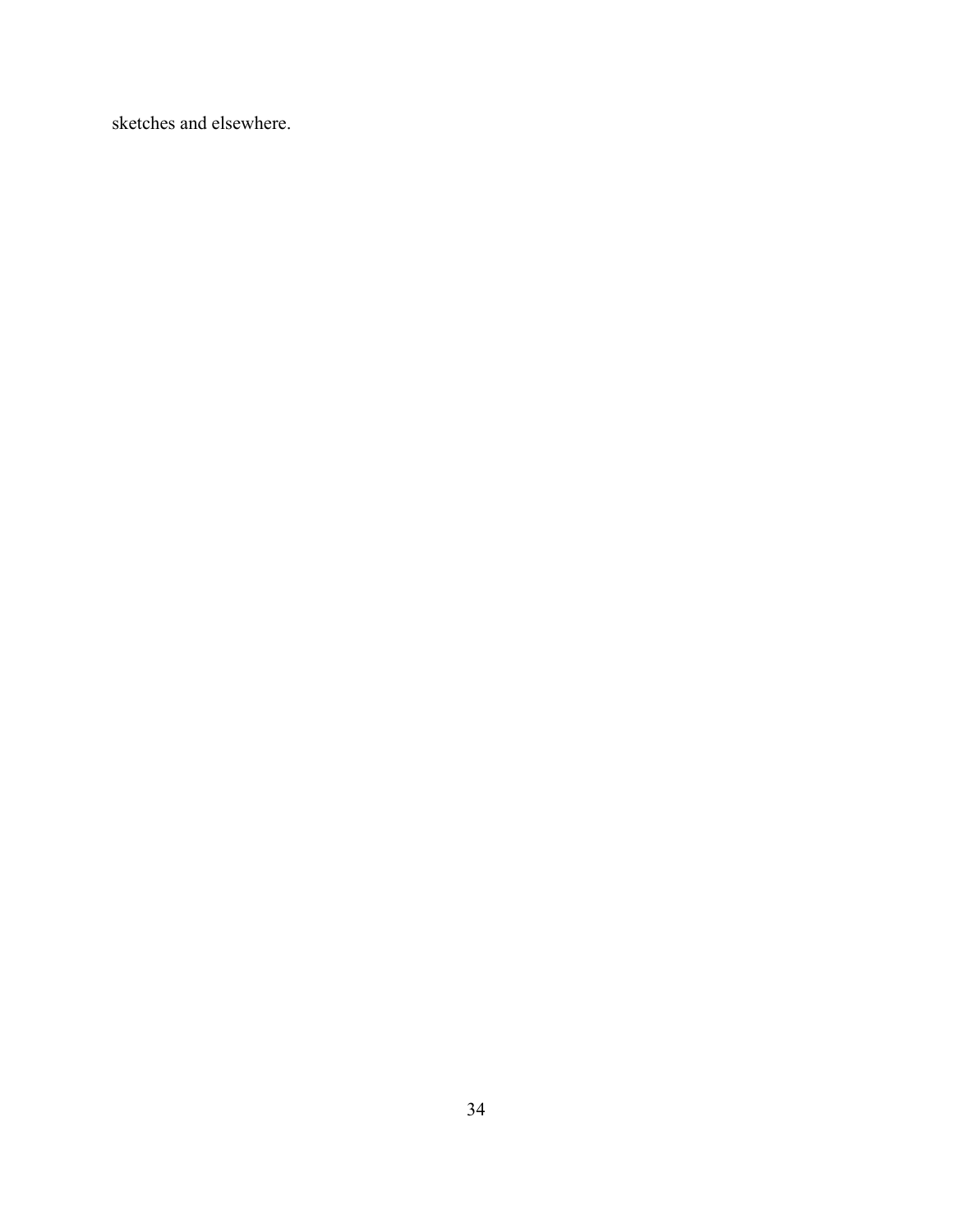# PHASE 4

# THE MATRIX

Some of the most useful and descriptive remote viewing information is obtained in Phase 4. It is impossible, however, to enter Phase 4 without first completing Phases 1, 2, and 3. Phase 4 works only after strong contact has been made with the target.

In Phase 4, remote viewers work with a data matrix. Each column of the matrix represents a certain type of data, and viewers probe these columns to obtain data. Phase 4 always begins with a new sheet of paper. The paper is positioned lengthwise. The viewer puts the page number in the upper right-hand corner and then writes "P4" centered at the top of the page.

The nine column identifiers of the Phase 4 matrix are written across the page from left to right. The first three columns represent data of the Phase 2 variety. The first represents data relating to the five senses of hearing, touch, sight, taste, and smell. This column is labeled with an S. The next column, labeled M, represents Phase 2 dimensional magnitudes. The third column is labeled VF, which represents viewer feelings.

The fourth column, not based on any of the earlier phases, is labeled E, which stands for "emotionals." Any emotions that the viewer perceives as originating from subjects at the target location are clearly emotionals. But the category can include much more. When intense emotions are experienced at a site, individuals commonly perceive these emotions even long after the fact. It is said that General Patton was able to feel intuitively the emotions of battle in an area even if the battle took place centuries earlier. Furthermore, some people feel "funny" about a site because of something that is to happen there in the future, not in the past. Thus, places vibrate with the emotions of events that have happened or will happen. In the slang of the day, certain places have "vibes."

For example, if a remote viewer is sent to the location of the Nazi concentration camp of Auschwitz at the current time, the viewer would normally perceive the buildings, the beds, the idea of a museum, and so on. But the viewer might also perceive the emotions of pain and suffering as relating to the site. Some viewers, depending on the flexibility allowed them, would be able to follow the emotions back in time to locate the origin of these feelings.

The emotionals column is placed next to the column for viewer feelings to help the viewers distinguish between these two types of emotionally related data. Viewer feelings are not the same as feelings perceived from a target, and the two should not be confused.

The next column describes physical things. These data can include perceptions of people, buildings, chairs, tables, water, sky, air, fog, planets, stars, vehicles, or anything else. The column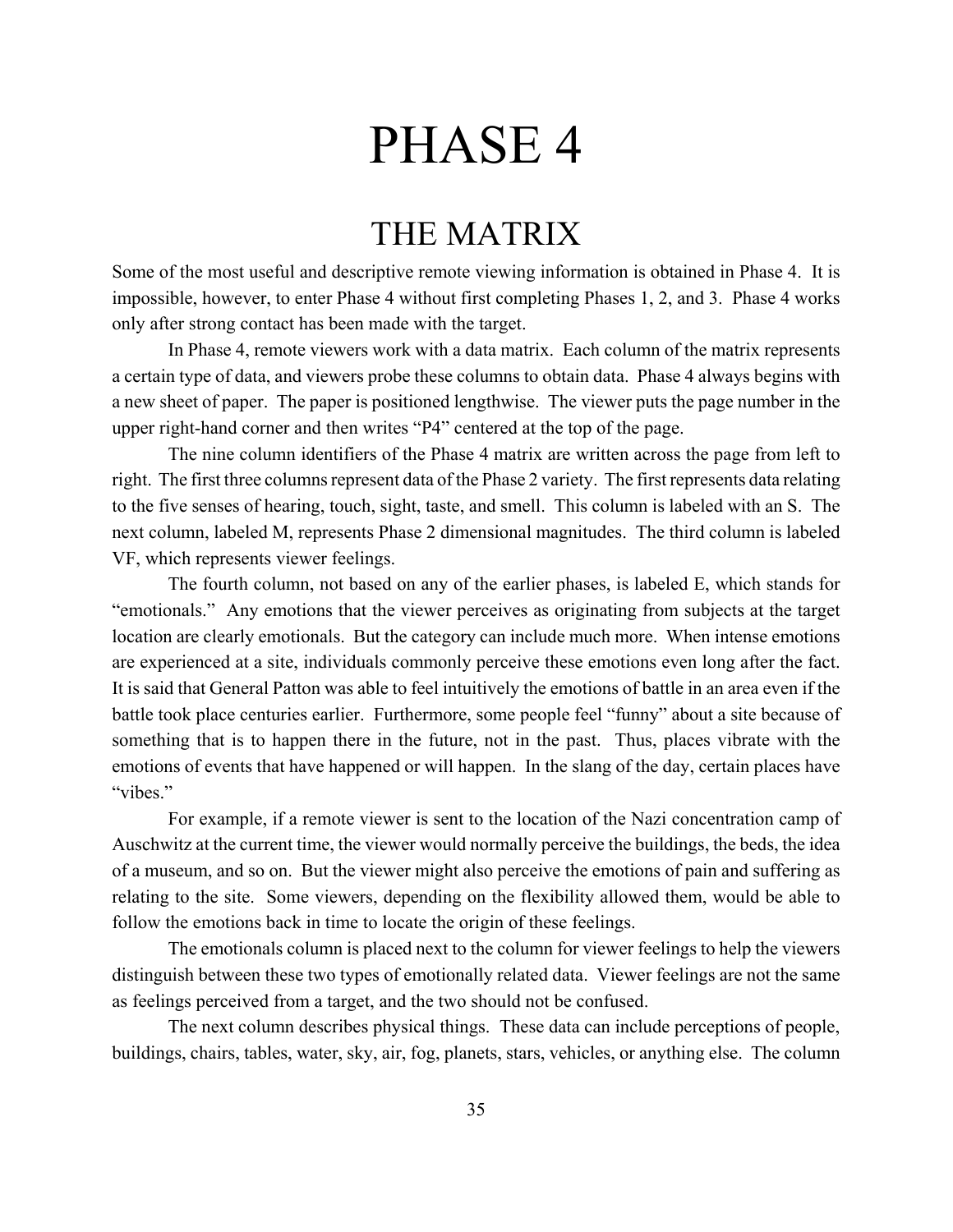for physical data is labeled P.

Some things are real but not physical. Remote viewers often perceive nonphysical things, such as beings, places, and so on. All of these nonphysical things exist in subspace. For example, a person without a physical body is real. Our souls are subspace entities, and when our physical bodies die we are no longer composite beings with physical and subspace aspects "glued" together. The subspace realm is at least as complex as physical reality. Basically, remote viewers have perceived that everything that exists in physical reality also exists—plus much more—in the subspace realm. Since remote viewers are using their subspace minds to collect data, it is natural that some of what is perceived will relate to the subspace realm. To differentiate clearly between physical data and subspace data, the subspace column is placed adjacent to the physicals column, and it is identified with the heading "Sub."

Novice remote viewers need practice viewing targets that have a large degree of subspace content or activity in order to become sensitive to subspace perceptions. This normally begins in the first week of training, but this exposure is continual, and improvements in perception follow a normal learning curve relating to how often they practice.

Data entered into the subspace column are exactly analogous to data entered into the physicals column. Subspace "things" are like physicals; they are just in subspace. If a viewer perceives other data that are subspace related, but not "things," then the viewer places an "S" in the subspace column and then enters the data into the correct column at the same horizontal level as the "S." This allows the analyst to differentiate between subspace and physical related data entries that occur throughout the matrix. For example, emotions of subspace beings would be entered in the emotionals column, with an "S" being placed in the subspace column at the same horizontal level as these data.

The next column is for concepts, and it is labeled C. Concepts are intangible ideas that describe a target, but that do not relate to the five senses. All of the Phase 1 primitive and advanced descriptors are concepts, as are ideas such as good, bad, important, insignificant, inspiring, dangerous, safe, haven, work, play, fun, drudgery, adventuristic, enlightening, attack, evolutionary, degraded, supported, healing, altruistic, evil, sinister, saintly, and so on.

The final two columns in the Phase 4 matrix correspond to two different types of deductions. The first is called a "guided deduction." A guided deduction is identical to a deduction except that the viewer actually probes the matrix in order to obtain the deduction. Reasons for doing this are explained in the following section on probing. The guided deduction column is labeled "GD." The final column of the Phase 4 matrix is the deductions column, and it is labeled "D."

To summarize, the Phase 4 matrix is:

S M VF E P SUB C GD D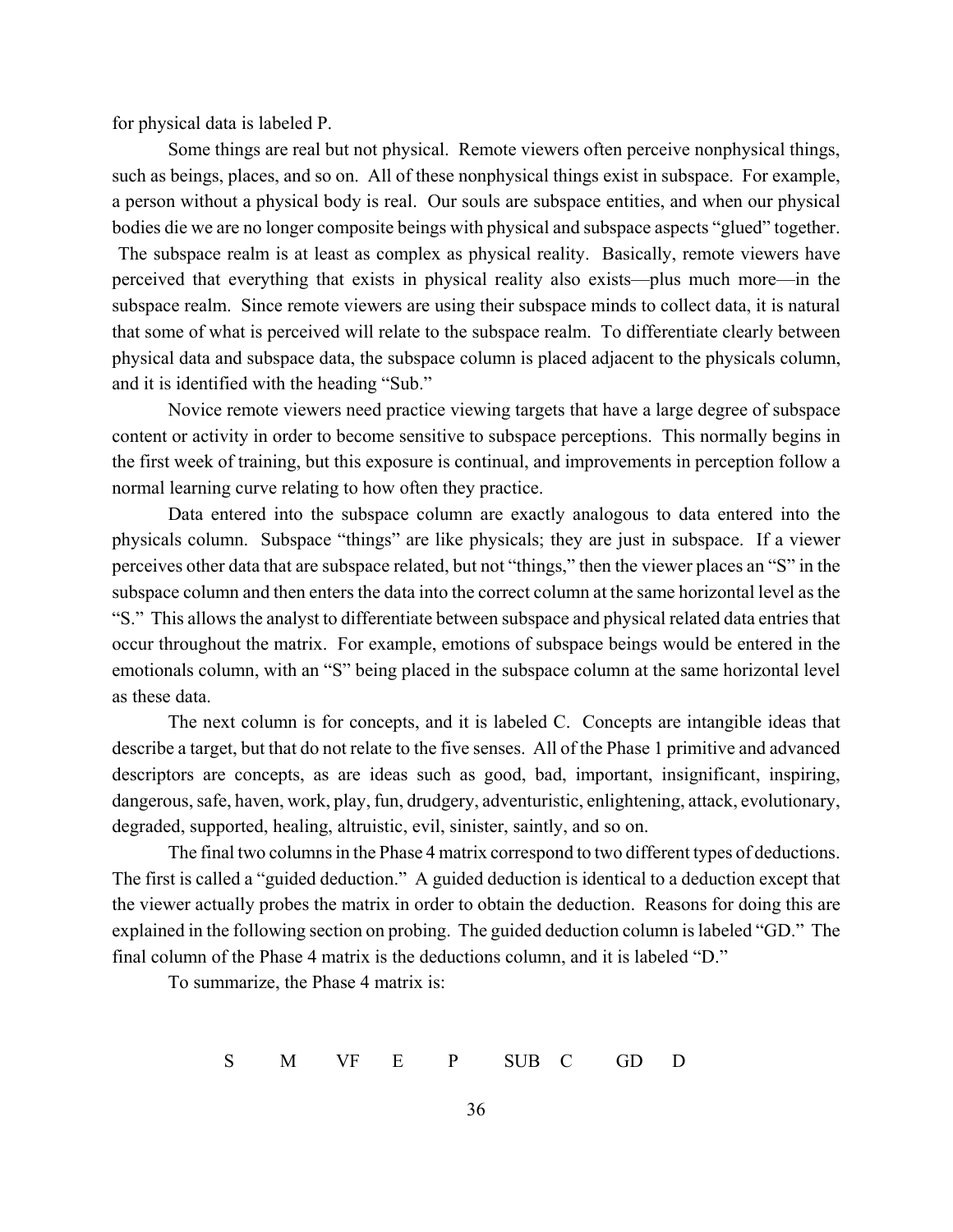## Probing the Matrix

To probe the Phase 4 matrix, the viewer touches the tip of the pen in the appropriate column. Probing is delicate and should be performed with care. The pen should stay in contact with the paper for about a second. During that time the viewer perceives some information, usually—but not always—related to the column heading. If the pen's contact with the paper is too brief, then a sufficiently deep impression of the target will not have been made on the conscious mind. If the contact with the paper is too long, then the viewer risks having the conscious mind interfere.

After removing the pen from the paper, the viewer mentally searches for a word or brief phrase that describes the perceived information. This process is referred to as "decoding" the target perceptions. The viewer must decide on this word or phrase quickly, rarely more than three to five seconds after the probe. The viewer writes this description (usually one word) in the appropriate column.

Sometimes the viewer perceives a number of things when probing one column. When this happens, the viewer enters these data into the appropriate columns regardless of the column that was originally probed. For example, all emotional data go in the emotionals column, even if the emotional data are perceived when probing the physicals column.

When initially working the Phase 4 matrix, probing proceeds from left to right, skipping over the viewer feeling and deduction columns (explained in the next section). Viewers do, however, probe the guided deduction column. After probing a column, perceiving and writing something about the target, the viewer moves the pen down a bit before probing the next column. This results in a diagonal pattern of entries down the page. If a viewer perceives two or more pieces of related data, then the viewer places each of these in their appropriate columns at the same horizontal level, that is, without dropping down. For example, say a viewer perceives a brown structure. The word "structure" goes in the physicals column, and the word "brown" goes in the senses column, both at the same level.

Placing related data on the same level is essential for interpreting the data after the session is completed. If the viewer drops down a line after writing "brown" in the senses column and before writing "structure" in the physicals column, then the analyst would not know that it is the structure that is brown, perhaps concluding that something else at the target site is brown. Data can only be entered in a process that moves horizontally and down the page, never up. If the viewer at first only perceives a structure, then only the word "structure" would appear in the physicals column. However, if the viewer again perceives the same structure later in the session, but this time the color of the structure is also perceived, then the viewer again writes the word "structure" in the physicals column, but this time together with the "brown" in the senses column at the same horizontal level.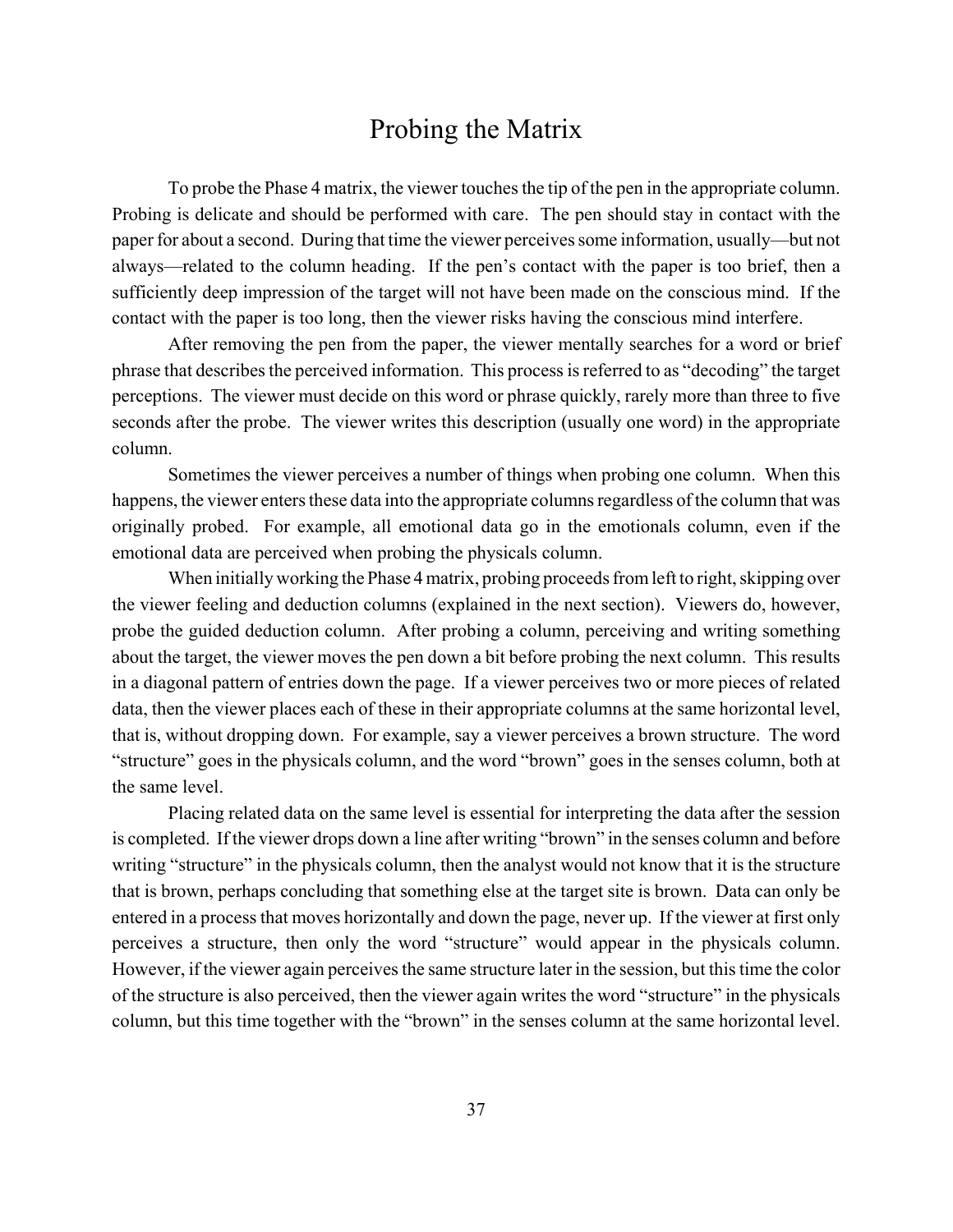## Entering Viewer Feelings and Deductions

Viewer feelings are entered into the Phase 4 matrix only when they are felt. Viewer feelings are not data about the target; they are the subjective feelings of the viewer about the target. If undeclared, they will fester and contaminate the data still to be collected. Declaring them in the matrix removes their influence from the data flow.

Viewer feelings are entered into the viewer feeling column by first writing "VF-" followed by the feeling. For example, "VF-I feel happy," or "VF-This makes me sick." After declaring a viewer feeling, the viewer must put his or her pen down momentarily, as done in Phase 2.

Viewer feelings can happen at any point in Phase 4. Typically, viewer feelings manifest after probing either the emotionals or physicals columns. After a viewer feeling occurs and is recorded, the viewer returns to the point of last probing to continue the data collection process.

Deductions are similar to viewer feelings in the sense that they can occur while probing any column. Whenever a deduction occurs, the viewer declares the deduction immediately by moving to the deductions column and writing "D-" followed by the deduction. As with a viewer feeling, the viewer should put the pen down while the deduction dissipates.

Guided deductions are exactly the same as deductions, except that they occur when probing the guided deductions column. While probing the matrix, the subspace mind knows that pressure is building in the conscious mind to attempt to deduce the identity of the target. Knowing this, the subspace mind can often ease the pressure by guiding the deduction out of the conscious mind at the correct time. By probing the guided deductions column, the viewer can rid the mind of the deduction at an early stage of its formation. This helps smooth the flow of the data and minimize the risk of having a developing and as yet undeclared deduction begin to influence the real data. One does not write "GD-" in front of the guided deduction, but does put the pen down after declaring it.

Remember that the subspace mind is still in control of the session when a guided deduction is declared. This is not the case with a normal deduction. With a deduction, the conscious mind interrupts the flow of data and inserts a conclusion relating to the meaning of the target or an aspect of the target. The subspace mind has lost control of the session at that point. With a guided deduction, the subspace mind does not lose control because it is "guiding" the removal of the deduction. Probing the guided deductions column allows this removal to be accomplished.

### High- and Low-Level Data

One of the most crucial aspects of Phase 4 is differentiating between high- and low-level data. High-level data involve attempts to label or to identify aspects of a target. In the subspace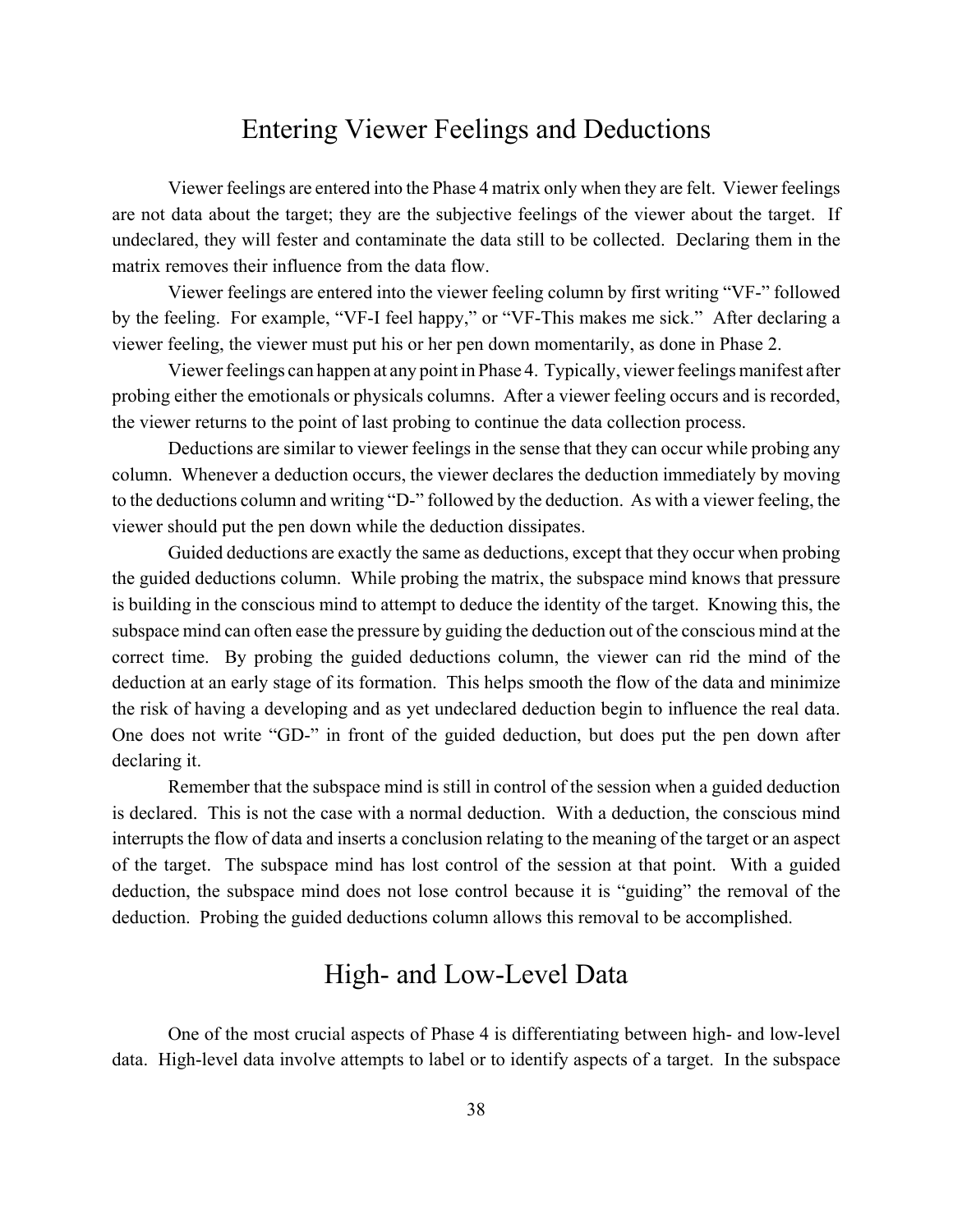realm of existence, information is not conveyed through words, but rather through direct knowledge gleaned from visual, sensory, conceptual, emotional, and other impressions. Indeed, this is the essence of telepathy, direct awareness of another's thoughts. Words are needed in the physical realm in order to convey meaning through speech or writing. If our words convey entire concepts, then we are describing something at a high level of identification. On the other hand, if we describe only the characteristics of what we perceive, we are working at a low level.

The difference is best shown through examples. If a target is an ocean shoreline, a remote viewer would likely perceive aspects of the target such as sand, the feeling of sand, wind, water, wetness, salty tastes, waves, the smell of lotions, and grass. These are all low-level descriptors of the target. High-level descriptors could be beach, ocean, shoreline, lakefront, tidal wave, and so on. The problem with high-level descriptors is that they are often only partially correct, whereas lowlevel descriptors are normally quite accurate.

The general rule in Phase 4 is to enter all or most high-level descriptors in the deductions column, reserving the data columns for low-level data. In the above example regarding the shoreline, an analyst studying the data would have no trouble identifying the low-level aspects as waves and possibly sand dunes. On the other hand, using the high-level data suggested above, the viewer could have been tempted to follow a story line created by the conscious mind of large waves, perhaps leading to a fabricated disaster scenario.

Entering high-level data in the Phase 4 matrix is very risky. Trainee viewers often want to obtain high-level data so as to demonstrate that they can identify the target. Yet novices should never try to obtain high-level data. You can describe nearly the entire universe using low-level data. In short, when we do remote viewing, we want to describe the target, not label or identify the target or its aspects. For example, if the target really is a tidal wave, then the viewer is safer describing a large wave, heavy winds, lots of energetics, destructive force, the concept of disaster, and so on. If the viewer thinks of a tidal wave, that idea can be entered as a deduction even though it exactly identifies the target.

To further clarify the difference between high- and low-level data, the following are some examples of each. In each case, it is safer deducting the high-level data while entering the low-level data elsewhere in the Phase 4 matrix. Maintaining a consistent stream of descriptive low-level data is perhaps the single most important criterion affecting the overall quality and usefulness of the session.

| Low-level Data     | <b>High-level Data</b> |
|--------------------|------------------------|
| explosive energy   | bomb blast             |
|                    |                        |
| sand, water, salty | heach                  |
| tastes, waves,     |                        |
|                    |                        |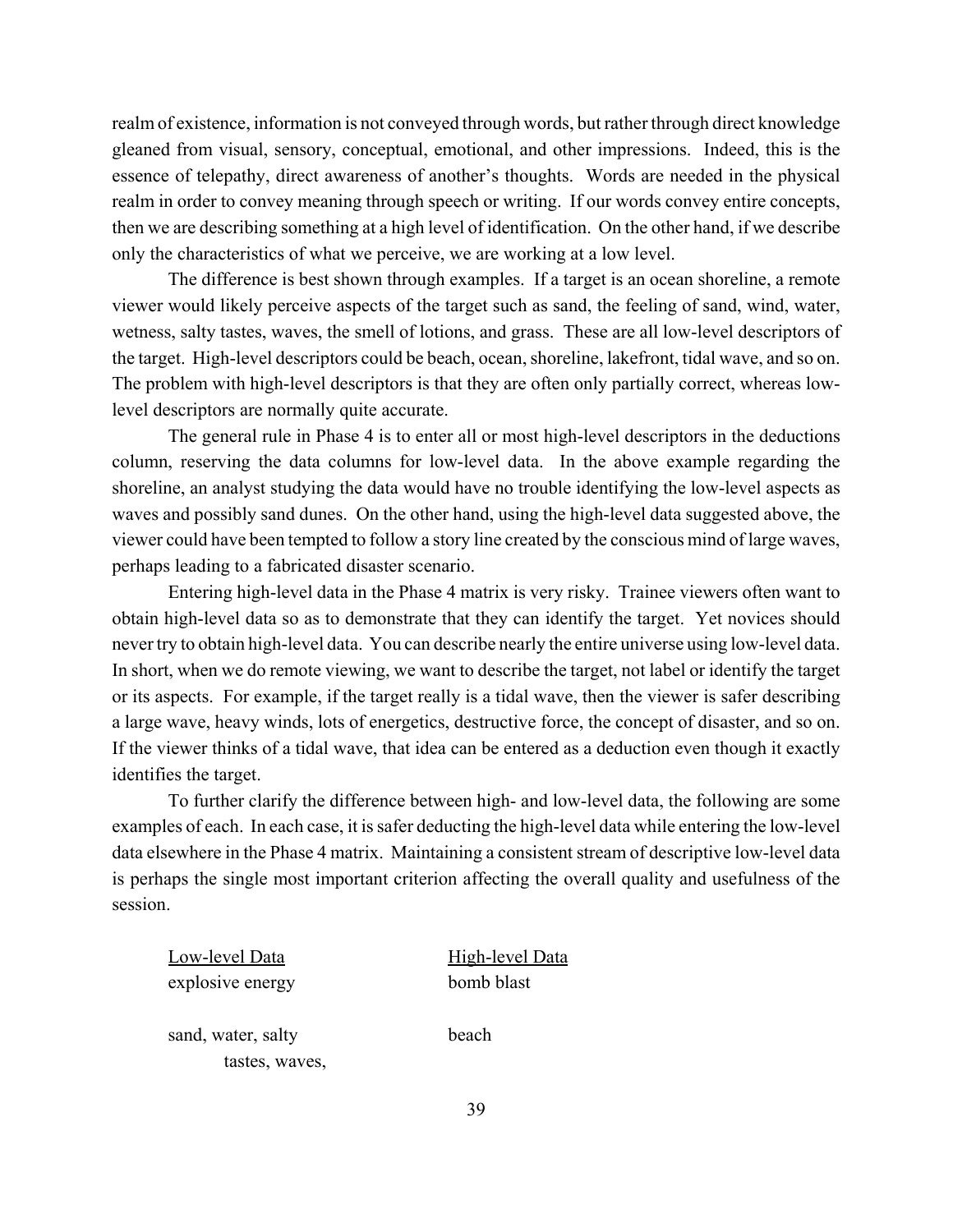perfume

| squirmy, primitive<br>scaley animal life                   | dinosaurs             |
|------------------------------------------------------------|-----------------------|
| tall structure with many<br>floors                         | skyscraper            |
| booming sound                                              | explosion             |
| sloping dry land with energetics<br>or intense heat at top | volcano               |
| many rooms side-by-side in<br>multi-floor structure        | hotel                 |
| gathering of important subjects                            | U.N. Security Council |

#### P4 ½

Most data that are entered in the Phase 4 matrix are single words placed in the appropriate columns. However, sometimes the remote viewer needs to say more than can fit in a column. This typically results after the viewer has recorded a number of low-level data items that he or she later feels to be connected in some way. A longer data entry that acts to organize or collect a number of separate gestalts is written as a P4 ½. This begins on the left side of the Phase 4 matrix. The viewer writes "P4 ½ - " followed by a sentence or phrase, writing from left to right across the page. A P4  $\frac{1}{2}$  entry is rarely more than one sentence, as this is to be avoided. It is better to write two or more P4 ½ entries sequentially than to attempt to write an extended discussion of the data. Entries that are too long risk shifting from recording perceptions to conscious-mind analysis.

Advanced remote viewers find  $P4 \frac{1}{2}$  entries most useful, especially after they have established thorough target contact. However, novices must watch out since they tend to use P4 ½ entries indiscriminately. Evidence of this is typically the appearance of a P4 ½ entry that is not immediately preceded by a number of related single-word entries in the appropriate columns. Thus, the P4 ½ entries should ideally relate to and organize already perceived data, and they should definitely not appear to come "out of the blue."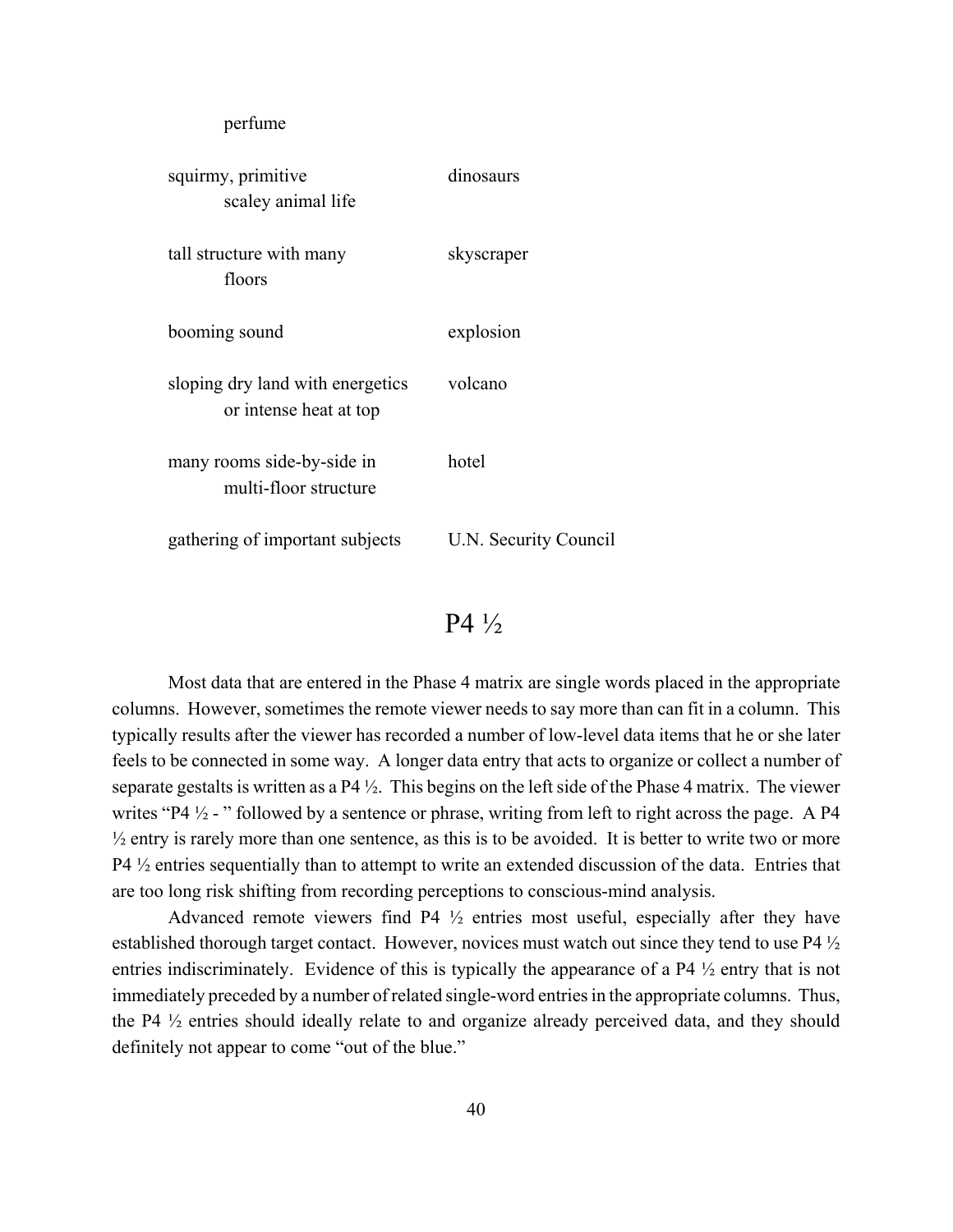#### P4 ½S

A P4 ½S is the same as a P4 ½, but it is a sketch rather than a verbal description. When the viewer perceives some visual data in Phase 4 that can be sketched, the viewer writes "P4 ½S" in either the physicals or the subspace column, depending on whether the sketch is to be of something in physical reality or subspace reality. The viewer then takes another piece of paper, positions it lengthwise, labels it P4 ½S centered at the top, and gives it a page number that is the same as the matrix page containing the column entry "P4 ½S," with an A appended to it. Thus, if the entry for the P4 ½S is located on page 9, then the P4 ½S sketch is located on page 9A.

## THE "BIG THREE" AND "WORKING THE TARGET"

#### **1. Probing the Matrix "Raw"**

Probing the Phase 4 matrix has three distinct stages. When first entering Phase 4, the viewer simply probes the matrix as described earlier. This is referenced as probing the matrix "raw." Novices are instructed to obtain at least two pages of Phase 4 data, in order to prevent the viewers from giving up too easily. Beginning viewers are usually quite skeptical about their own data at first. Since this skepticism is rooted in the conscious mind, it is not a serious concern during training. Indeed, having the conscious mind preoccupied with skeptical thoughts can be a real advantage for a novice, since it clears the way for the subspace mind to slip the data past the reviewing processes of the conscious mind.

#### Working the Target

Advanced remote viewers treat their entry into Phase 4 as a means of obtaining crucially important information about a target. This requires them to continue longer in Phase 4 while they "work the target," the process of following a subspace signal intuitively through all of its leads. Viewers obtain a rich collection of data by "looking around," so to speak. If they find a structure, their intuitive sense tells whether it is important to know more about the structure. They describe it more thoroughly, moving inside the structure when needed to complete the description. The viewers describe the surface on which the structure is located. They may also describe the physical activities of the people outside and inside the structure, even locating a significant person who may be crucial to resolving the target cue. All of this is felt through strong intuitive tugs that direct the viewer's awareness in the appropriate directions.

Working the target also includes tying together low-level data in P4 1/2 entries. When a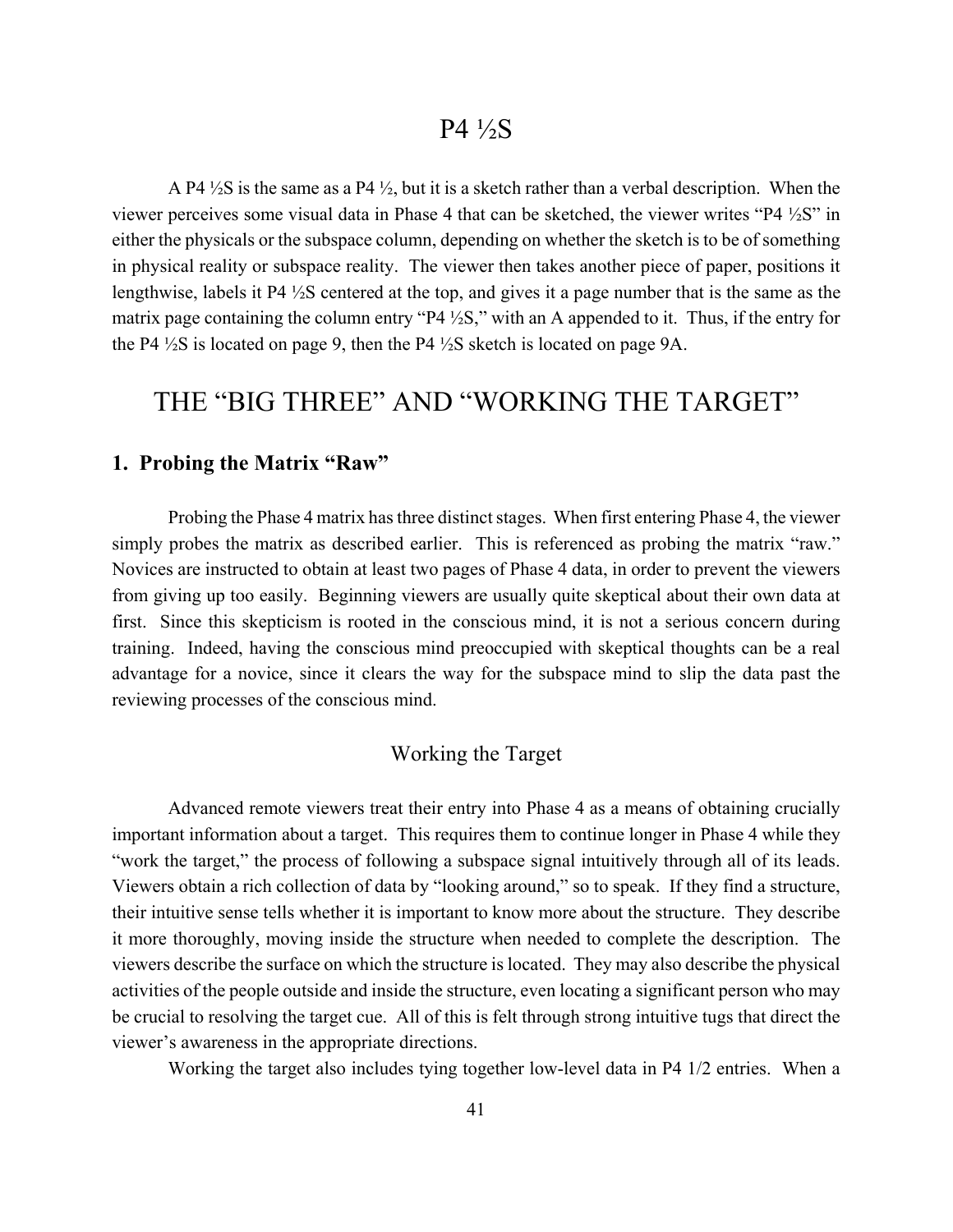viewer works a target, the viewer typically perceives some physical item and describes this item in low-level terms. This observation leads to another related observation, which in turn leads to another, and so on. After a sufficient number of low-level observations have been made, the viewer begins to "connect the dots," so to speak. A statement that pulls it all together, made as a P4 1/2 entry, is itself a low-level description of the target or a fragment of the target. The statement does not label the target aspect.

For example, let us say that a viewer perceives wind, circular energy, extreme force, small flying pieces, and a vortex, all of these things being entered in the columns of the Phase 4 matrix. The viewer could then state the following P4 ½: "Windy circular energy in a powerful vortex containing lots of small flying pieces." The viewer could also declare a deduction of a tornado. The word "tornado" is high-level, since it clearly labels the phenomenon. The description in the P4  $\frac{1}{2}$ entry remains low-level, even though it ties together other low-level data entries. The viewer then continues on to the next group of objects in a similar fashion. This is the classic method of working the target.

#### **2. Returning to the Emotionals**

After a while the flow of data will slow, and further working of the target becomes repetitive and unproductive. The viewer must then execute the second of the "Big Three" matrix processes. Even though the viewer has been regularly probing the emotionals with each horizontal pass through the Phase 4 matrix, a special trip back to the emotionals column often restarts the data flow. The reason is that the viewer's attention has been on various aspects of the target, and the emotionals data perceived earlier may have been related to those aspects, such as the sense of anger that resulted from an argument that took place within a structure. Returning specifically to the emotionals column for a special probing allows the subspace mind to shift its attention to other emotional data that could be more generally related to the target.

For example, let us say the remote-viewing target is the hostage crisis in Peru that began in December 1996. In this case, a group of Marxist guerillas attacked Japanese embassy facilities in Peru and held a large number of hostages until a Peruvian commando raid rescued nearly all of them in late April 1997. In the initial approach to the target, a viewer may perceive fear among the hostages as well as aggression among the guerillas. The viewer may describe two groups of people in a structure, with one group controlling another. After the data flow slows, the viewer returns to the emotionals column and probes it again. This time the viewer might perceive emotions of concern and concentration. This leads to perceiving the concepts of making a plan, waiting, rescue, high-level political involvement, and a commando operation. The viewer may also begin to perceive other people related to the target, such as a central figure (deducting a president), people with uniforms (deducting military personnel), and all this within a foreign setting (deducting Latin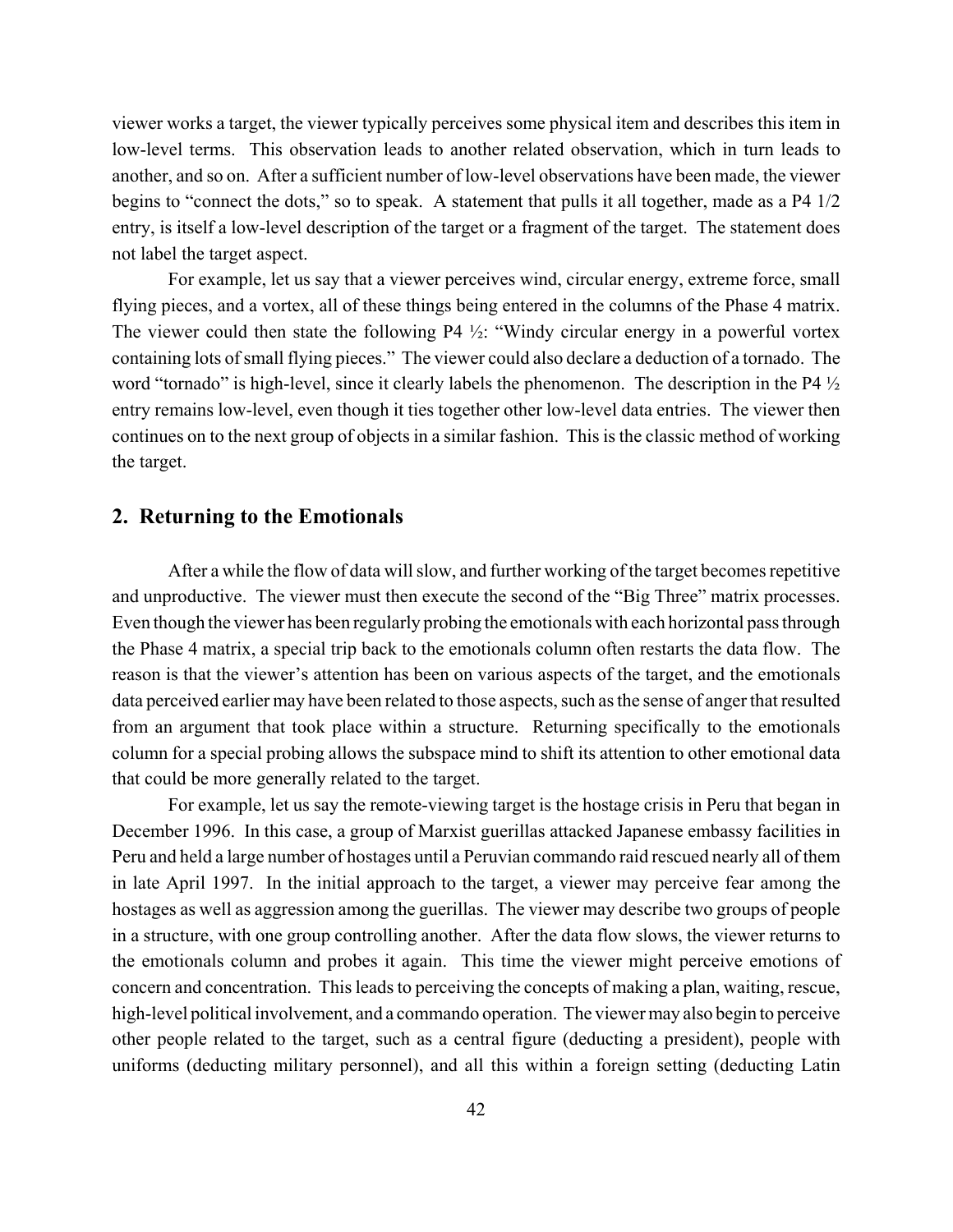America). Note that the word "deduct" is used in the sense that it is a deduction being removed from the data flow.

Data for emotionals often lead to other physical and conceptual data. This is because the emotions of people at a target site tend to reflect what is happening around them, which in turn is grounded in their physical setting. Returning to the emotionals column also helps avoid what is known as the "door-knobbing" problem, in which the viewer focuses on one aspect of the target (such as a doorknob) while missing the broader picture (such as what else is going on in a room). Once the data flow is reinitiated, the viewer continues to work the target in the same manner as before.

#### **3. Probing the Phase 3 Sketch**

After restarting the data flow by returning to the emotionals column, the collection of data will eventually begin either to slow or to become repetitive as before. At this point the viewer returns to the earlier Phase 3 sketch and begins to probe various aspects of the sketch. Remember, when the viewer does the Phase 3 sketch, it is impossible to know exactly what it represents. However, it does represent the viewer's initial visual impression of the target, especially with regard to the arrangements of lines and shapes. By placing the point of the pen in various locations of the sketch—probing—the viewer is shifting the focal point of his or her awareness around the target location. This allows the viewer to reinitiate the flow of data once again, and the viewer returns to the Phase 4 matrix to enter the data in the appropriate columns.

When probing the Phase 3 sketch, the viewer is not trying to label or identify specific features of it, although these can be described in low-level terms. More generally, the viewer is simply using the sketch to obtain other low-level data by shifting his or her attention from one location to another. Viewers can probe lines in the Phase 3 sketch, resolving some of their meaning using the primitive and advanced descriptors of Phase 1. This is a good way of determining if there are structures or beings at the target site if this has not already been determined.

The viewers can also look for the following interfaces in a Phase 3 sketch: land/air, land/water, air/vacuum, land/vacuum, air/water. This is very helpful in determining various geographical features of the target site. For example, let us say that the viewer has determined that a structure at the target site is located on top of a flat surface. If the viewer probes below the structure and finds water, and then probes above the structure and finds air, the viewer then knows that the structure is floating on water and is probably a boat (which is a useful deduction). If the viewer determines that there is a structure in the Phase 3 sketch, and that the structure has air inside and vacuum above and below the structure, then the structure is most likely in space ("spacecraft" would be a deduction). If the structure is on a flat surface, and the surface is hard and natural (and thus land), and above the structure is air, then the viewer knows that the target involves a structure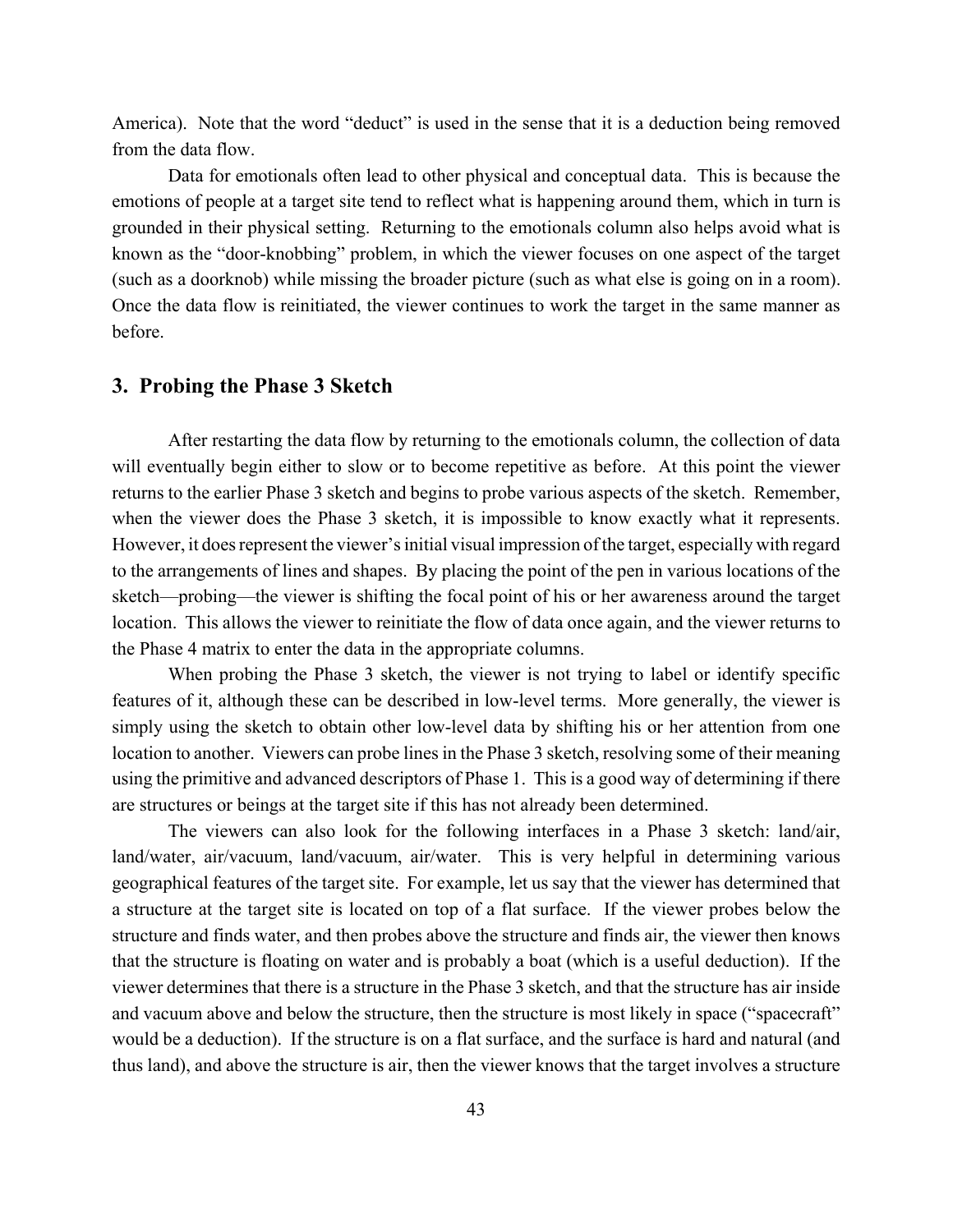on flat land. If the viewer probes on both sides of a line in the Phase 3 sketch, finding water on one side and dry land on the other, the viewer knows that the target involves a land/water interface, and may deduct a beach.

## CUING

The basic mechanics of cuing involve the viewer writing a word in an appropriate column (in either parentheses or brackets) and then touching the word with the pen. The word written in the column is the "cue." Using the pen to touch the word focuses the attention of the subspace mind on target aspects relevant to the cue. The resulting stream of data are then entered into the matrix in the appropriate columns below the cue.

Words that originate from the viewer's own data are entered in the appropriate column in parentheses ( ). Cues originating from a monitor, or not from the viewer's own data, are entered in square brackets []. If the monitor's word(s) are used to construct a cue, then the cue should be nonleading and closely tied to the viewer's existing data. For example, if a viewer perceives a building, the monitor may suggest that the viewer cue on "activity" by writing the word in square brackets in the concepts column, then probing the word and entering the resulting data in the appropriate columns of the matrix.

## MOVEMENT EXERCISES

There are three types (called "levels") of movement exercises. All levels can be performed after spending some time in Phase 4.

#### Level One

These exercises essentially return the viewer to a modified form of Phase 1. An ideogram is drawn and decoded, and the person returns to Phases 2 and 3 before arriving again at Phase 4. This is done for one of two reasons. If the monitor is concerned that the viewer may have wandered off target, a level-one movement exercise nearly always returns the viewer to the target. The other reason is that the viewer may need to relocate to another area related to the target that may be substantially different from the area being probed so far. The new Phase 1 through Phase 3 information may help the viewer differentiate between the two target-related sites.

These cues are written from left to right across a Phase 4 matrix. Usually a half page is needed; otherwise, a new piece of paper is used. The Phase 4 matrix does not need to be rewritten on the new paper, but do include the page number. Immediately after the viewer writes the cue, the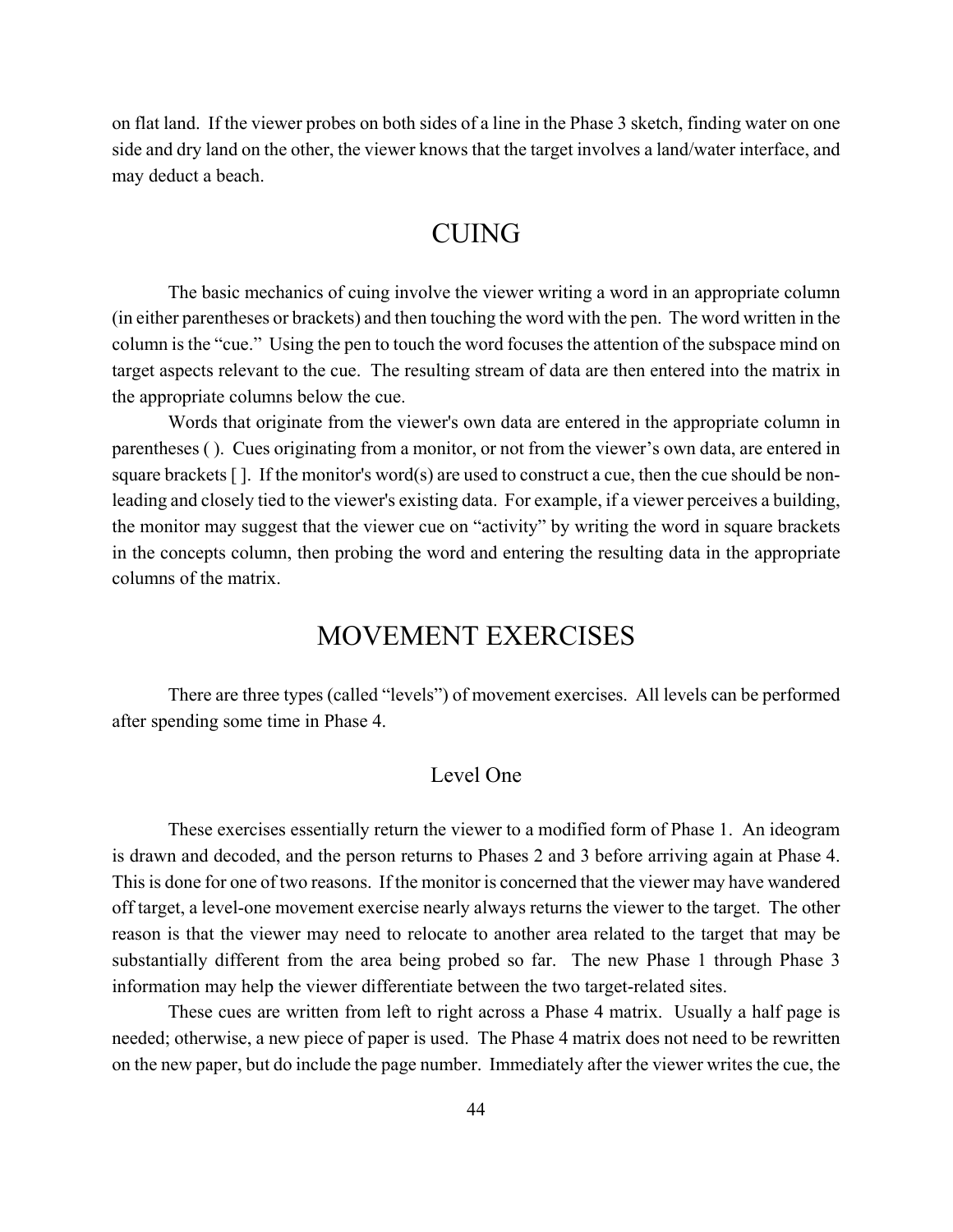viewer places the point of the pen to the right of the cue and draws an ideogram. The ideogram is then decoded in the manner of all Phase 1 ideograms. Only one ideogram is used in a level-one movement exercise before moving to Phase 2. The following is a list of cues used for level-one movement exercises, beginning with the most common:

1. "From the center of the target (or target site, target area), something should be perceivable." Most level-one movement exercises use this cue, especially for the first such exercise.

2. "From 1,000 feet (or an alternative lengthy distance) above (or to the north, south, east, or west) the target, something should be perceivable." This cue should be used only if it is unclear where the viewer is relative to the surrounding (viewed) environment. This cue should only rarely be the first level-one movement exercise since it essentially removes the viewer away from the center of the target, which is usually the most important part of the target.

3. "Immediately to the left (or right, in front of, behind) of the target, something should be perceivable."

4. "From the center of the target area (or site), the target person (or object) should be perceivable."

5. "From inside the structure, something should be perceivable."

#### Level Two

Level-two movement exercises are used to move the viewer from one location or targetrelated item to another without the viewer having to leave Phase 4. This exercise is not such a total break as a level-one movement exercise, but neither is its shift in focus as subtle as a level-three exercise. The cue is essentially the same regardless of the situation, with only locational words being changed. Here is the cue:

"Move to the [new target location or item] and describe."

In this cue the "new target location or item" should originate from the viewer's own data. The monitor normally does not insert his or her own words here, except to focus the viewer's attention on some particular generic component of the target. For example, the "new target location or item" can include phrases such as "target subject," "target subjects," "target object," and so on.

The level-two cue is written across the body of the Phase 4 matrix, from left to right. The viewer then continues to enter data in the same matrix in the normal fashion after writing the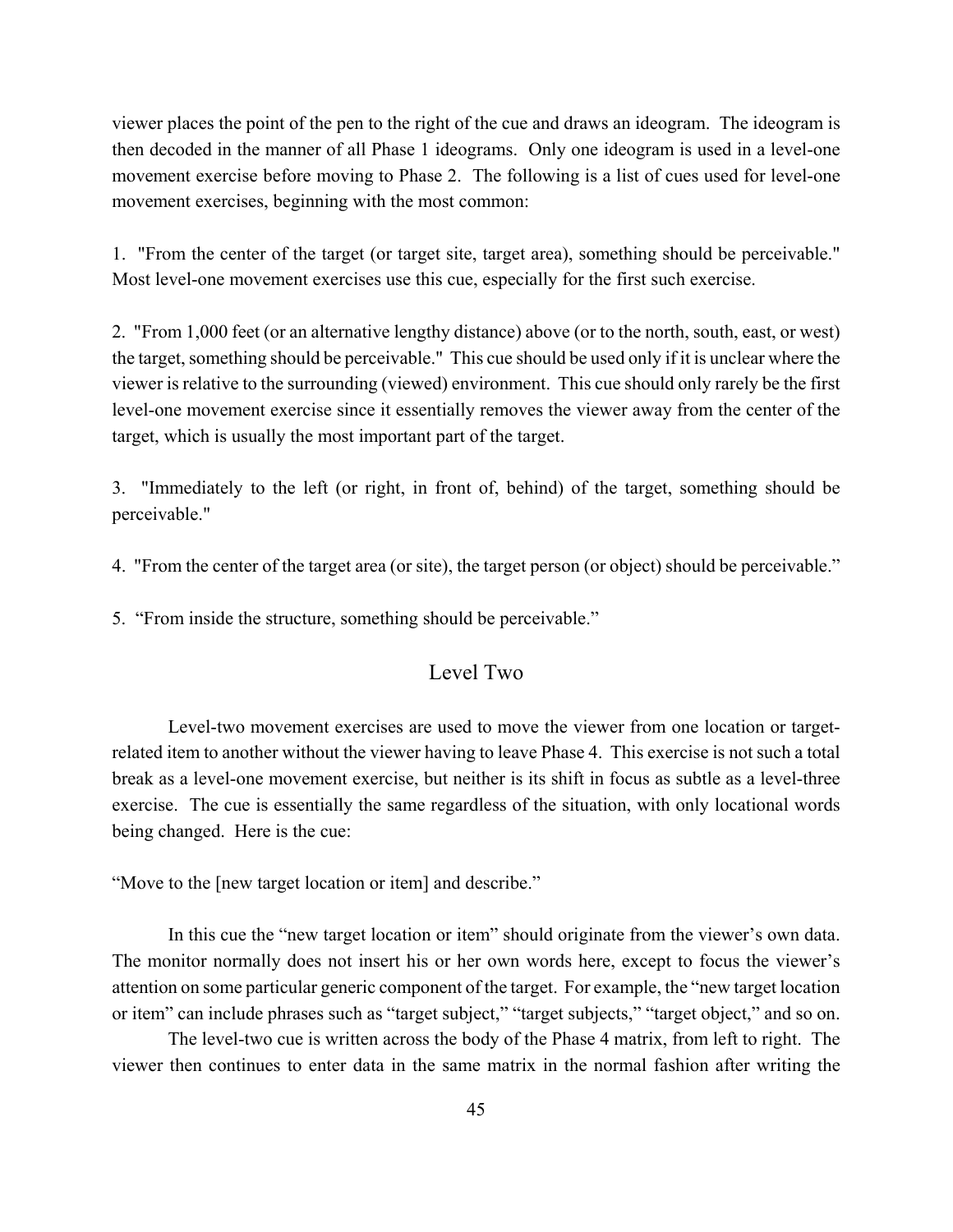movement exercise cue. There is no ideogram in this exercise. However, I personally find it useful from time to time to probe the last letter of the word "describe" in the level-two cue in order to focus my attention.

A level-two movement exercise can be temporal as well. This exercise cue follows the following format:

"Move to the time (or period) of [temporal identifier here] and describe."

In this cue, the temporal identifier must be clearly connected to the viewer's earlier data. For example, if the target is a pyramid in Egypt and the viewer describes a pyramid structure, the monitor could give the cue: "Move to the period of construction for the structure and describe."

#### Level Three

This is the most subtle of the three movement exercises. It shifts the viewer's awareness without breaking the previous flow of data. The movement is executed by placing a very brief cue (usually only one or two words) in the appropriate column of the Phase 4 matrix and then having the viewer touch the cue with the pen and begin entering data. The cue can be a word originating from the viewer, entered using parentheses ( ). If the cue originates from the monitor, square brackets [ ] are used. Cues originating from the monitor should be used only rarely in Phase 4, and if used, should be of the most generic variety.

For example, the viewer perceives two beings—a male and a female—separated by, say, a road. The viewer could move from the male to the female by putting "(female)" in the physicals column, probing this with the pen, and then continuing with the collection of data in the Phase 4 matrix.

One particularly interesting level-three movement exercise is a deep mind probe. In this the viewer enters the mind of a person in order to obtain thoughts and personal character information. There is an ethical component to this exercise, though. The subspace mind of any person being remote viewed will be aware of this activity even if the person's conscious mind is not. This is yet another reason why I recommend that all remote viewers meditate regularly in order to remove as much of their own stresses as possible before entering the mind of someone else. It is mandatory to do no harm while remote viewing.

A deep mind probe is performed by writing "[target person]" in the physicals column and "[deep mind probe]" in the concepts column. The viewer then touches each of the words in each phrase once with the pen, and enters the relevant data in the matrix, usually in the emotionals and concepts columns.

A level-three temporal movement exercise can be obtained by using event- or action-related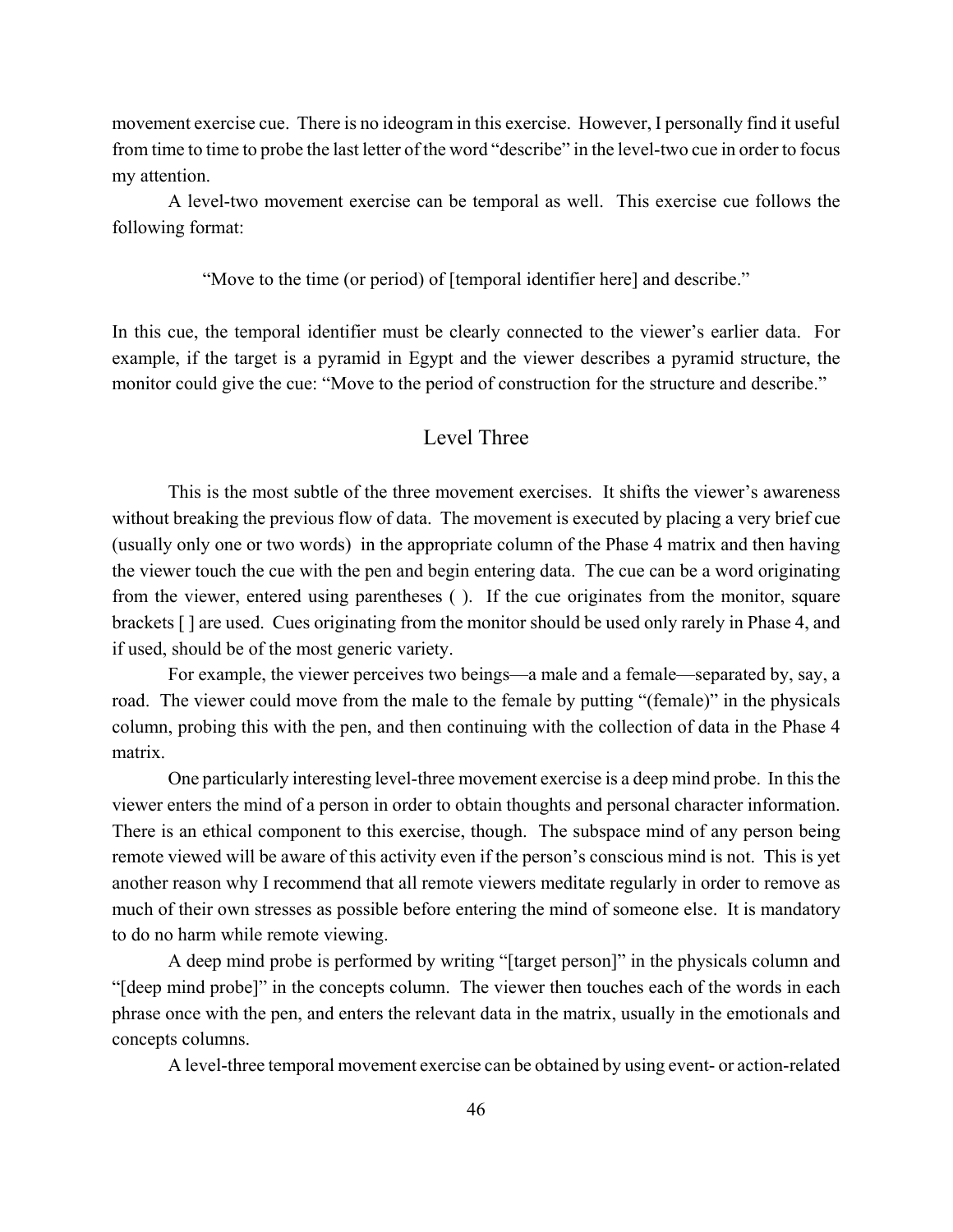cue words. These cues need to be clearly connected to the viewer's data. Such cues are entered in square brackets [ ] in the concepts column in the Phase 4 matrix. In introductory and intermediate remote viewing courses, "activity" is normally the most frequently used temporal level-three cue.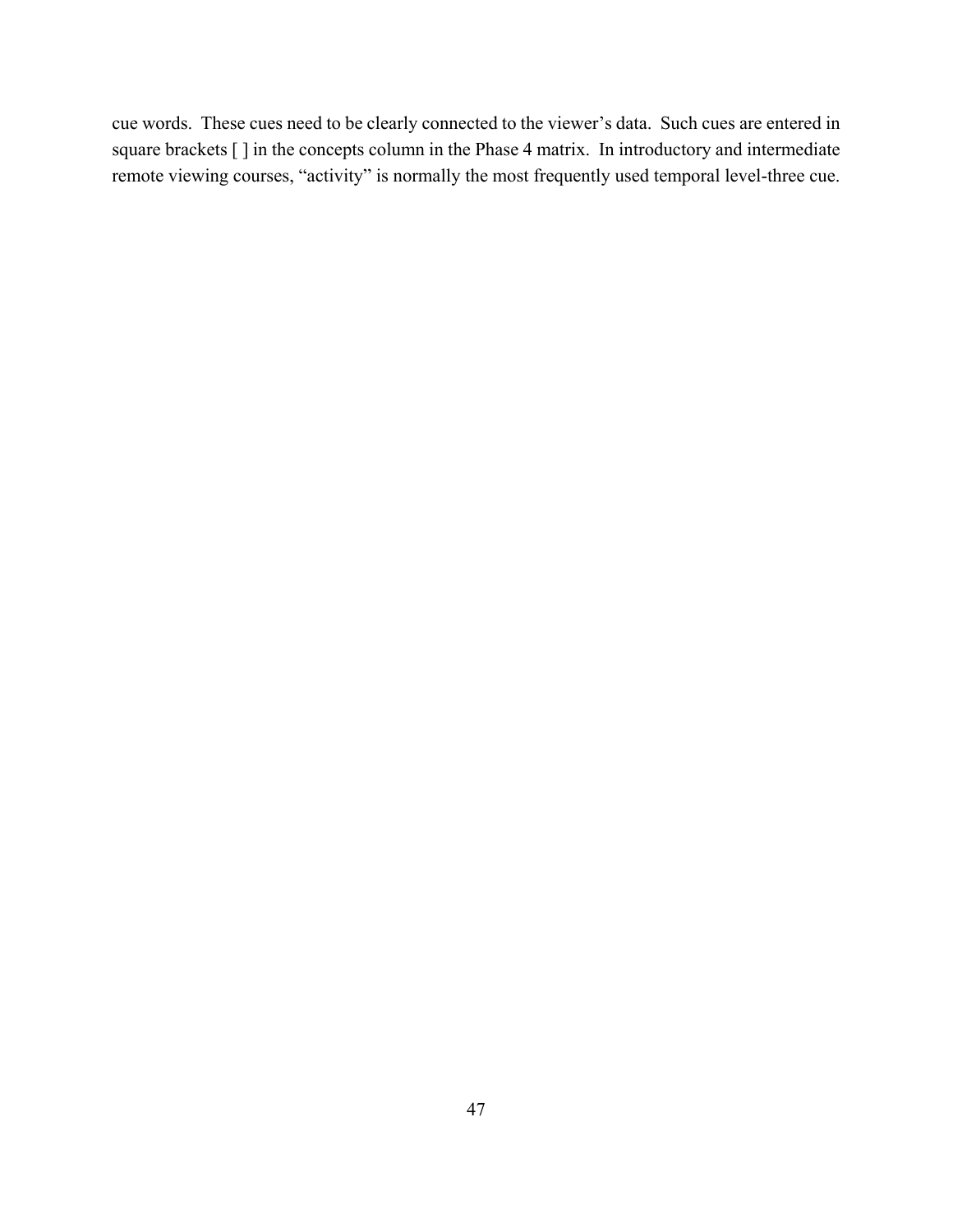# PHASE 5

Specialized procedures in SRV are performed in Phase 5. Below are thumbnail sketches of some of the Phase 5 procedures normally included at the end of the week-long introductory course.

Phase 5 requires a worksheet and a matrix, each on separate pieces of paper. The worksheet is labeled P5w, and the matrix is labeled P5m. The worksheet is positioned to the right of the matrix. All Phase 5 pages are assigned the same page number followed by the letters a, b, c, etc. for subsequent pages (such as 23a, 23b, etc.). The Phase 5 matrix is identical to the Phase 4 matrix. Also, P5 1/2 matrix entries are made identically to P4 1/2 entries.

1. **Timelines**: Have the viewer draw a horizontal line in the center of the worksheet. The viewer should then locate the target time, the current time, and the time of some significant event that is well known. The viewer should not be told the actual identification of the significant event, other than that it is event A. The viewer can also be instructed to probe the timeline for other significant events. Each event must be labeled generically, e.g., event A, B, C, and so on. The viewer should not probe for a specific year, only an event.

2. **Sketches**: Analytical sketches (more detailed than Phase 3 drawings) can be drawn and probed in the worksheet. Data obtained from the probes should be entered in the Phase 5 matrix. Lines can be drawn in the sketches to symbolically connect various places or objects. The viewer can switch from one place or object to another by alternatively probing the separate parts of the drawing. Alternatively, the viewer can be instructed to move from one part of the drawing to another by following the line with his or her pen that connects the various parts. (See sliding.)

3. **Cuing**: In Phase 5, the monitor can suggest cues for the viewer to enter into the matrix that may be too leading for Phase 4. These cues can be from the viewer's Phase 4 data, or they can be the monitor's words. Again, cues originating verbatim from the viewer's data are entered into the Phase 5 matrix in parentheses ( ), data from the monitor in brackets [ ]. Moreover, all monitor-originating cues should have some obvious connection to the data obtained earlier so as to minimize the risk of "deduction peacocking," a phenomenon in which one deduction leads to another, and then another, etc., until a fictional storyline develops.

4. **Locational sketches**: The monitor instructs the viewer to draw a map, say, of the United States. No edge of the map should come within one inch of any edge of the Phase 5 worksheet paper. The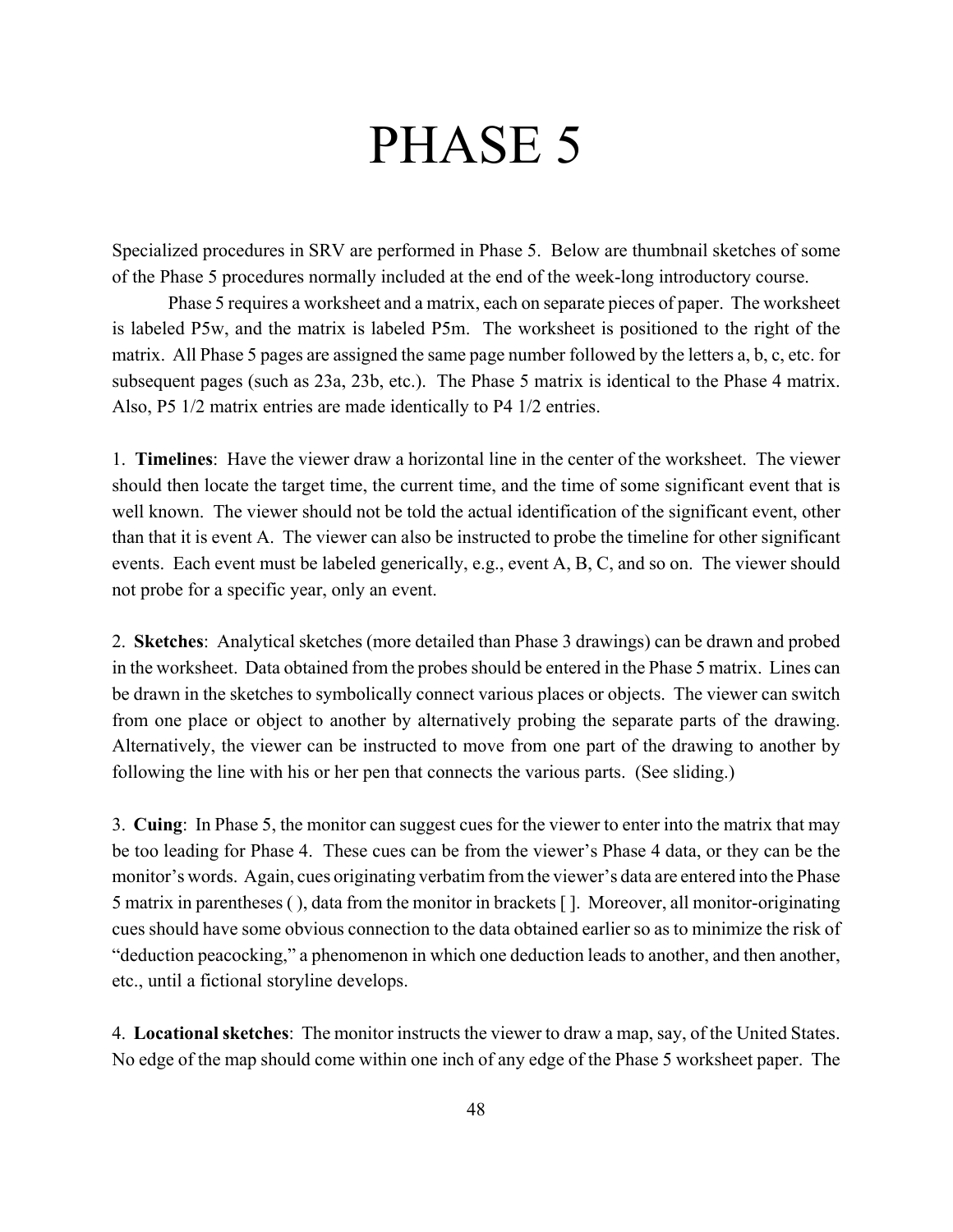monitor then says the name of a well-known location (usually a city). The viewer then automatically places his or her pen on that spot and quickly draws a line to the target location. No further monitor instructions are required other than to say the name of the original location. The line must be straight and rapidly executed. A slowly drawn or curved line indicates that the conscious mind interfered with the flow of the data.

5. **Symbolic sketches**: These sketches include some part or aspect of the target about which further information is needed. For example, using the Phase 5 worksheet, a circle can be used to represent a person being viewed, and a square can represent a governmental organization, and so on. The viewer is not told exactly what the symbols represent. Rather, the viewer is told a generic version of their nature (e.g., target subject, target group, etc.). These generic identifiers are written near the symbols. A line is then drawn connecting the symbols. The line is labeled "relationship." Probes of the symbols (using the viewer's pen) and the relationship line yield information that is then entered into the Phase 5 matrix. If the symbols represent physical items, then the labels are placed in the physicals column of the matrix. The word "relationship" is entered in the concepts column in square brackets. All data are entered in the matrix.

*Movement exercise for Phase 5*: **Sliding**: The monitor can instruct the viewer to move from one location to another in a controlled fashion by having the viewer make a small circle on the Phase 5 worksheet. This circle should be labeled "A: location #1." Preferably, the viewer may write something more meaningful but still non-leading, such as "A: on top of the structure." Another small circle is then drawn on the worksheet in a position relative to the first circle such that this position is sensible.

For example, if the viewer is on top of a building, and the monitor wants the viewer to descend into the building, then the second circle would be below the first. The second circle is then labeled accordingly (e.g., "B: inside the structure"). The viewer is instructed to connect the first circle to the second circle with a line, and then to retrace this line slowly as needed in order to go back and forth between the two points. The viewer can also simply touch points A and B with his or her pen to shift quickly from one location to another. Alternatively, a cue placed in brackets (e.g., the words "building/inside") in the physicals column can achieve a similar result. However, sliding (down the line connecting points A and B) is useful if the monitor thinks that the viewer might profitably control the rate of movement, perhaps because the monitor suspects that observations made along the path of movement may be valuable.

Since there are no known distance limitations to this procedure, sliding is useful if the two locations are very far apart, such as two star systems. Often sliding can be used in combination with another technique. For example, the initial movement between two points can be accomplished with sliding, while subsequent movements can be quickly accomplished by having the viewer simply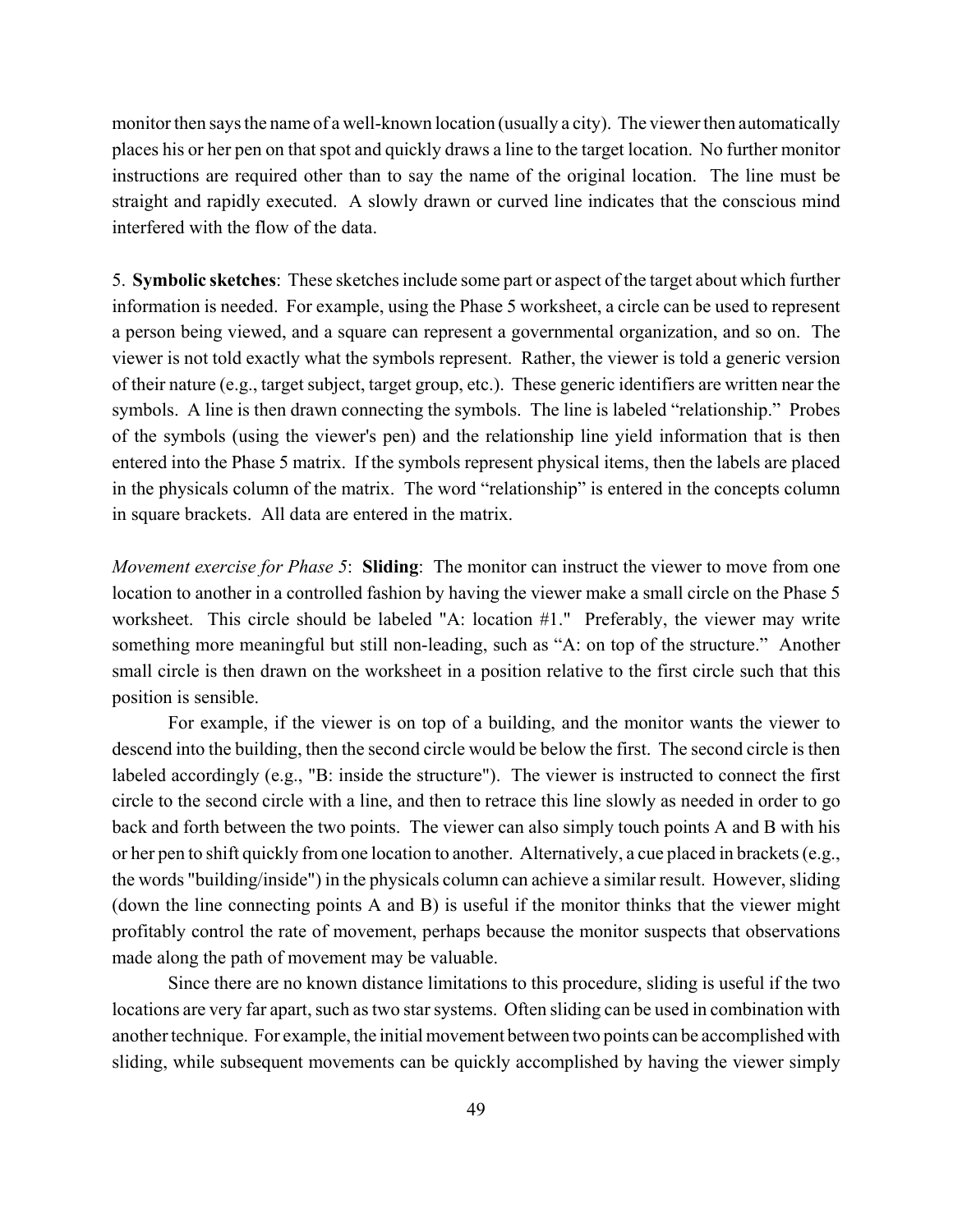touch either of the connected circles. To enter data into the Phase 5 matrix, A and B are placed in the physicals column of the matrix inside square brackets, e.g., [A]. The data following A in the physicals column are related to point A in the Phase 5 worksheet. Data following B in the physicals column are related to point B in the Phase 5 worksheet.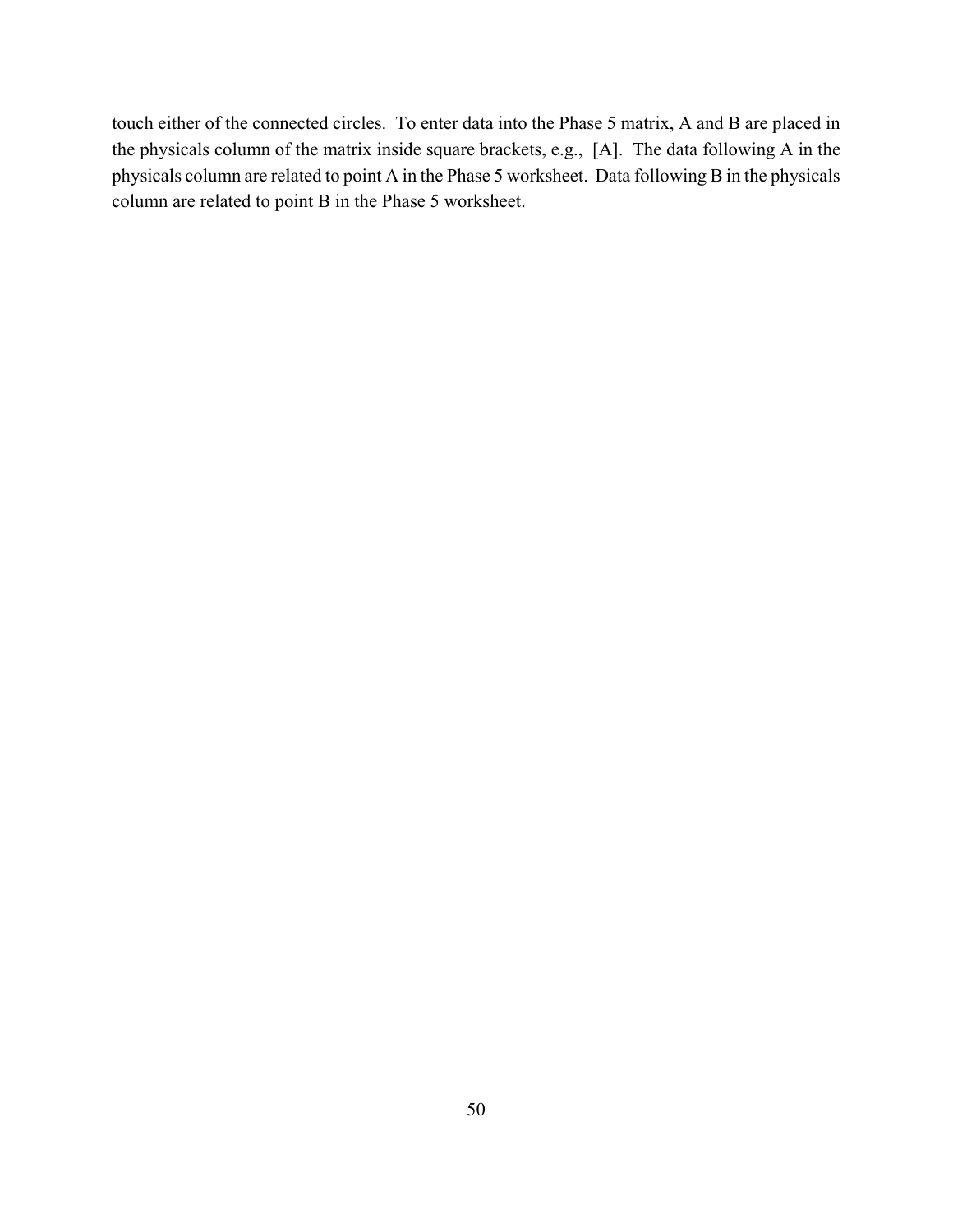# Enhanced SRV

The Farsight Protocols described elsewhere as Phases 1 through 5 are called Basic SRV. In the advanced courses taught at the Institute, these procedures are modified significantly in order to exploit the greater capabilities that are possible with trained and competent viewers. These modifications are called Enhanced SRV and Advanced SRV. Students normally learn Basic SRV, then Enhanced SRV, and finally Advanced SRV, all in this order. Each level of training builds on the previous level, with greater complexity and potential being available with each new level. It is not recommended to skip levels by, say, trying to learn Advanced SRV first, or skipping Enhanced SRV after learning Basic SRV. What one learns in the previous version is used in the later version together with new material, so skipping an earlier version would lead to confusion and possibly poor performance. The current chapter is a description of Enhanced SRV.

Enhanced SRV resolves two problems inherent with Basic SRV. The first problem concerns an inadequacy in the use of Phase 1 data. Basic SRV collects and decodes a number of ideograms in Phase 1 that address various aspects of the target site. These ideograms are among the most important pieces of data in a remote-viewing session because the conscious mind has almost no chance to interfere with the collection of these data. Yet because the intent of the session is to proceed as quickly as possible to the later phases where more valuable data are collected, the Phase 1 ideograms are essentially thrown away as the viewer proceeds further into the session.

The second problem arises because viewers enter Phases 2 and 3 with a jumble of impressions left in their minds by all the gestalts in the various ideograms of Phase 1. For example, if four important target aspects are identified by four separate ideograms in Phase 1, from which aspect will viewers report, say, temperatures, and in what order? If the target is a campsite in Alaska in the middle of winter, the viewer may report both the heat of the campfire as well as the cold of the surrounding snow. This mixture of gestalts continues throughout Phases 2 and 3, and viewers typically spend a great deal of time in Phase 4 sorting things out.

Enhanced SRV procedures resolve both of these problems. The enhancements also improve the quantity and quality of data that are collected throughout the session. They shorten the time needed to descriptively separate the various target aspects in Phase 4. The enhancements also produce operationally useful Phase 1 data relevant to each individual ideogram. Finally, Enhanced SRV provides robust opportunities for sketching and analytic techniques in Phase 4.

## ENHANCED PHASES 1, 2, AND 3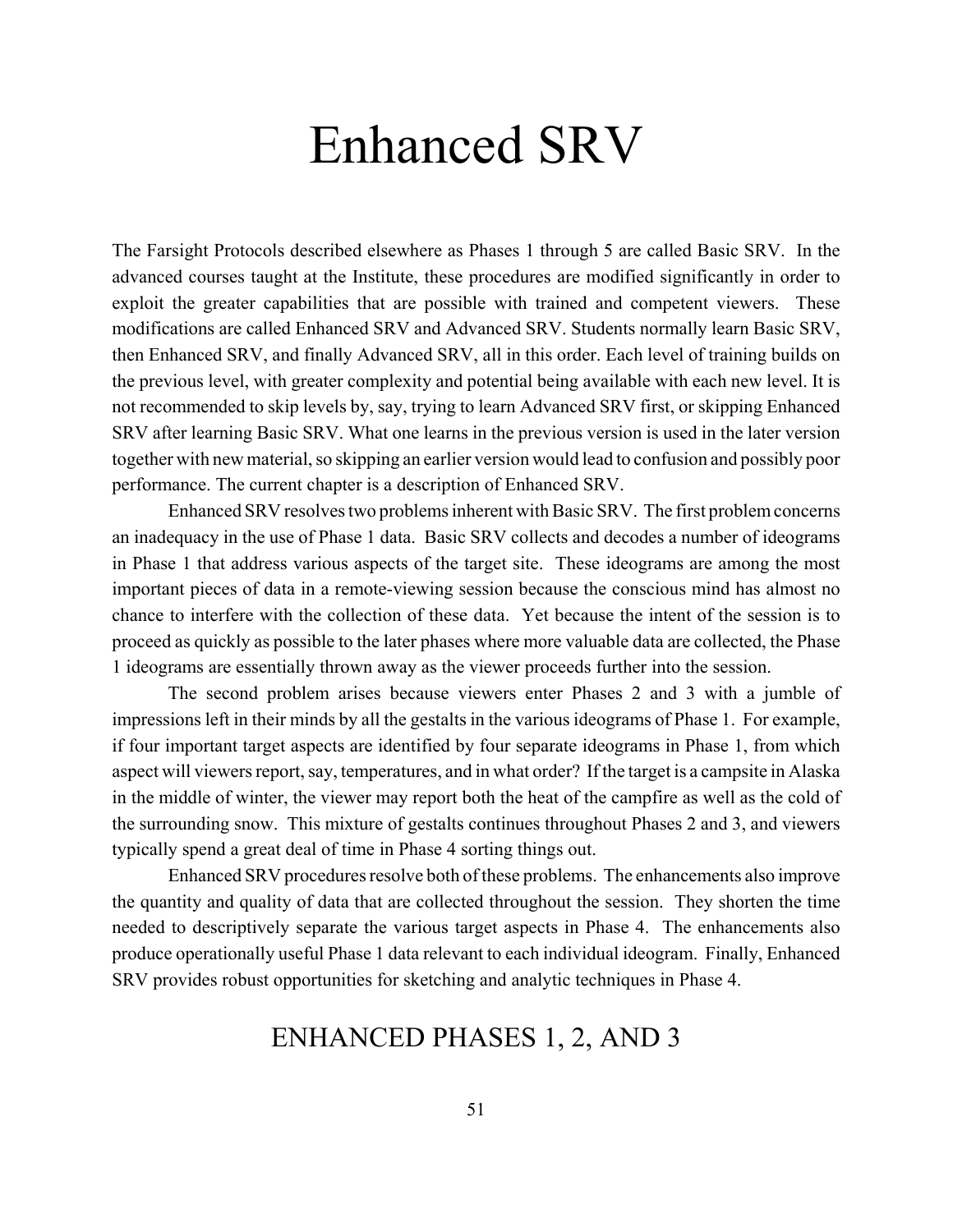Using Enhanced SRV, viewers begin their sessions by taking the target coordinates and drawing the ideogram in the normal fashion. They then write "A:" and describe the movement of the pen with words. The ideogram is then probed for primitive and advanced descriptors. Following this, the viewer writes "B:" and declares a low-level guess describing the gestalt that is reflected in the ideogram (such as "structure," "subject," "No-B," and so on). All of this is identical to Basic SRV.

The viewers then write "C:" underneath the B. The ideogram is then probed repeatedly, searching for low-level Phase 2 descriptors, but any data that are allowed in the Phase 4 matrix are also allowed here. Viewers do not force anything, allowing whatever is perceived to arrive freely. This method of probing is called "free response." Basic SRV also includes a few C entries (typically, three or four), but with Enhanced SRV the viewer is encouraged to probe the ideogram more often in order to obtain a much larger list of data for part C. You will remember that in Phase 2, data are always collected following a fixed structure (sounds, textures, temperatures, visuals, and so on). This fixed structure approach is still not used in part C of Phase 1, but viewers can mentally remind themselves of a few of the categories of Phase 2 should they need assistance in initiating the flow of data. Probing the ideogram five or six times is often typical at this point, but viewers can probe the ideogram however many times as may seem appropriate should the data continue to flow. The data are entered vertically down the page.

As viewers collect more data under C, they will notice that a dim and vague mental image of the target aspect that is reflected in the ideogram begins to form. For example, if the ideogram reflects a structure, then the viewers will begin to develop an intuitive mental picture of the structure. Either directly underneath or (more commonly) to the left side of the column of data under C, the viewers then write "D:" to indicate where a sketch will be drawn. A sketch is then made of this aspect of the target (such as a structure) underneath D.

All of the above is ideally done on one piece of paper. Thus, with Enhanced SRV, viewers obtain a complete collection of data for each ideogram, including a sketch. This solves the problem of having all of the ideogram specific data being scrambled into only one Phase 2 and one Phase 3. But note that we have not yet "assembled the pieces."

Viewers then repeat the above process in normal Phase 1 fashion, taking the target coordinates between three and five times, seeing if any of the ideograms return subsequent to the appearance of a different ideogram. However, it is preferable to repeat Phase 1 a fixed number of times in most instances, thereby avoiding conscious-mind analysis of the ideogram patterns during the session. Most viewers tend to take the target coordinates five times since this allows them to obtain five complete collections of ideogram-related data, including five separate sketches. With such situations, viewers proceed to Phase 2 only after all five repetitions of Phase 1 regardless of whether or not an ideogram repeats early in the series.

Phase 2 is mechanically identical to that in Basic SRV, but now the viewer is free to "stand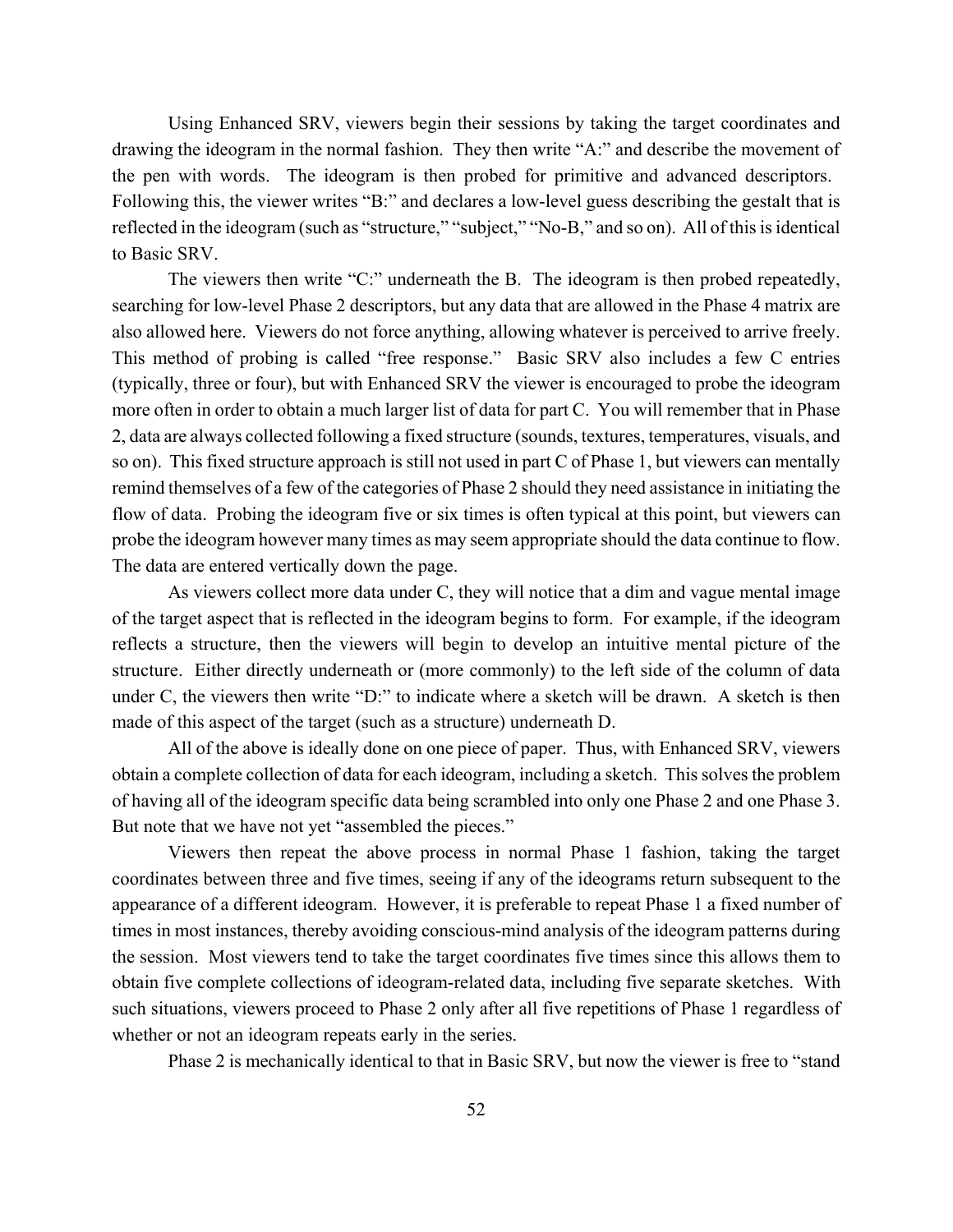back" and look at the overall target site with a wide-angle perspective. The data are not limited to a particular gestalt (i.e., one ideogram). The sensory perceptions from all of the perceived gestalts compete (in a sense) for the attention of the viewer's subspace mind. Thus, the data that are perceived in Phase 2 are generally those that make the strongest impressions on the viewer's consciousness.

Phase 2 prepares the viewer to assemble the previously collected Phase 1 sketches into one composite sketch. This new sketch is performed in Phase 3. The Phase 3 page is positioned lengthwise (which, again, means the long side of the page is placed horizontally). Viewers can spend some time constructing their Phase 3 sketch, carefully contemplating the intuitive feel of the emerging sketch and placing each component in its appropriate place.

None of the previously sketched Phase 1 drawings need to be placed in the Phase 3 sketch. Indeed, many accurate Phase 3 sketches often do not appear elsewhere in the session. But viewers can place modified forms of any of the previously obtained sketches in the Phase 3 drawing should the intuitions be so directed.

### ENHANCED PHASE 4

Enhanced Phase 4 is highly interactive and nonlinear. With Basic SRV, the structure is predominantly sequential and linear, taking the viewer from one step to another, allowing minimal structural flexibility. This limits the intrusion of the conscious mind into the data-collection process. Advanced practitioners of SRV® are sufficiently familiar with both the structure of the session as well as the "feel" of the data such that they can take advantage of a greater degree of structural freedom as they interactively pursue their quest to understand the target.

Using Enhanced SRV, viewers work with five pieces of paper simultaneously. Each page is used to accomplish something different from that of the other pages. The first page is the normal Phase 4 matrix. The viewers work the matrix and go after the "Big Three" in the same fashion as with Basic SRV. However, there are some differences in the way viewers conduct other aspects of Phase 4, all of which are described below.

### Tactile Probing

With Enhanced Phase 4, viewers extensively use their hands, and even their bodies, to explore the target. Once viewers have a mental image of the target, however fuzzy, they can then use their hands to "feel" the target, both externally and internally. With external probing, viewers tend to run their hands over the outline of shapes of things at the target site, like structures, mountains, and even faces. With internal probing, viewers press their hands (usually from top to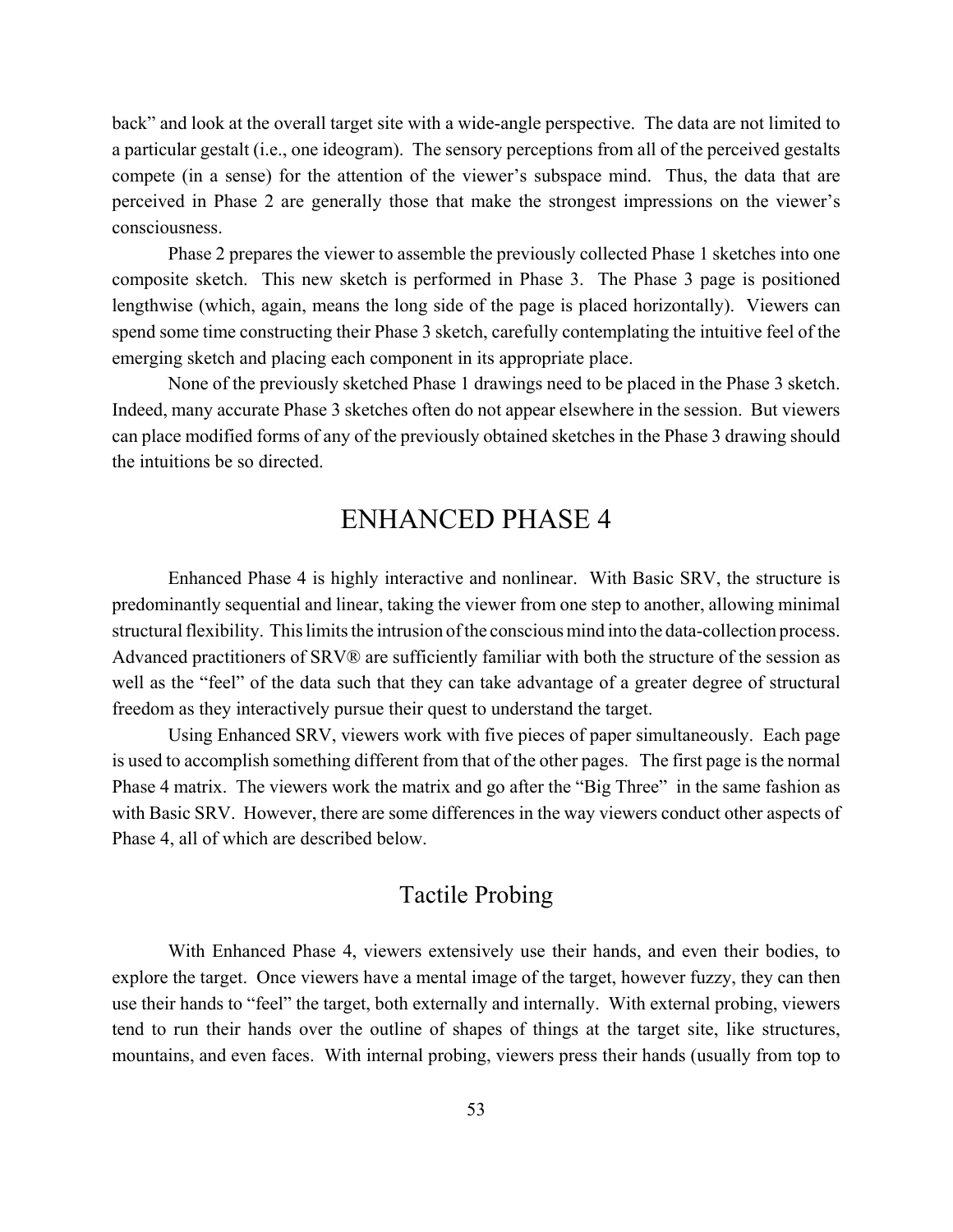bottom, although there is no rule here) through the target, perceiving internal aspects of structures, and so on. In one of my own sessions, I clearly perceived that a structure had three floors during an internal probe. I made this determination using my hands. I also perceived that there were subjects on the third and first floor of the structure.

Tactile probing is not limited to the use of the hands. One can also place one's head, or even one's entire body into the target at any given spot. For example, in the example above, I then placed my head inside the structure to take a look at what was on each floor. This was done by literally bending my head forward while sitting at my desk and placing my head in the middle of the projected image of the structure. I then discerned that the top floor contained two subjects, one a male and the other a female. The bottom floor had a large number of subjects milling about.

Sometimes a viewer needs to explore a larger image of the target, or perhaps a component at the target site, such as a complex structure, or even a tunnel that goes through a mountain. To accomplish this, the viewer can back away from the desk and mentally project the image of the target into an empty area in the room. The viewer can then walk or crawl into the target or target component to perceive what is necessary.

After all tactile probing is completed, the viewer returns to the Phase 4 pages and enters the data in the appropriate places. If the data are verbally described, then the viewer enters the data as ordinary column entries, or as P4 1/2T entries. Here, the T represents "tactile."

#### Phase 4 Sketches

If at any time during the session a viewer obtains a visual image of the target, or an aspect of the target, the viewer must sketch this image immediately. Such mental images can arise during the process of probing the matrix, but they can also result from tactile probing of the target. In Enhanced Phase 4, there are three sketch pages. These pages are labeled Phase 4I, Phase 4E, and Phase 4L, where the I, E, and L represent "internal," "external," and "landscape," respectively. Instead of page numbers, the viewers write "a," "b," and "c," respectively, in the upper-right-hand corners. All pages are positioned lengthwise.

When perceiving a visual image, the viewer decides whether the image is internal or external. An internal image has a sense of being inside something else. For example, the viewer may perceive the inside of a room, or the inside of a piece of technology. If the image is the first obtained during Phase 4, the viewer places the letter A in the physicals column, and then circles the letter. The viewer then goes over to the P4I page, marks a corresponding circled A, and then draws the internal image.

If the mental image conveys the sense of being an external view, such as the outside of a structure, an object (say, a chair), a subject, or anything else, then the viewer follows the same procedure described above, but places the sketch on the P4E page. If this is the second sketch in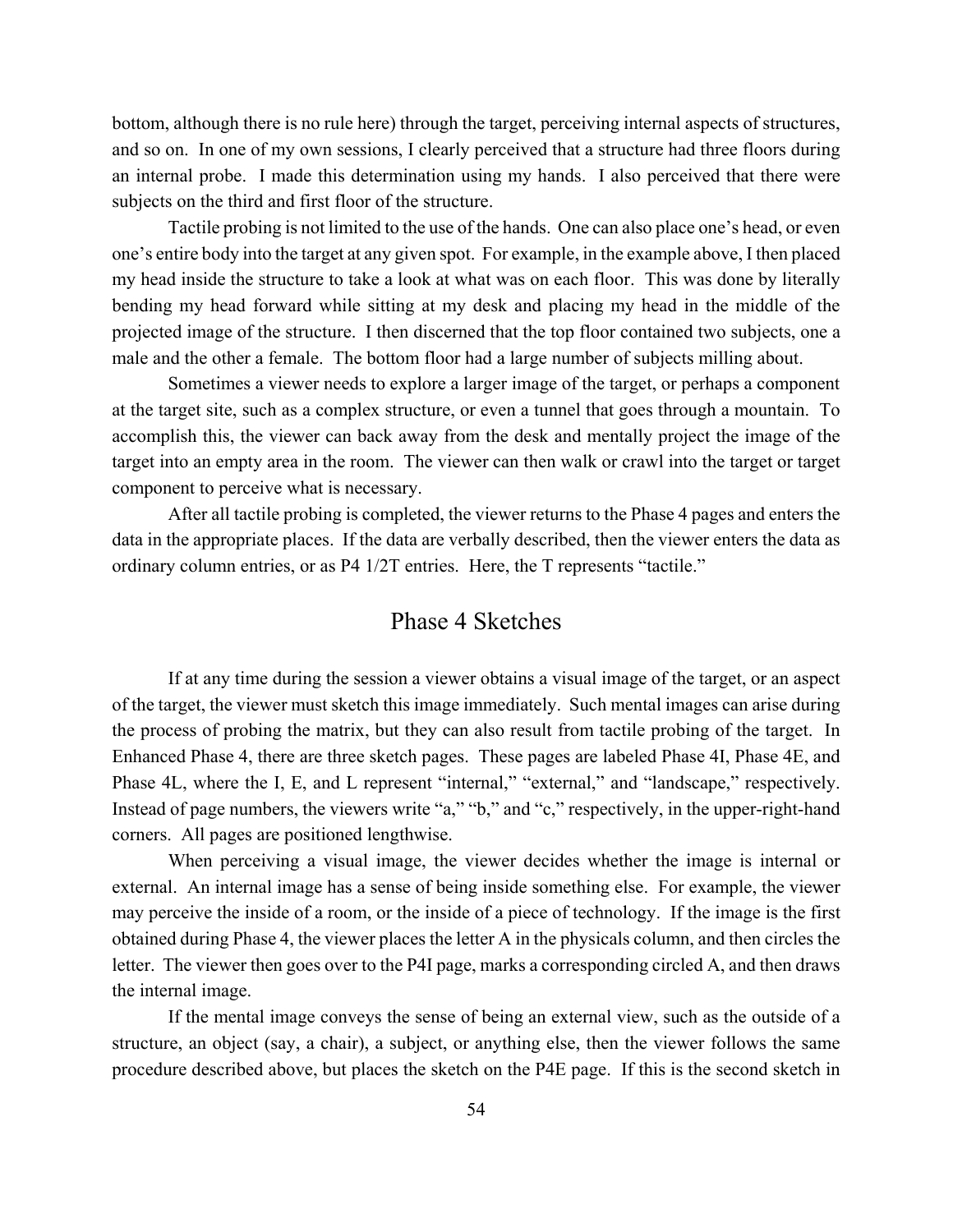Phase 4, then the viewer writes a circled B in the physical column of the matrix, and on the P4E page. The drawing is then sketched near the circled B.

The Phase 4L page is similar to the Phase 3 page. Phase 4L is for putting pieces together. Many target aspects sketched on pages P4I and P4E can be located and redrawn in modified form in the P4L representation of the target. Phase 4L sketches are wide-angle representations of the target. The pieces can be assembled with considerable deliberation as well (that is, there is no reason to rush a P4L sketch). However, the viewer does not have to draw a detailed Phase 4L sketch. Nor do any of the P4I or P4E sketches have to be transferred to the P4L drawing. Sometimes a P4L drawing is simply a larger or more detailed version of the most important aspect of the target. But the goal is to create a P4L drawing that displays a more complete perspective of the target than is available in any other Phase 4 sketches.

The Phase 4 matrix and sketch pages should be placed in the proper arrangement before beginning Phase 4. All four pages are arranged in a rectangular pattern, like tiles on a kitchen floor. In clockwise order, the matrix page is placed at the lower left, then the P4I page, the P4E, and finally the P4L page, next to the matrix page.

This arrangement creates a fluid interactive working area. The viewer must not have to search for the correct page when the need comes to move to a particular sketching area, or when referring back to other aspects of the target.

Most viewers fill up multiple Phase 4 matrix pages. After the first matrix page is filled, that page is removed and a new matrix page is inserted in the same spot. If the page number for the first matrix page is 9, then the next matrix page is number 10, and so on. The sketch pages use letters. When the session is finished, all of the numbered pages are stacked sequentially first, followed by all of the sequentially arranged sketch pages.

When probing sketches (part of the "Big Three"), viewers sometimes use the back end of the pen rather than the point when probing is extensive. These data are often shown to others, and are sometimes displayed on the Internet as well as in print. In this way, advanced viewers avoid degrading the publication quality of their data by scattering too many probing marks on their drawings.

#### An Analytical Worksheet in Phase 4

It is often necessary to explore the target in Phase 4 using some of the analysis techniques of Phase 5. This is particularly true of symbolic diagrams that allow the viewer to describe relationships between various subjects, or between subjects and objects. Such abstract diagrams are not sketches, and thus cannot be placed on a sketch page. These are executed on a Phase 4 worksheet page, or Phase 4W page, where the W represents "worksheet." The viewer creates this worksheet together with the Phase 4 sketch pages.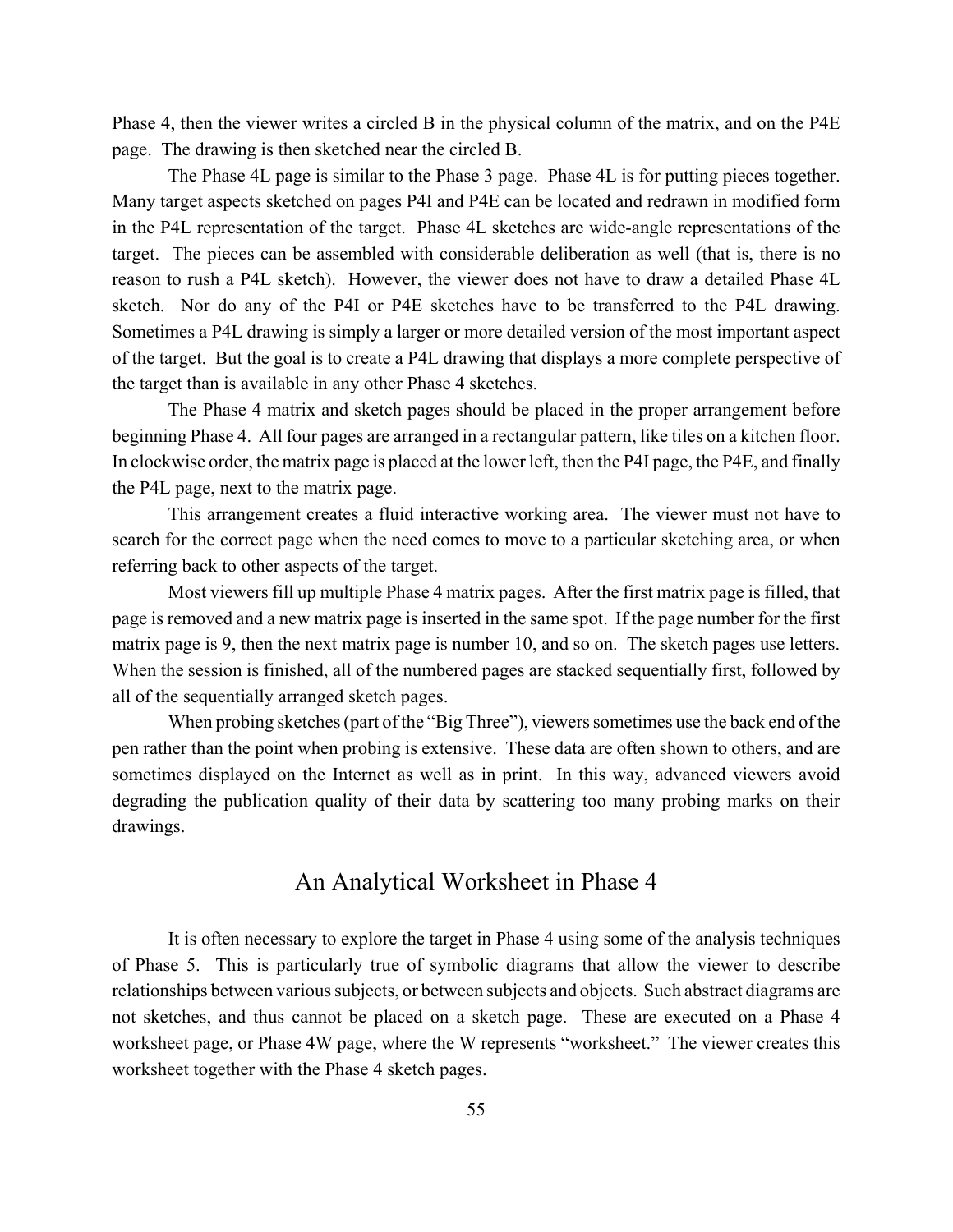The Phase 4W page is set lengthwise, and "P4W" is placed centered at the top of the page. The page "number" is d. The worksheet page does not need to be arranged in any particular place in front of the viewer. Normally it is kept to the side until needed.

A symbolic diagram in Phase 4 resembles that done for Phase 5. The viewer needs to draw two symbols (if there are two components to the symbolic diagram), label these symbols, and then draw a line between them and label this line "relationship." The viewer then enters the labels for each of the symbols in the Phase 4 matrix in the appropriate columns, all along the same horizontal row. The word "relationship" is placed in square brackets in the concepts column on the same horizontal row as the labels for the symbols. If one of the target aspects being explored is a subspace aspect, then the label for that aspect is entered in either square brackets or parentheses in the subspace column. The choice of square brackets or parentheses is determined by whether or not the word used to label the target aspect originates from the viewer's own data (which would normally be the case with a solo session). If both target aspects being explored are physical aspects (such as a subject and a structure), then the labels for both aspects are placed in the physicals column, separated by a slash, in one set of either square brackets or parentheses.

It is permissible to combine one square bracket with one parenthesis if one label does not originate from the viewer's own data while the other label does. For example, entering "[central target subject / structure)" in the physicals column indicates that the words "central target subject" does not originate from the viewer's own previously obtained data, yet the word "structure" is an earlier matrix entry.

The viewer then probes the symbols on the P4W page, as well as the relationship line, and enters whatever data results from these probes in the Phase 4 matrix.

#### A Specialized Level-Two Movement Exercise

Most target cues contain a variety of diverse qualifiers that address separate aspects of a target that the tasker wants explored. In order for advanced remote viewers to shift their awareness through these separate aspects, a modified form of a level-two movement exercise is used. The cue is as follows:

Move to the next most important aspect of the target and describe.

This cue is often used three or more times in a session. One stops using it when either repetition or tiredness appear. Advanced remote viewers do not use level-one movement exercises with as much frequency as novices, since they do not lose contact with the target as easily. Thus, advanced viewers have more time in the session to execute a larger number of level-two movement exercises. Experience has shown that the above level-two movement exercise is highly effective